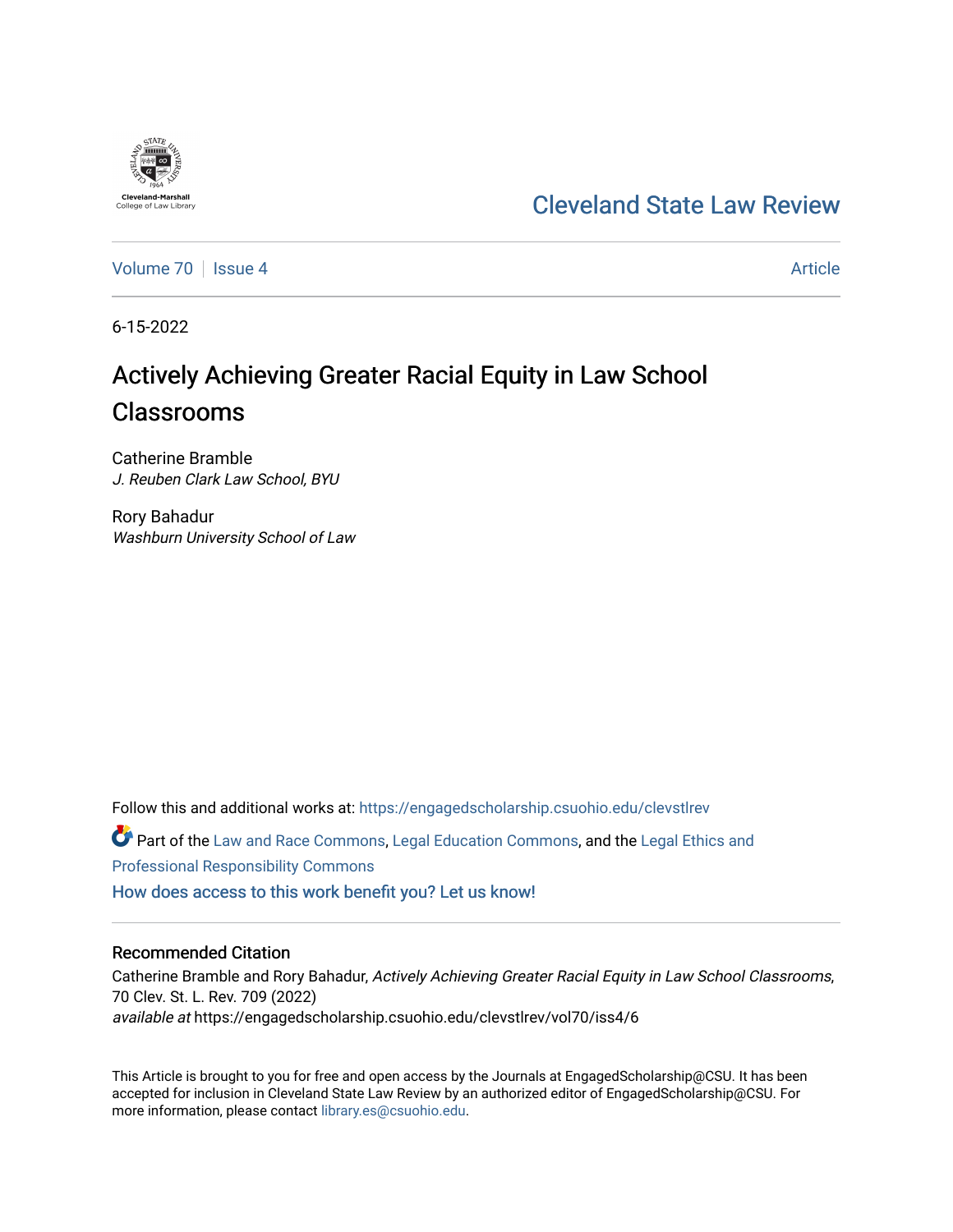## **ACTIVELY ACHIEVING GREATER RACIAL EQUITY IN LAW SCHOOL CLASSROOMS**

## CATHERINE BRAMBLE & RORY BAHADUR\*

#### ABSTRACT

2020 illustrated the ongoing pervasiveness of implicit and explicit racism in our society. Less well-acknowledged and recognized is the extent to which Socratic pedagogy also reflects those pervasive racist realities while simultaneously resulting in inferior learning based on a teaching method invented 150+ years ago. Despite this racist and outdated reality, the legal academy has been reluctant to alter the traditional method of teaching. Tangible, empirical evidence obtained from data-driven cognitive learning science research demonstrates that active learning not only improves learning outcomes for all students, but also mitigates the structural effects of racism in the classroom thereby increasing racial equity. Most law professors do not fully understand what active learning entails and underestimate how different an active learning classroom looks from a traditional Socratic class. Once educators explore the evidence in this Article supporting active learning as a pedagogical method for increasing greater racial equity in the classroom, understand why most of the rationales frequently cited in support of Socratic teaching are unsupported, and implement the tangible and feasible techniques discussed to facilitate the transition away from Socratic towards active learning, the inertial resistance to the change will be overcome. In so doing, law professors can embrace best teaching practices, achieve maximum learning gains for their students, and create classrooms where every student is engaged, included, and supported in a truly equitable learning environment.

<sup>\*</sup> The authors contributed equally to this work. Catherine Bramble is a professor of Legal Writing and Director of Academic Advisement & Development at the J. Reuben Clark Law School at BYU, and Rory Bahadur is the James R. Ahrens Chair of Tort Law at Washburn University School of Law. We owe an immense debt of gratitude to our research assistants, Hayley Valla of Touro College Jacob D. Fuchsberg Law Center and Luke Holland of Washburn University School of Law for their work on this Article.

<sup>709</sup>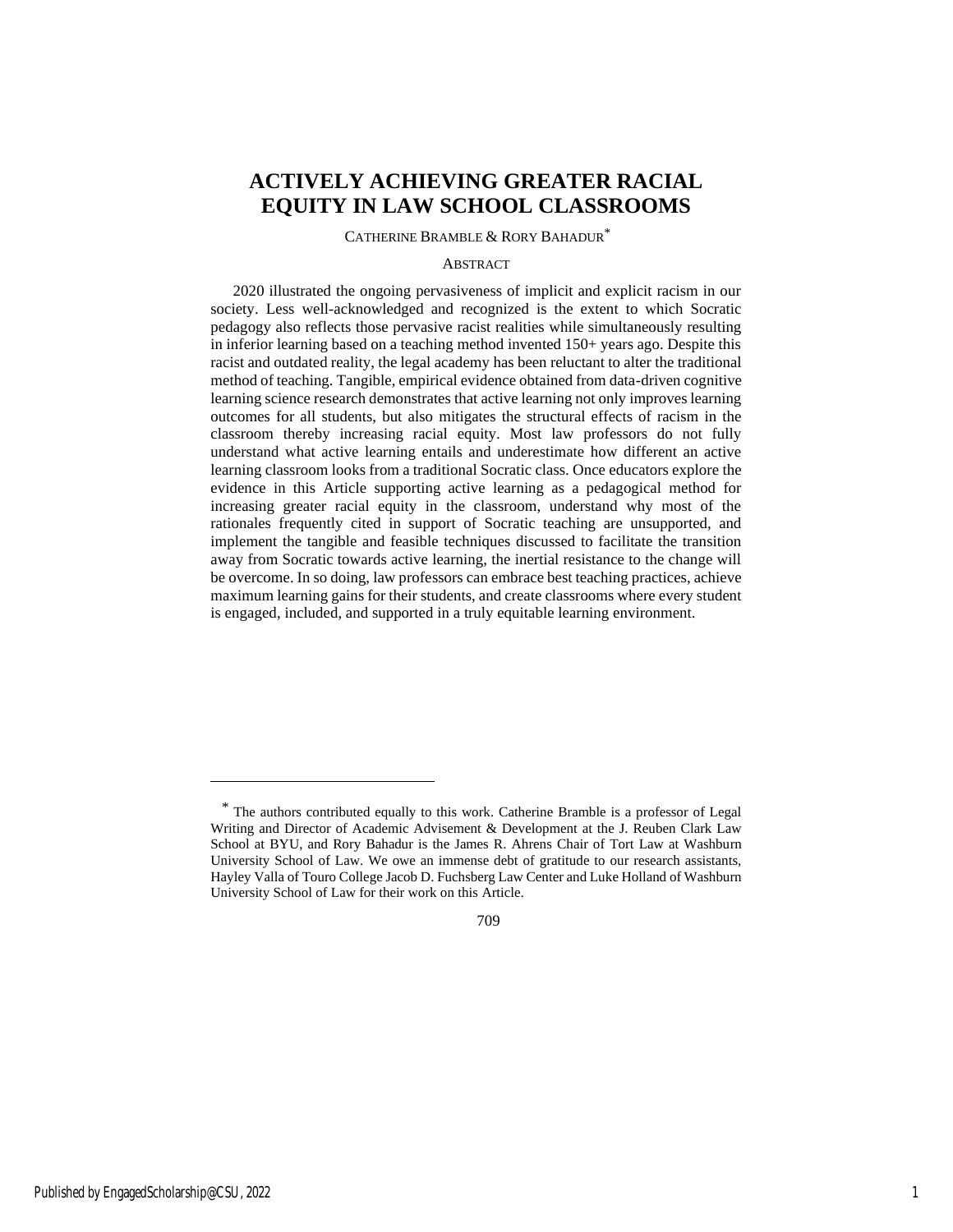## 710 *CLEVELAND STATE LAW REVIEW* [70:709

## **CONTENTS**

| I.    |                 |                                                                 |  |
|-------|-----------------|-----------------------------------------------------------------|--|
| П.    |                 |                                                                 |  |
|       | А.              |                                                                 |  |
|       | <b>B.</b>       |                                                                 |  |
|       | $\mathcal{C}$ . |                                                                 |  |
|       | D.              |                                                                 |  |
| Ш.    |                 |                                                                 |  |
|       | А.              |                                                                 |  |
|       | В.              | Increased Engagement, Self-Efficacy and a Sense of Belonging727 |  |
| IV.   |                 |                                                                 |  |
|       | А.              |                                                                 |  |
|       | <b>B.</b>       |                                                                 |  |
|       | C.              |                                                                 |  |
|       | D.              |                                                                 |  |
|       | Ε.              |                                                                 |  |
|       | F.              |                                                                 |  |
|       | G.              |                                                                 |  |
|       | H.              |                                                                 |  |
|       | I.              |                                                                 |  |
|       | J.              |                                                                 |  |
| V.    |                 |                                                                 |  |
|       | А.              |                                                                 |  |
|       | В.              |                                                                 |  |
|       | C.              | The Method Lacks Explicit Foundational Instruction 746          |  |
|       | D.              |                                                                 |  |
|       | Е.              |                                                                 |  |
|       | F.              |                                                                 |  |
|       | G.              | Rewarding and Promoting Privilege and Discrimination 749        |  |
|       | Н.              | Advancement of a Specific Political and Ideological Agenda 750  |  |
| VI.   |                 |                                                                 |  |
| VII.  |                 |                                                                 |  |
| VIII. |                 |                                                                 |  |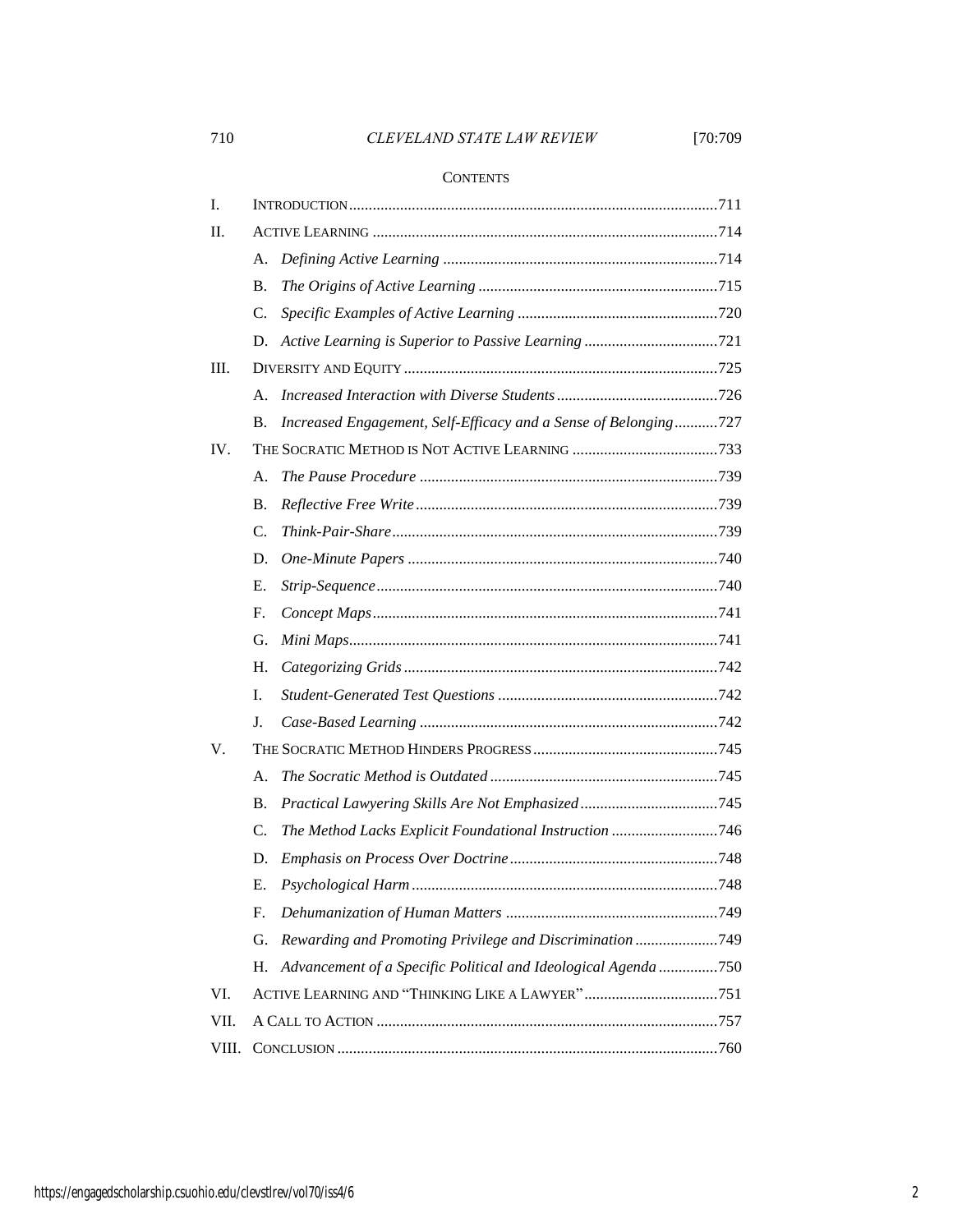#### I. INTRODUCTION

2020 was a year no one will soon forget. On March 11th, the World Health Organization classified COVID-19 as a global pandemic,<sup>1</sup> and it became the most serious pandemic in over one hundred years.<sup>2</sup> Countries issued nationwide lockdowns,<sup>3</sup> healthcare systems became overwhelmed,<sup>4</sup> and unemployment rates soared.<sup>5</sup>

On May 25, 2020, a 46-year-old black man named George Floyd was arrested by police in Minneapolis and died in police custody after a white officer knelt on his neck until paramedics arrived at the scene.<sup>6</sup> Three days later, a 911-call from Kenneth Walker was released to media outlets—a call he made after his girlfriend, a black woman named Breonna Taylor, was fatally shot on March 13, 2020 by police officers using a no-knock warrant to search for narcotics in her home.<sup>7</sup> The deaths of George Floyd and Breonna Taylor, as well as the deaths of other people of color killed by police in 2020, put a spotlight on racial injustice in the United States, igniting nationwide protests8 and catapulting the Black Lives Matter movement to the international stage at a time when the entire world was home watching.9

Indeed, 2020 became a year that will not soon be forgotten not only because of a global pandemic, but also because of a worldwide reckoning calling on countries, communities, leaders, and individuals to confront and address irrefutable evidence that

3 *Coronavirus: What are the Lockdown Measures Across Europe?*, DW (Apr. 14, 2020), https://www.dw.com/en/coronavirus-what-are-the-lockdown-measures-across-europe/a-52905137.

4 Maia Dorsett, *Point of No Return: COVID-19 and the U.S. Healthcare System: An Emergency Physician's Perspective*, 6 SCI. ADVANCES 1, 1 (2020); OECD & EUR. UNION, *supra* note 2, at 15–16.

5 *Unemployment Rate Rises to Record High 14.7 Percent in April 2020*, U.S.BUREAU OF LAB. STAT. (May 13, 2020), https://www.bls.gov/opub/ted/2020/unemployment-rate-rises-to-recordhigh-14-point-7-percent-in-april-2020.htm?view\_full.

6 Evan Hill et al., *How George Floyd Was Killed in Police Custody*, N.Y. TIMES (May 31, 2020), https://www.nytimes.com/2020/05/31/us/george-floyd-investigation.html.

7 *A Timeline of Events Related to the Death of Breonna Taylor*, AP NEWS (Sept. 24, 2020), https://apnews.com/article/virus-outbreak-kentucky-racial-injustice-louisville-shootings-10a63f8d37bf23f219c371d4ec4f0ab8.

8 Lisa Shumaker, *U.S. Saw Summer of Black Lives Matter Protests Demanding Change*, U.S. NEWS (Dec. 7, 2020, 8:04 AM), https://www.usnews.com/news/top-news/articles/2020-12- 07/us-saw-summer-of-black-lives-matter-protests-demanding-change.

9 Ashley Westerman, *In 2020, Protests Spread Across the Globe with a Similar Message: Black Lives Matter*, NPR (Dec. 30, 2020, 5:04 AM), https://www.npr.org/2020/12/30/950053607/in-2020-protests-spread-across-the-globe-with-asimilar-message-black-lives-matt.

<sup>1</sup> *Listings of WHO's Response to COVID-19*, WORLD HEALTH ORG. (June 29, 2020), https://www.who.int/news/item/29-06-2020-covidtimeline.

 $2$  OECD & EUR. UNION, HEALTH AT A GLANCE: EUROPE 2020 13 (2020).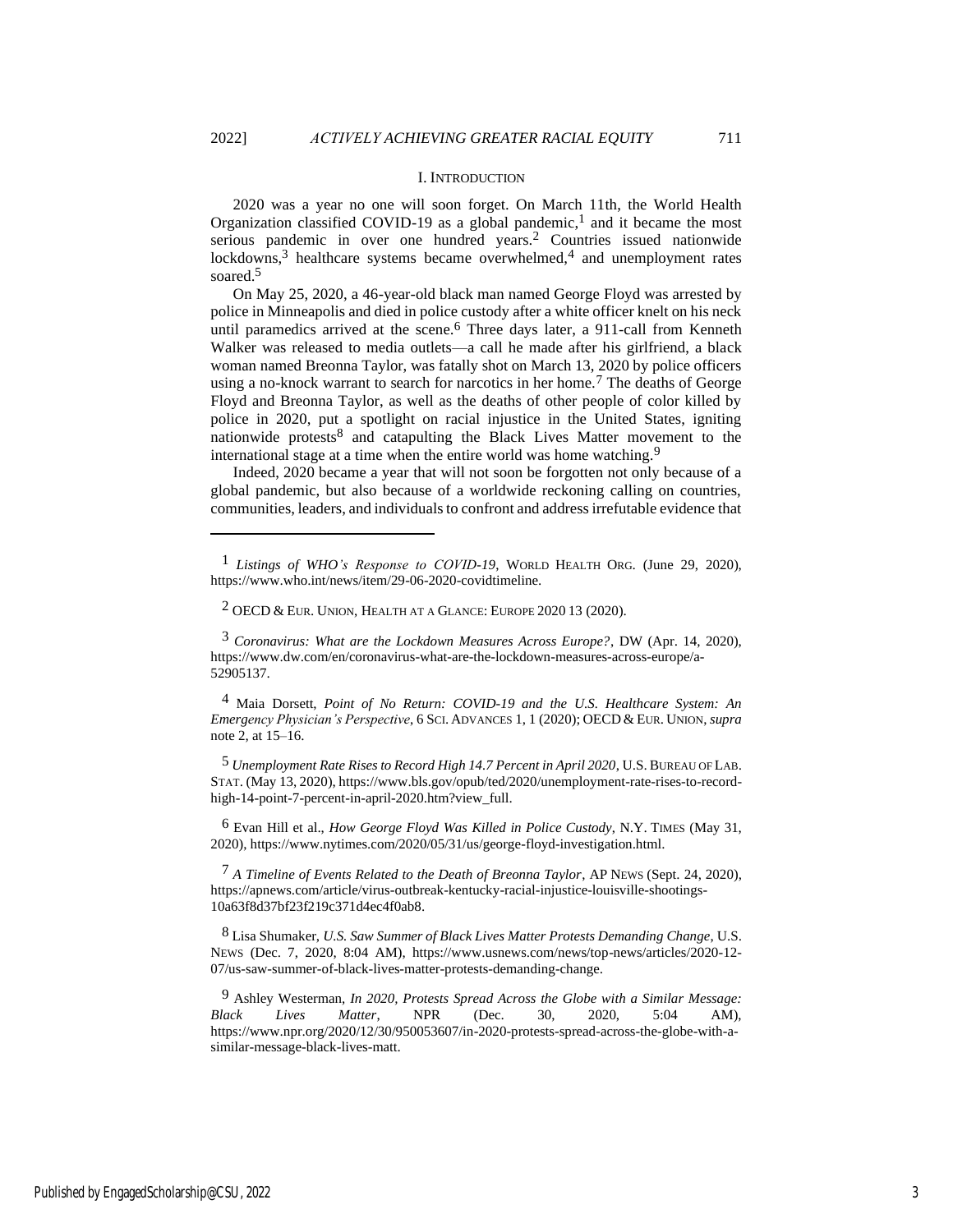racial inequities continue to exist systemically and pervasively in our modern world in everything from housing to employment to education.<sup>10</sup> In the United States, institutions of higher education responded by issuing calls to action to the members of their communities, forming committees, creating new positions, holding trainings and conferences, implementing new coursework, committing to diversity in hiring and admissions, holding vigils and townhalls, compiling resources, and recognizing "Juneteenth" as a university holiday for reflection.<sup>11</sup> These institutional efforts are commendable and hopefully will facilitate progress towards racial equity in higher education, but true educational equity requires even more than programs, reflection, education, and sensitivity. It requires proactively seeking out solutions to disrupt the norms that keep disadvantaged populations disadvantaged within our spheres of influence.

For legal educators, one of our greatest spheres of influence is within the four walls of our classrooms, where we are charged with training students to become proficient attorneys prepared to engage competently and ethically in our twenty-first century world. But, in attempting to achieve these goals, many law professors still employ a 150-year-old teaching method as their primary teaching technique. This form of teaching, popularized by Harvard professor and Dean Christopher Langdell in  $1870$ ,  $12$ combines a study of cases with the use of Socratic-method questioning. It is often referred to as the "case method" or "the Socratic method."13 Though criticized and rejected by many legal educators at first,  $14$  it eventually gained traction and became the accepted method of teaching at Harvard Law School and then the majority of other law schools in the United States by the early 1900s.<sup>15</sup>

In the 100+ years since the widespread adoption of the Langdellian case method in legal education, the world has significantly changed as science, technology, and human evolution have shifted how people understand and interact with the world. Indeed, at the time Langdell introduced his method, the Wright brothers' first successful airplane flight would not occur for another 33 years, women would not have the Constitutional right to vote in the United States for 50 years, the United States Supreme Court would not find segregation of schools on the basis of race unconstitutional for another 84 years, and mankind was 100 years away from Neil

13 *Id.*

14 *Id.* at 518–19.

15 *Id.* at 540–43.

<sup>10</sup> *Id.*; *see also* Daniel Mateo, *The George Floyd Case and Racism in Higher Education Systems and Institutions*, UNESCO-IESALC (June 29, 2020), https://www.iesalc.unesco.org/en/2020/06/29/the-george-floyd-case-and-racism-in-highereducation-systems-and-institutions/#.

<sup>11</sup> Joey Hadden, *How the Top 25 Colleges and Universities in the U.S. Are Responding to the Black Lives Matter Protests*, BUS. INSIDER (June 25, 2020, 12:56 PM), https://www.businessinsider.com/college-top-us-universities-respond-black-lives-matterprotests-2020-6#duke-university-13.

<sup>12</sup> Russell L. Weaver, *Langdell's Legacy: Living with the Case Method*, 36 VILL. L. REV. 517, 518 (1991).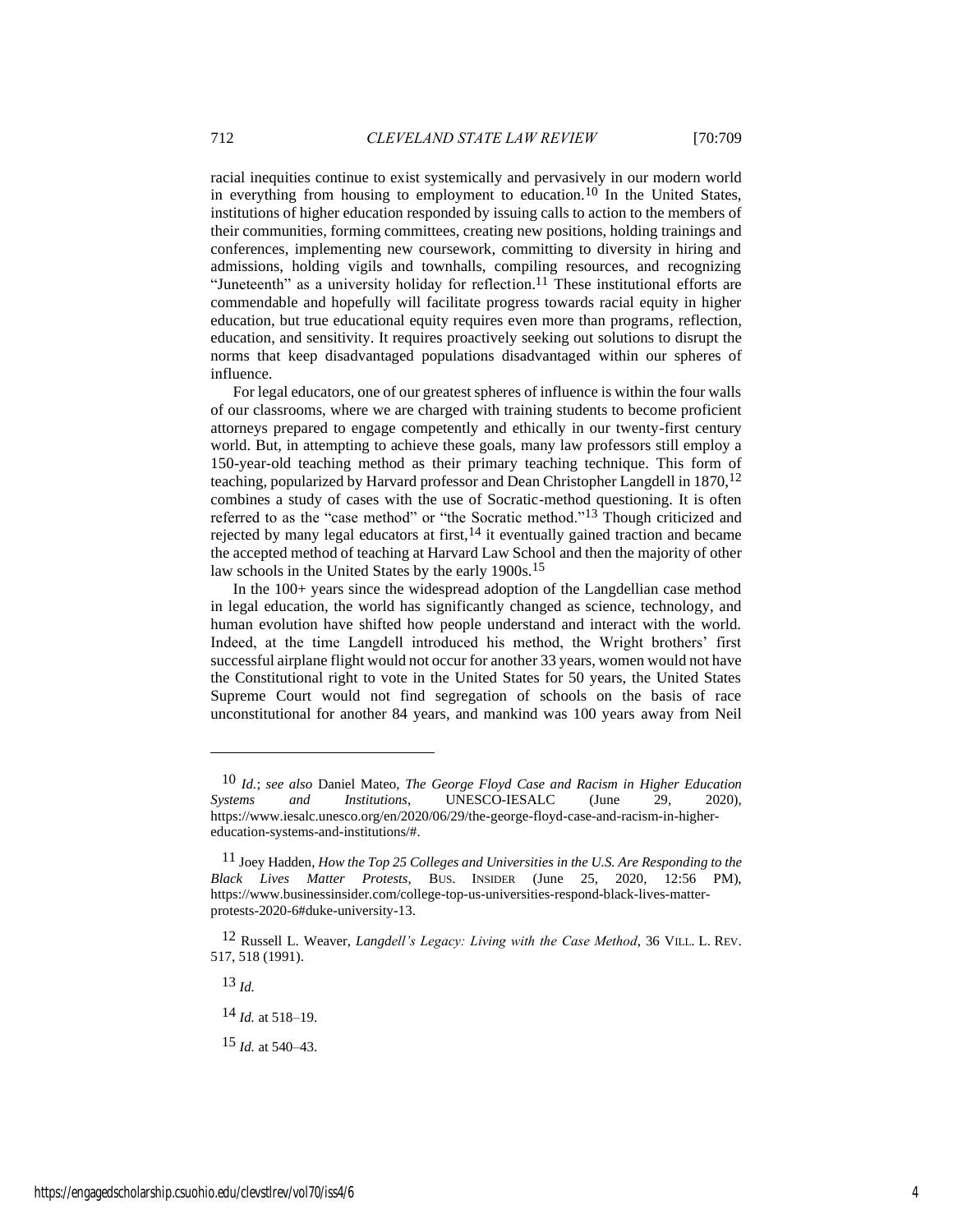Armstrong's first step on the moon. Moreover, Langdell and his colleagues likely could not even have imagined advances that would occur in the next 150 years in neuroscience and our ability to understand how the human brain acquires, understands, and retains new knowledge.

Despite massive advances in cognitive learning science, especially in recent decades, many legal educators continue to employ a teaching practice that contradicts scientific discoveries and instead choose to rely on a century-old teaching technique as their primary method for teaching.16 Professor Deborah Jones Merritt explains:

Legal scholars and lawyers know surprisingly little about the cognitive science research that has unveiled new methods of harnessing the brain to work harder and smarter. We are a profession that depends upon rigorous thinking, creative problem solving, and persuasive advocacy. Yet we have remained strangely oblivious to research about how the brain works.<sup>17</sup>

To overcome systemic racism, each individual must inspect his or her personal sphere of influence not just to ferret out blatant racism, but to proactively counter systemic racism by looking for insidious threads of oppression. If legal educators do so, they will discover that the findings of cognitive learning science can no longer be ignored.

Simply put, the cognitive learning science of the last decade has demonstrated through countless empirical studies that best teaching practices, including the use of active learning, do not just increase the learning outcomes for all students; such practices *increase learning outcomes for students from disadvantaged backgrounds, including students of color, disproportionately to the point where achievement gaps completely disappear*. 18 Additionally, the best teaching practice of active learning has many other positive effects on diverse populations, including increasing feelings of belonging, increasing self-efficacy, increasing course pass rates, and providing an environment of real educational equity where historically underrepresented populations speak and contribute at equal rates to their classmates.19 Finally, there is a plethora of scholarly research demonstrating that not only does the still widely-used Socratic method *not* rise to the level of active learning, but its continued use also hinders efforts within legal education to prepare students for legal practice and to create environments of educational equity where all students feel included, valued, and heard.20

<sup>16</sup> Deborah Jones Merritt, *Legal Education in the Age of Cognitive Science and Advanced Classroom Technology*, 14 B.U. J. SCI. & TECH. L. 39, 40 (2007) ("Cognitive scientists have made major advances in mapping the process of learning, but legal educators know little about this work.").

<sup>17</sup> *Id.* at 41.

<sup>18</sup> *See, e.g.*, Elli J. Theobald et al., *Active Learning Narrows Achievement Gaps for Underrepresented Students in Undergraduate Science, Technology, Engineering, and Math*, 117 Proceedings Nat'l Acad. of Scis. 6476, 6476 (2020).

<sup>19</sup> *Id.* at 6480.

<sup>20</sup> *See* Rory Bahadur & Liyun Zhang, *Socratic Teaching and Learning Styles: Exposing the Pervasiveness of Implicit Bias and White Privilege in Legal Pedagogy*, 18 HASTINGS RACE & POVERTY L.J. 114, 115, 134 (2021). S*ee generally* Kris Franklin & Rory Bahadur, *Directed*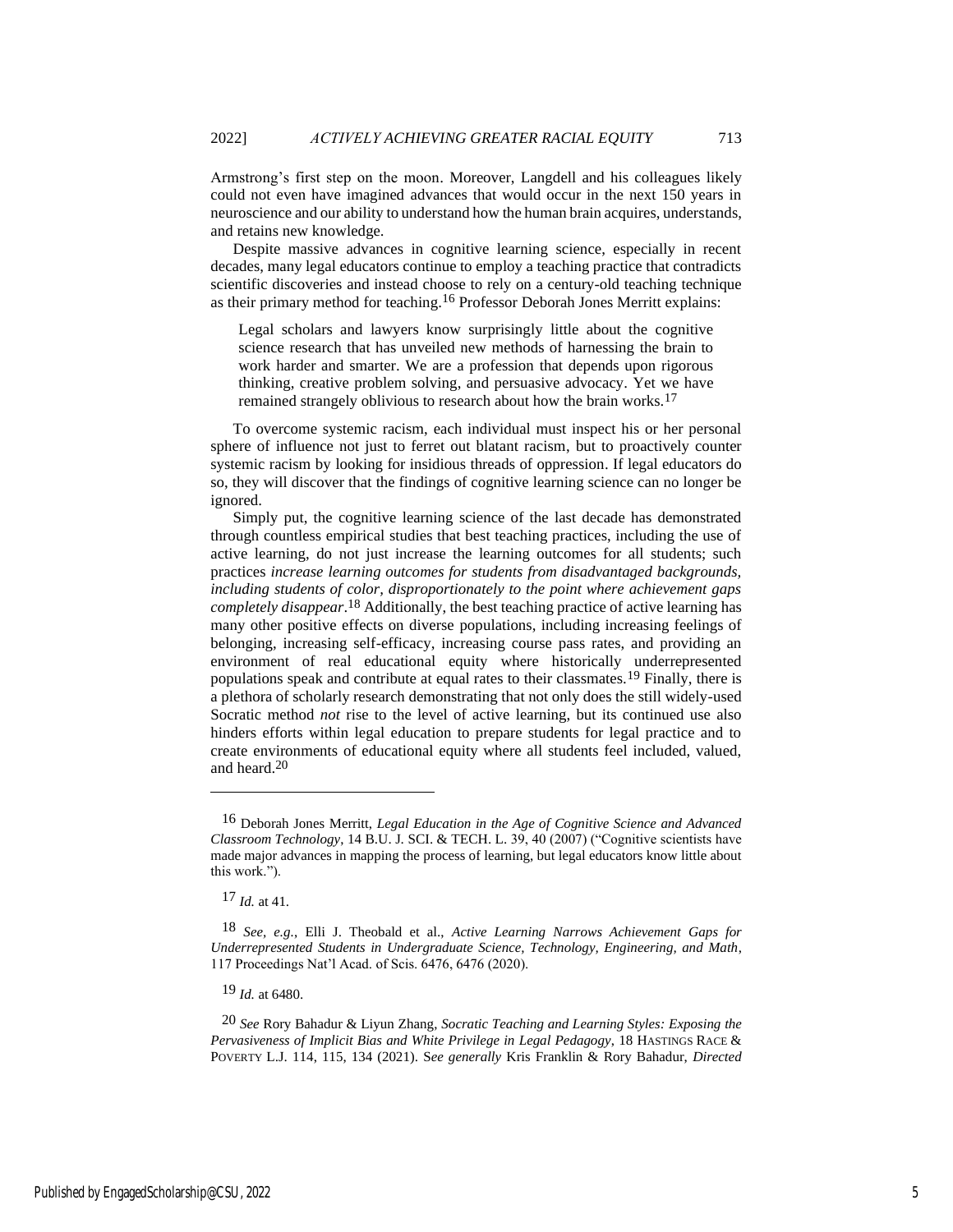This Article asserts that one of the most critical steps to achieving educational equity in law school classrooms is replacing the Socratic method with active learning. Part II introduces and defines active learning, provides a brief history of its origin, gives several specific examples of it in practice, and explains why it is superior to passive learning. Part III explains why active learning results in greater equity in the classroom for underrepresented populations. Part IV responds to the first of two common misunderstandings about the use of active learning in law school classrooms—that the Socratic method already is a form of active learning. Part V explains why the Socratic method hinders efforts within legal education to improve student preparation for legal practice and to provide educational equity within the classroom. Part VI responds to the second common misunderstanding about active learning—that it cannot be used to teach students higher forms of thinking, such as how to "think like a lawyer." Part VII issues a call to action for law professors who are convinced by the arguments made in this Article.

Changing 150 years of the tradition and history of legal education, as well as individual professors' decades of teaching experience and teaching investment from carefully crafted lectures to entertaining unrealistic hypotheticals, will admittedly be an uphill battle for every brave educator who leaves behind comfortable pastures of familiarity and confidence to venture out into a 21st century world of learning, but never has it been so important. Superior learning gains for students is a worthy goal that will presumably incentivize many professors to seriously consider moving to an active learning teaching style, but working to create real equity in law school classrooms for all students should be a non-negotiable outcome for which every legal educator should strive.

#### II. ACTIVE LEARNING

#### *A. Defining Active Learning*

The term "active learning" has been used with increasing frequency in pedagogical discussions in recent years and, unsurprisingly, this has resulted in the term being used both too broadly and too narrowly. In fact, much of the confusion and misunderstanding about active learning could be attributed to the imprecise definitions applied to it. For example, one professor may believe she is already engaging in active learning by calling on a student to take part in a Socratic dialogue. Another professor may believe that active learning is most applicable to lower-level learning, such as memorizing the elements of voluntary manslaughter, and is therefore irrelevant to his teaching, which seeks to focus on higher levels of learning such as legal analysis or the skill of "thinking like a lawyer."

At its core, active learning is what it sounds like—the learner is the active party, not the professor.21 The focus of the learning experience is on the individual learner. The learner is the one interacting with the thing to be learned. The learner is the one creating new pathways in her brain and understanding things in ways she did not

*Questions: A Non-Socratic Dialogue about Non-Socratic Teaching*, 99 U. OF DET. MERCY L. REV. 1 (2021).

<sup>21</sup> *See Active Learning Challenges Old Education Models*, HARV. EXTENSION SCH. (Oct. 1, 2019), https://extension.harvard.edu/blog/active-learning-challenges-old-educationmodels/#content.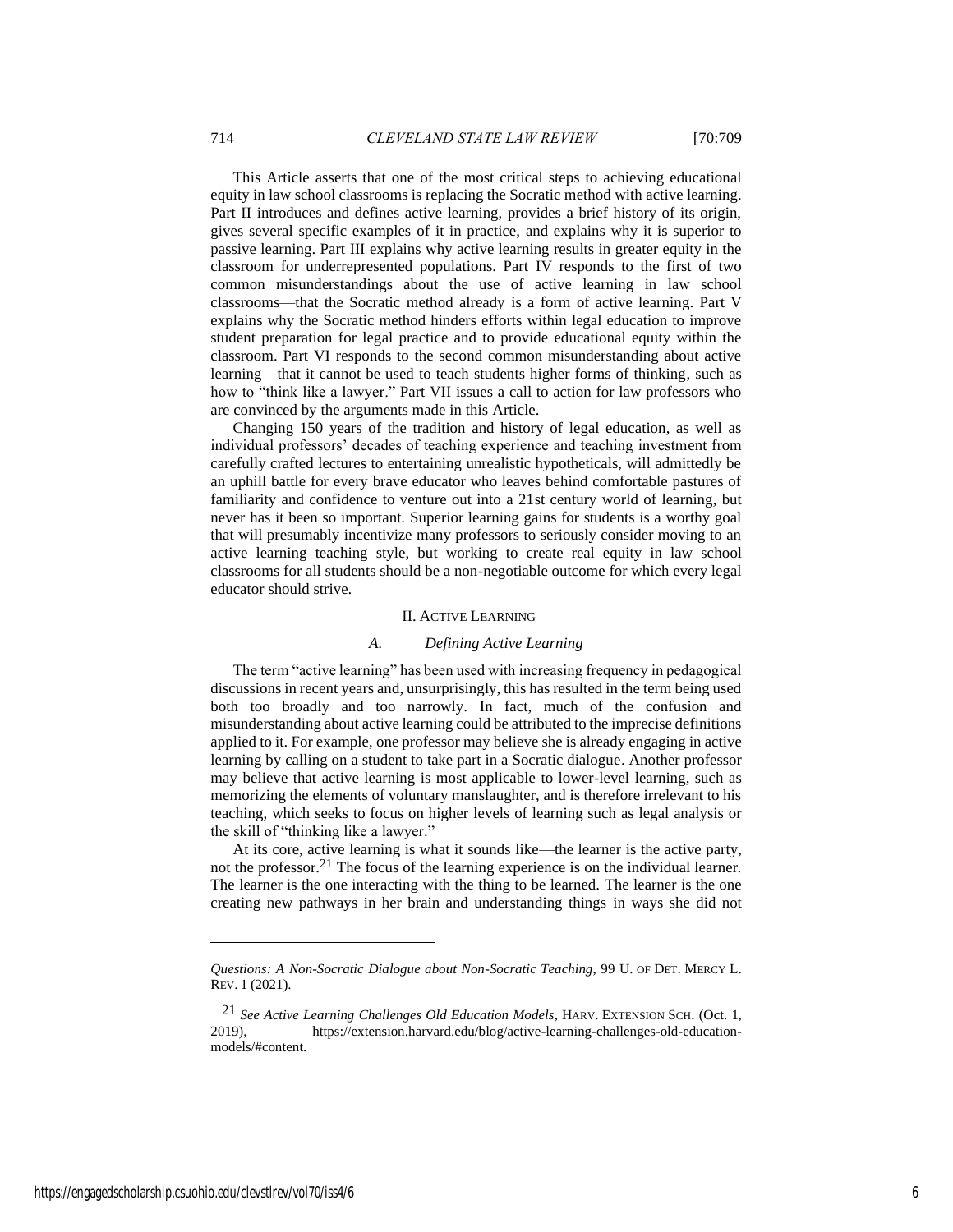before. The learner is the one exercising higher-order thinking as she organizes new information to fit into her existing cognitive structures.22 In simple terms, active learning means that learners "do meaningful activities and think about what they are doing."23

Active learning is the opposite of passive learning, which focuses on the professor as the main participant—the person in the spotlight and the expert sharing knowledge to be passively absorbed as students "take on the role of 'receptacles of knowledge."<sup>24</sup> In higher education, the lecture-based passive learning model remains "the single most prevalent teaching tool, although its dominance has declined in recent years owing to the increased discussion of, and research on, active learning methods."25

## *B. The Origins of Active Learning*

There are many in academia who are reluctant to experiment with what they view as a new and "modern" method of teaching, fearing they will be embracing a fad based on trendy science that may soon be discarded with the next discovery. In reality, nothing could be further from the truth when it comes to active learning. Though the term "active learning" is more modern terminology, the practice of active learning can be traced to our earliest ancestors and actually *pre-dates* the practice of using lecture to transmit skills and knowledge, which was an advent of medieval universities used "for duplicating textbooks (before printing presses) and later adapted for other purposes."26

Long before the arrival of teaching by lecture in medieval times, the roots of active learning can be found "as far as anthropology and archaeology allow. With the learning of hunting, farming, crafting, building. Of medicine, theology, law. Of childraising, leading, orating. With parents teaching children. Shamans, initiates. Craftspersons, apprentices. *All of this takes place actively*."27 Indeed, active learning is an "innate process through which humans come to know things, whether how to use fire, care for children, bake brea[d], do algebra, scan for iambic pentameter, or list the principal events of the French Revolution."28 Looking at the full scope of human

 $^{22}$  Charles C. Bonwell & James A. Eison, Active Learning: Creating Excitement In THE CLASSROOM 5 (Jonathan D. Fife et al. eds., 1991).

<sup>23</sup> Michael Prince, *Does Active Learning Work? A Review of the Research*, 93 J. ENG'G EDUC. 223, 223 (2004).

<sup>24</sup> BONWELL & EISON, *supra* note 22, at 18 (quoting MICHAEL P. RYAN & GRETCHEN G. MARTENS, PLANNING A COLLEGE COURSE: A GUIDEBOOK FOR THE GRADUATE TEACHING ASSISTANT 20 (1989)).

<sup>25</sup> David R. Stead, *A Review of the One-Minute Paper*, 6 ACTIVE LEARNING IN HIGHER EDUC.118, 127 (2005).

<sup>26</sup> Paul Corrigan, *Active Learning Has an Ancient History*, TEACHING &LEARNING IN HIGHER EDUC. (Nov. 30, 2013), https://teachingandlearninginhighered.org/2013/11/30/active-learninghas-an-ancient-history (citation omitted).

<sup>27</sup> *Id.* (emphasis added).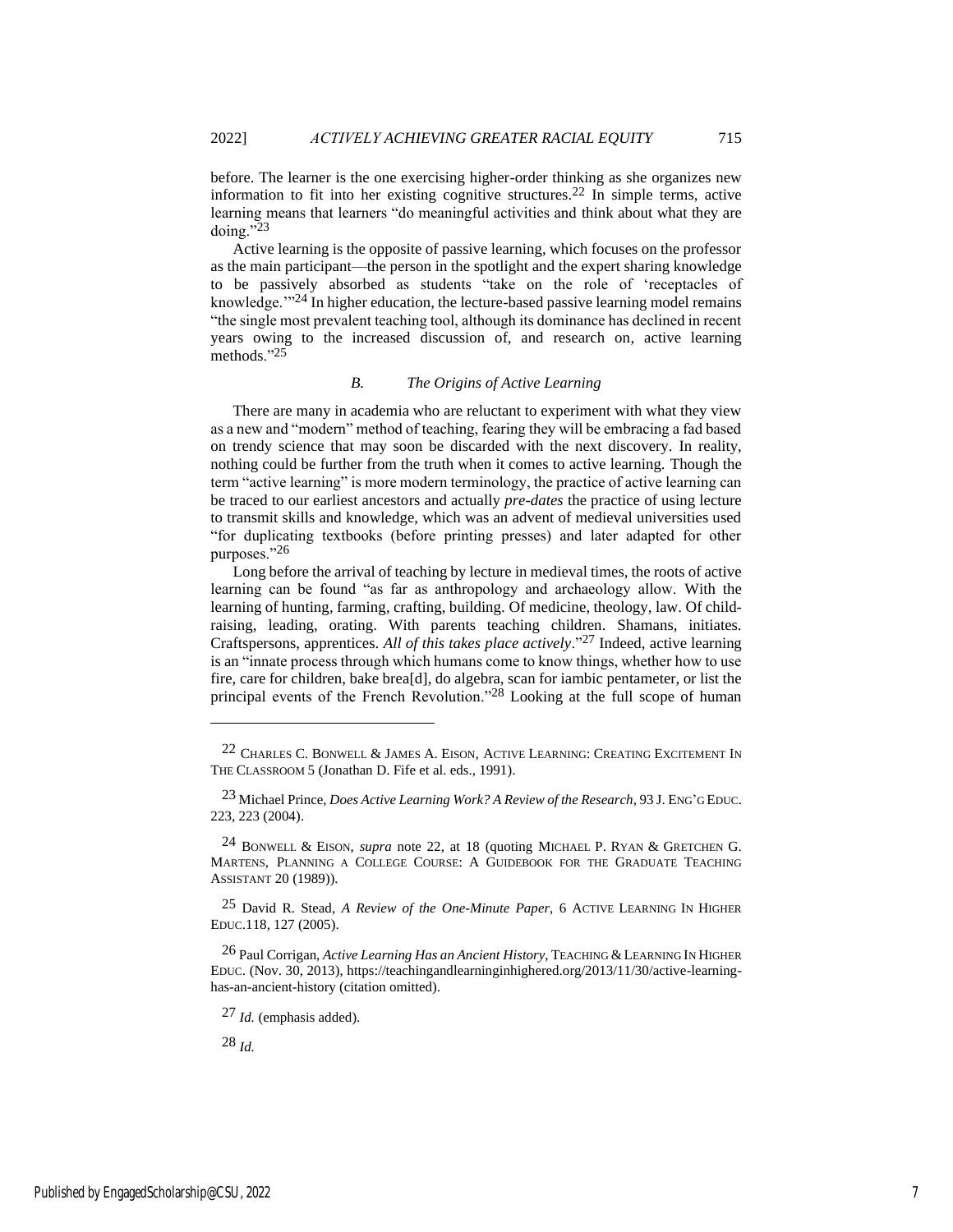experience, "it turns out that active learning has an ancient history, *while lecturing is the fad*, a blip in the history of learning"<sup>29</sup> that has been the prevalent form of teaching only for a few hundred years.

The fad of passive learning that began in the medieval era did not persuade everyone, however. Indeed, in 1762, French philosopher Jean-Jacques Rousseau published *Émile, ou De l'éducation*, which is recognized by many as the first formalized argument criticizing professor-focused lecture-style education and advocating instead for student-based instructor-guided learning (what would later be called passive learning and active learning, respectively).30 In *Émile*, Rousseau counsels the fictional teacher of the fictional student Émile as follows:

No doubt he will require some guidance . . . but very little, and that little without his knowing it. If he goes wrong let him alone, do not correct his mistakes; hold your tongue till he finds them out for himself and corrects them, or at most arrange something, as opportunity offers, which may show him his mistakes. If he never makes mistakes he will never learn anything thoroughly. Moreover, what he needs is not an exact knowledge of local topography, but how to find out for himself. No matter whether he carries maps in his head provided he understands what they mean and has a clear idea of the art of making them. See what a difference there is already between the knowledge of your scholars and the ignorance of mine. *They learn maps, he makes them*. 31

Rousseau's eloquent arguments fell largely on deaf ears, however, as they were made alongside controversial arguments about morality and religion that resulted in copies of *Émile* being burned in Rousseau's native Switzerland, while the French Parliament banned the book and ordered that Rousseau be arrested for authoring it.<sup>32</sup> Over 150 years passed before another influential philosopher reignited interest in educational reform from professor-focused lecture-style passive learning to studentfocused active learning.

Dr. John Dewey was an American philosopher and psychologist who is recognized as one of the most influential educational thinkers of the 20th century.33 In his 1916

32 William Frank, *Hyacinth Gerdil's* Anti-Emile*: A Prophetic Moment in the Philosophy of Education*, 61 THE REV. OF METAPHYSICS 237, 237 (2007).

33 *Schoolhouse Pioneers*, PBS, pbs.org/onlyateacher/john.html (last visited June 30, 2021).

John Dewey was the most significant educational thinker of his era and, many would argue, of the 20th century. As a philosopher, social reformer and educator, he changed fundamental approaches to teaching and learning. His ideas about education sprang from a philosophy of pragmatism and were central to the Progressive Movement in schooling. In light of his importance, it is ironic that many of his theories have been relatively poorly understood and haphazardly applied over the past hundred years.

<sup>29</sup> *Id.* (emphasis added).

<sup>30</sup> *See generally* JEAN-JACQUES ROSSEAU, ÉMILE, OU DE L'ÉDUCATION (1762).

<sup>31</sup> *Id.* at 164 (emphasis added).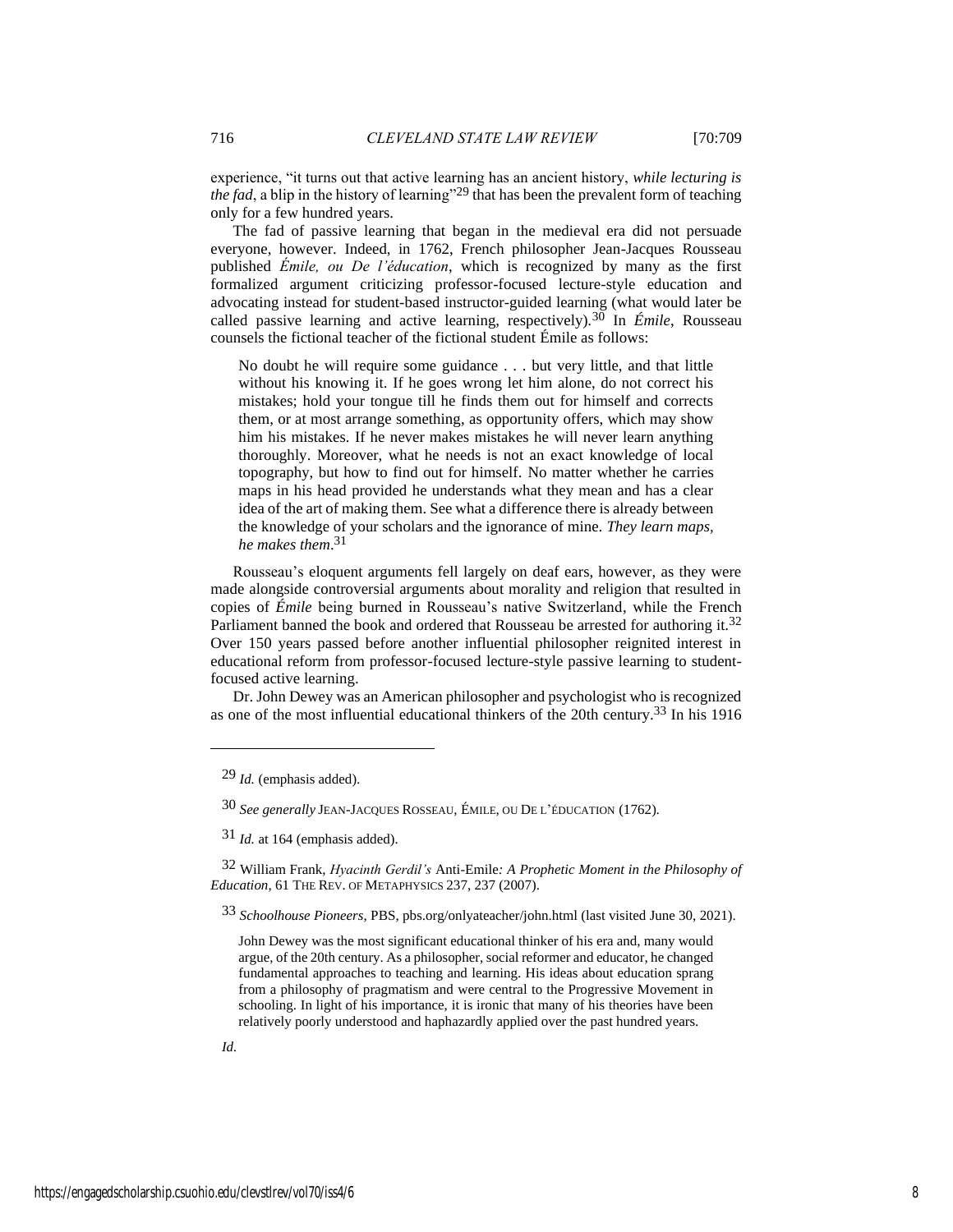work *Democracy and Education*, Dewey claims, "learning means something which the individual *does* when he studies. It is an active, personally conducted affair."34 He further explains:

[T]here is no such thing as genuine knowledge and fruitful understanding except as the offspring of doing. The analysis and rearrangement of facts which is indispensable to the growth of knowledge and power of explanation and right classification cannot be attained purely mentally—just inside the head. Men have to do something to the things when they wish to find out something; they have to alter conditions. This is the lesson of the laboratory method, and the lesson which all education has to learn. The laboratory is a discovery of the condition under which labor may become intellectually fruitful and not merely externally productive.35

Though Dewey's work resulted in significantly more educational reform than Rousseau's two centuries earlier (Dewey is credited as being a founder of the Progressive Education Movement of the late 1800s and early 1900s, which resulted in the creation of experimental schools for mostly elementary-aged children),  $3<sup>6</sup>$ ultimately Dewey's efforts did not result in an overhaul of the "traditional" lecturebased teaching model in the United States as he had hoped.37 Rather, Dewey and his colleagues "encountered a highly bureaucratic system of school administration in general that was not respective to new methods."38

Fifty years and two World Wars later, the 1950s and 1960s saw a massive increase in college enrollment nationwide (49% in the 1950s; 120% in the 1960s) followed by a resurgence of interest from educators in higher education in the 1970s and 1980s. Specifically, educators began to examine which methods of teaching actually result in the highest levels of learning.39 Educators began to focus significant attention on

37 *Id.*

38 *Id.*; s*ee also Progressive Education*, ENCYCLOPEDIA BRITANNICA, https://www.britannica.com/topic/education/Social-reconstructionist-education (last visited June 30, 2021).

39 U.S. DEP'T OF EDUC. OFF. OF EDUC. RSCH. AND IMPROVEMENT*,* 120 YEARS OF AMERICAN EDUCATION: A STATISTICAL PORTRAIT 66 (Thomas D. Snyder ed., 1993).

The 1950s and 1960s marked two major developments. First, large numbers of young people entered college and second, public colleges expanded dramatically to meet the demand. College enrollment rose by 49 percent in the 1950s, partly because of the rise in the enrollment/population ratio from 15 percent to 24 percent. During the 1960s, enrollment rose by 120 percent. By 1969, college enrollment was as large as 35 percent of the 18- to 24-year-old population. About 41 percent of the college students were women. Public institutions accounted for 74 percent of enrollment, and about one-fourth of all students were enrolled at 2- year colleges.

<sup>34</sup> JOHN DEWEY, DEMOCRACY AND EDUCATION 378 (1916) (emphasis added).

<sup>35</sup> *Id.* at 310.

<sup>36</sup> *See Progressive Era*, K12 ACADS., https://www.k12academics.com/history-educationunited-states/progressive-era (last visited June 30, 2021).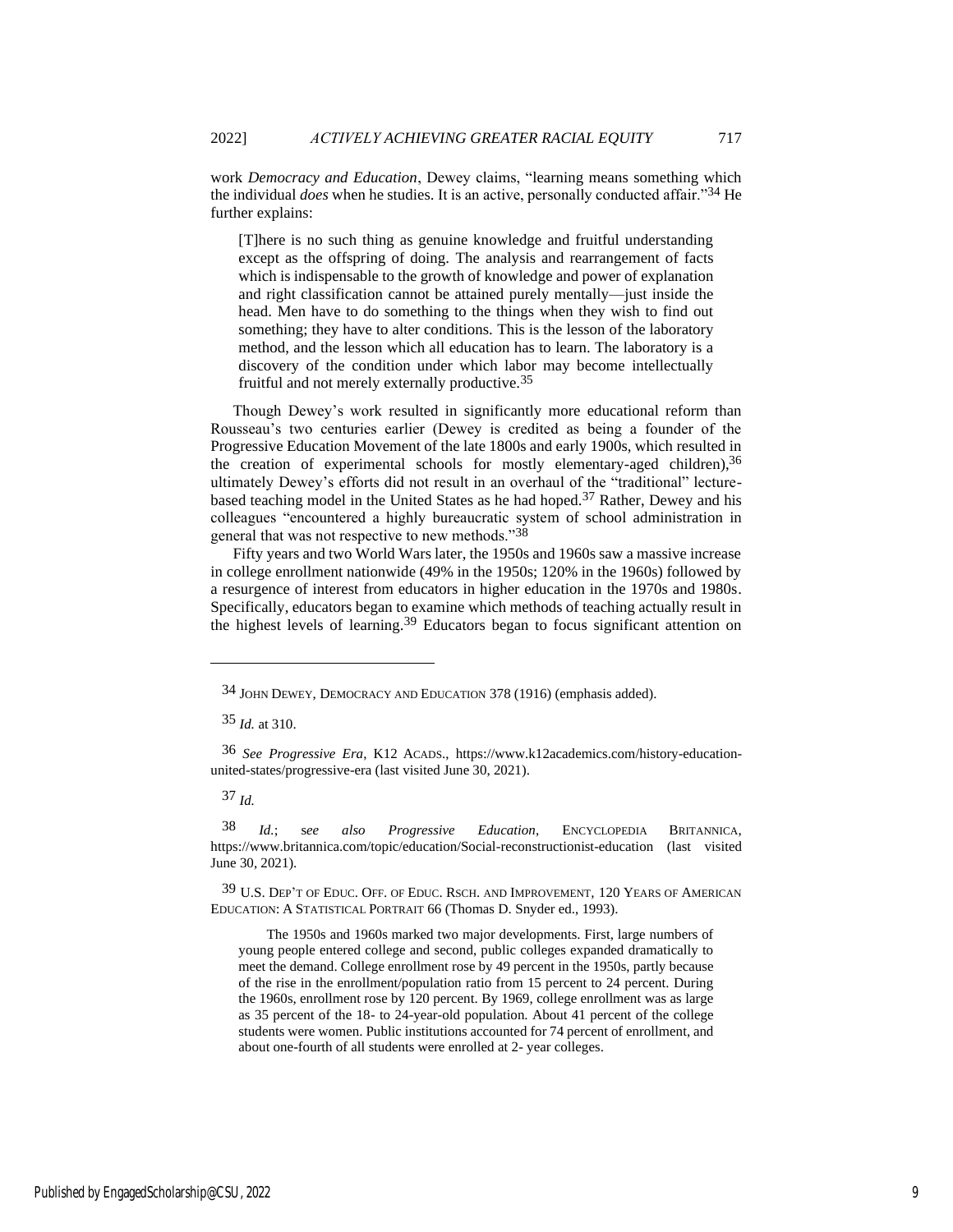considering how to improve teaching methods, and "active learning" became the term most widely used for student-focused learning.40

In 1987, after several years of collaborative research, funded in part by the American Association for Higher Education, Professors Arthur Chickering and Zelda Gamson published an article in the American Association for Higher Education Bulletin.<sup>41</sup> The six-page article, titled "Seven Principles of Good Practice," was brief in its message, but its impact was far-reaching as evidenced by the number of institutions that, thirty-five years later, *still* use the article as a primary source on university teaching webpages to explain their respective university's commitment to high-quality instruction. $42$  The article begins:

Apathetic students, illiterate graduates, incompetent teaching, impersonal campuses—so rolls the drumfire of criticism of higher education. More than two years of reports have spelled out the problems. States have been quick to respond by holding out carrots and beating with sticks. There are neither enough carrots nor enough sticks to improve undergraduate education without the commitment and action of students and faculty members.<sup>43</sup>

## *Id.*

 $^{40}$  L & S LEARNING SUPPORT SERVS., TEACHING WITH TECHNOLOGY 98 (Steel Wagstaff, 2015).

41 Arthur W. Chickering & Zelda F. Gamson, *Seven Principles for Good Practice in Undergraduate Education*, AM. ASS'N FOR HIGHER EDUC. BULL. 1 (1987).

42 *See, e.g.*, *Seven Principles for Good Teaching*, THE UNIV. OF TENN. CHATTANOOGA, https://www.utc.edu/academic-affairs/walker-center-for-teaching-and-learning/facultysupport-and-resources/pedagogical-strategies-and-techniques/seven-principles-for-goodteaching (last visited Feb. 22, 2022); *Seven Principles for Good Practice in Undergraduate Education*, UNIV. OF S.C., https://sc.edu/about/offices\_and\_divisions/cte/teaching\_resources/ course design development delivery/principles good practice/index.php (last visited Feb. 22, 2022); Jennifer Panther Bishoff, Utilization of the Seven Principles for Good Practice in Undergraduate Education in General Chemistry by Community College Instructors (2010) (Ph.D dissertation, West Virginia University) (on file with Graduate Theses, Dissertations, and Problem Reports, University of West Virginia).

The 1970s were a period of slower growth in college enrollment despite record numbers of young people of college age and increasing participation of older adults in college. During the 1970s, enrollment rose by 45 percent, somewhat slower than the 1960s, but about the same as the 1950s. The proportion of part-time students also increased, from 31 percent in 1969 to 41 percent in 1979. This rise was partly due to increased participation rates of older students and the expansion of 2-year college systems, whose enrollment more than doubled. By 1979, women constituted the majority on college campuses. Enrollment growth slowed substantially during the 1980s, with only a 17 percent increase between 1979 and 1989. Incremental increases have continued during the early 1990s. The proportion of part-time students has increased only slightly during the 1980s as participation rates for older age groups have remained stable. In contrast, enrollment rates for younger, traditional collegeage people rose significantly, and college enrollment showed increases during the 1980s, despite drops in the college-age population.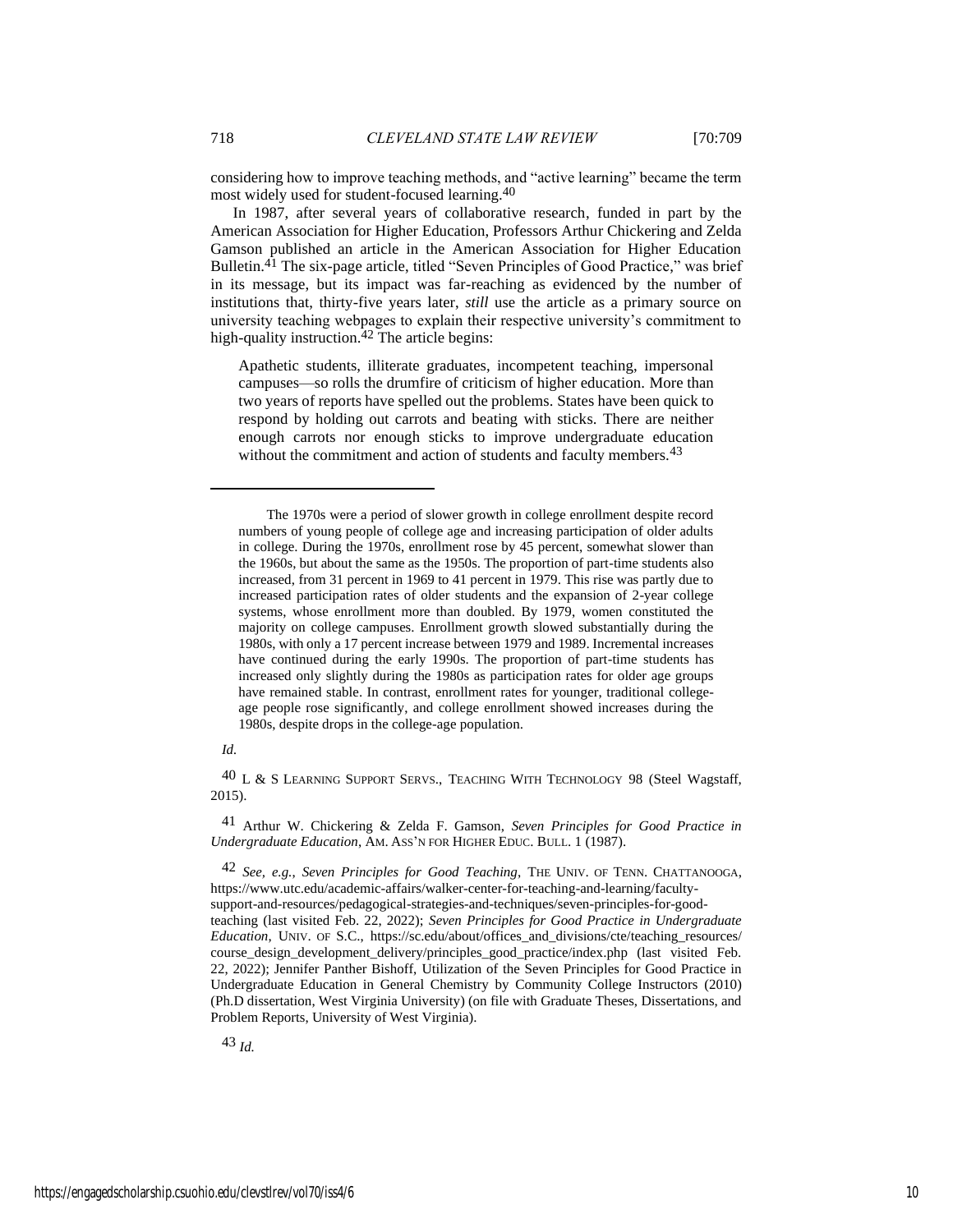The article then goes on to list seven principles of good practice in higher education, including principles such as encouraging communication between students and faculty, developing cooperation between students, and providing prompt feedback.44 On the topic of pedagogy, Chickering and Gamson argue in Principle Three, the lengthiest principle of discussion in the article, that active learning results in far greater levels of student learning than lecture-based passive learning.45

Learning is not a spectator sport. Students do not learn much just by sitting in classes listening to teachers, memorizing pre-packaged assignments, and spitting out answers. They must talk about what they are learning, write about it, relate it to past experiences, apply it to their daily lives. They must make what they learn part of themselves.<sup>46</sup>

Four years after the publication of Chickering and Gamson's article, Professors Charles Bonwell and James Eison published another seminal work on best teaching practices in higher education, titled, "Active Learning: Creating Excitement in the Classroom."47 In their article, Bonwell and Eison refute a common faculty objection to the recommendations of Chickering and Gamson: that mature, engaged collegeaged students should have the responsibility of engaging their own minds as active learners in lecture-style classrooms rather than the responsibility resting on the professor to create an active learning environment.48

As Bonwell and Eison explain, "many faculty assert that all learning is inherently active and that students are therefore actively involved while listening to formal presentations in the classroom.49 Analysis of the research literature . . . however, suggests that students must do more than just listen: They must read, write, discuss, or be engaged in solving problems."50 Bonwell and Eison further state, "[m]ost important, to be actively involved, students must engage in such higher-order thinking tasks as analysis, synthesis, and evaluation."51

Turning to legal education, many law professors similarly believe that Langdell's Socratic method *is* a form of active learning so long as each student chooses to actively engage his mind in closely listening to a Socratic method lecture whether or not he is called on to converse with the professor in a dialogue.<sup>52</sup> This argument fails for the reason Bonwell and Eison identified—if the student himself is not actively involved in tasks of analysis, synthesis, and evaluation—not the observation of other people

46 *Id.*

- 47 BONWELL & EISON, *supra* note 22.
- 48 *Id.* at xvii.
- 49 *Id.* at iii.

50 *Id.*

51 *Id.*

52 *Id.* at xvii.

<sup>44</sup> *Id.* at 3–5.

 $45$  *Id.* at 4.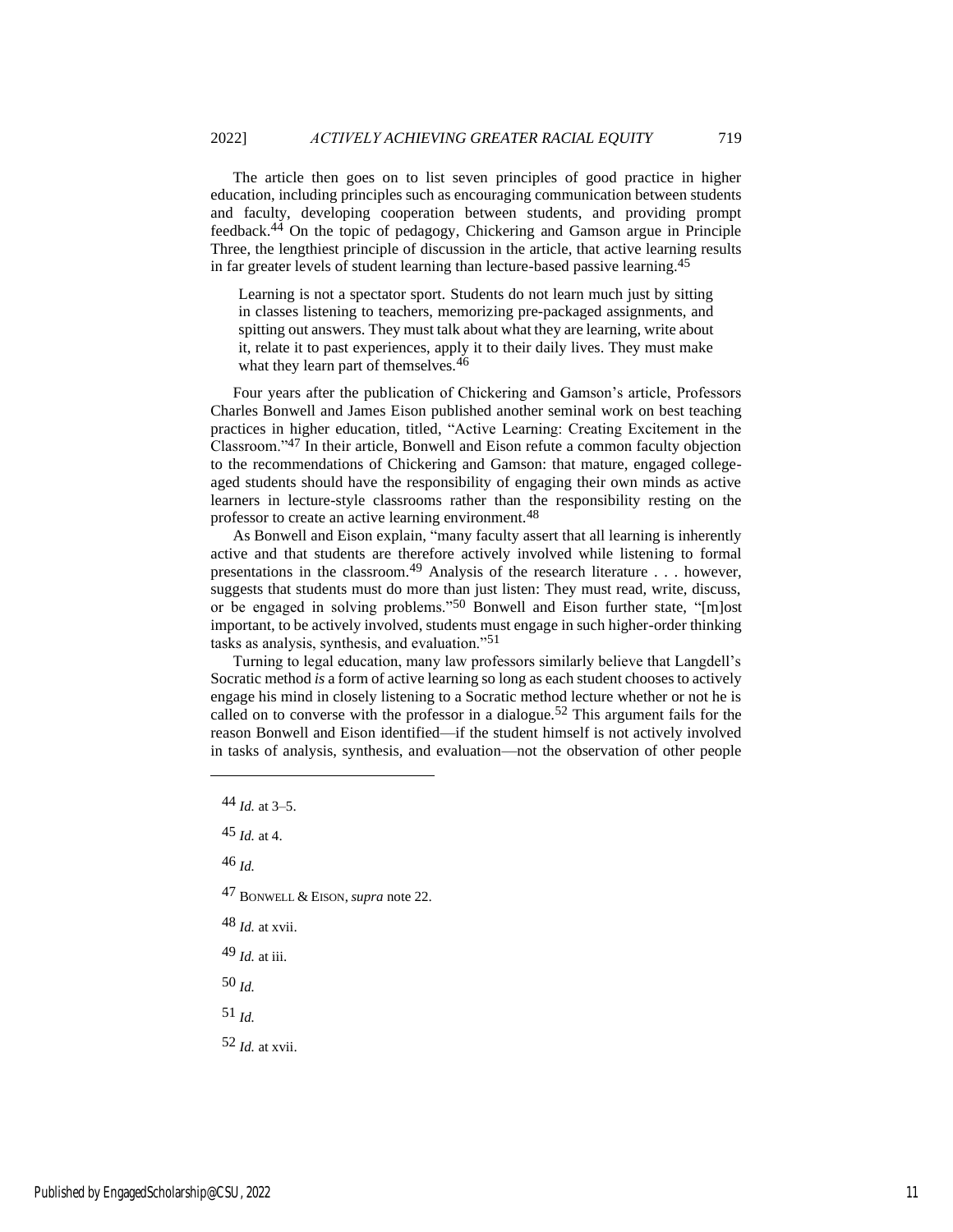doing these things, but the actual acts of doing them himself—the student is not engaged in active learning.<sup>53</sup> Additionally, even for the student engaging in the dialogue with his professor, the case method may be *interactive*, but it does not rise to the level of active learning even for that one student.54 As this argument is one of the most commonly recited by law professors reluctant to abandon the traditional methods of pedagogy, it will be addressed at length in Part Three of this Article.

Another common concern Bonwell and Eison address in their 1991 article is that active learning may be ideal for small courses with limited class sizes, but could not possibly be done effectively in larger courses, such as the introductory classes found at universities or, for the law school counterpart, a second- or third-year largeenrollment doctrinal course such as Criminal Procedure or Evidence.<sup>55</sup> Bonwell and Eison respond, "a faculty member in a class of any size can instruct students to write a brief response to a question, to pair with a partner seated on the left or right, and then to compare and contrast both responses." 56

## *C. Specific Examples of Active Learning*

Chickering and Gamson provide several examples of active learning in their 1987 article, including "structured exercises, challenging discussions, team projects, and peer critiques."57 Chickering and Gamson further suggest that students can engage in active learning by "help[ing] design and teach courses or parts of courses,"58 and they provide concrete examples from some of the programs they observed during their study:

At Brown University, faculty members and students have designed new courses on contemporary issues and universal themes; the students then help the professors as teaching assistants. At the State University of New York at Cortland, beginning students in a general chemistry lab have worked in small groups to design lab procedures rather than repeat pre-structured exercises. At the University of Michigan's Residential College, teams of students periodically work with faculty members on a long-term original research project in the social science.59

Bonwell and Eison add several more examples of active learning to the list:

1) Pausing two or three times during a lecture for a few minutes to give students time to consolidate their own notes;

57 Chickering & Gamson, *supra* note 41, at 4.

58 *Id.*

<sup>53</sup> *Id.* at 1–2.

<sup>54</sup> *Id.* at 24–25.

<sup>55</sup> *Id.* at 14–15.

<sup>56</sup> *Id.* at iv.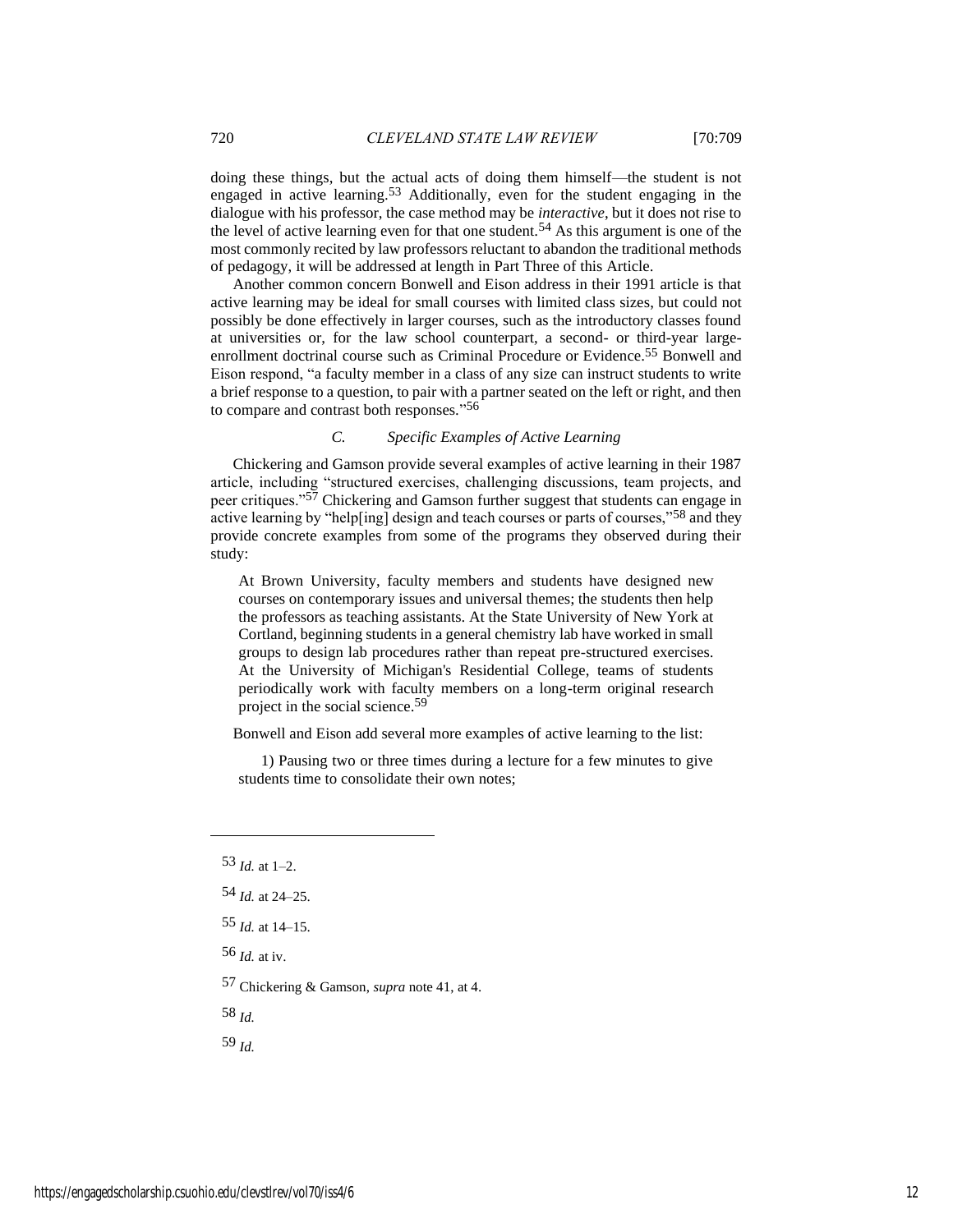2) Brief demonstrations;

3) Assigning short, ungraded writing exercises followed by class discussion;

4) A feedback lecture, which consists of two mini-lectures separated by a small-group study session built around a study guide;

5) A guided lecture, in which students listen to a twenty-to-thirty-minute presentation without taking notes, followed by writing for five minutes about what they remember and spending the remainder of the class period in small groups clarifying and elaborating the material;

6) Cooperative learning;

7) Debates;

- 8) Drama;
- 9) Role playing;
- 10) Simulation.<sup>60</sup>

The list is far from exhaustive, and, in the thirty years that followed these two seminal publications, they have resulted in an entire field of scholarship that explores active learning techniques and their effectiveness in improving student learning outcomes.61 Once a professor, department, or university embraces the importance of active learning and works to understand its underlying principles, the possibilities are fairly limitless. By way of just one example, in 2005, a university professor from the United Kingdom wrote an article based on his research of the prevalence and effectiveness of the active learning technique of the "one-minute paper"—a paper assigned at the end of class that requires students to engage in reflection on the learning experience that occurred during the class period by writing a response to a simple question such as, "what is one thing you learned today?" for, literally, just one minute. $\overline{6}^2$  This one-minute exercise allows the student to engage in meta-cognition about his or her own learning while also consolidating into memory a piece of his or her learning experience as the student scans the events of the class period to identify that piece. $63$ 

## *D. Active Learning is Superior to Passive Learning*

Turning to the question of whether student-focused active learning is actually the superior method of learning, in 1762, Rousseau theorized it was so, <sup>64</sup> and in 1916, Dr.

62 *Id.*

<sup>60</sup> *See* BONWELL & EISON, *supra* note 22, at 69.

<sup>61</sup> Stead, *supra* note 25.

<sup>64</sup> ROSSEAU, *supra* note 30.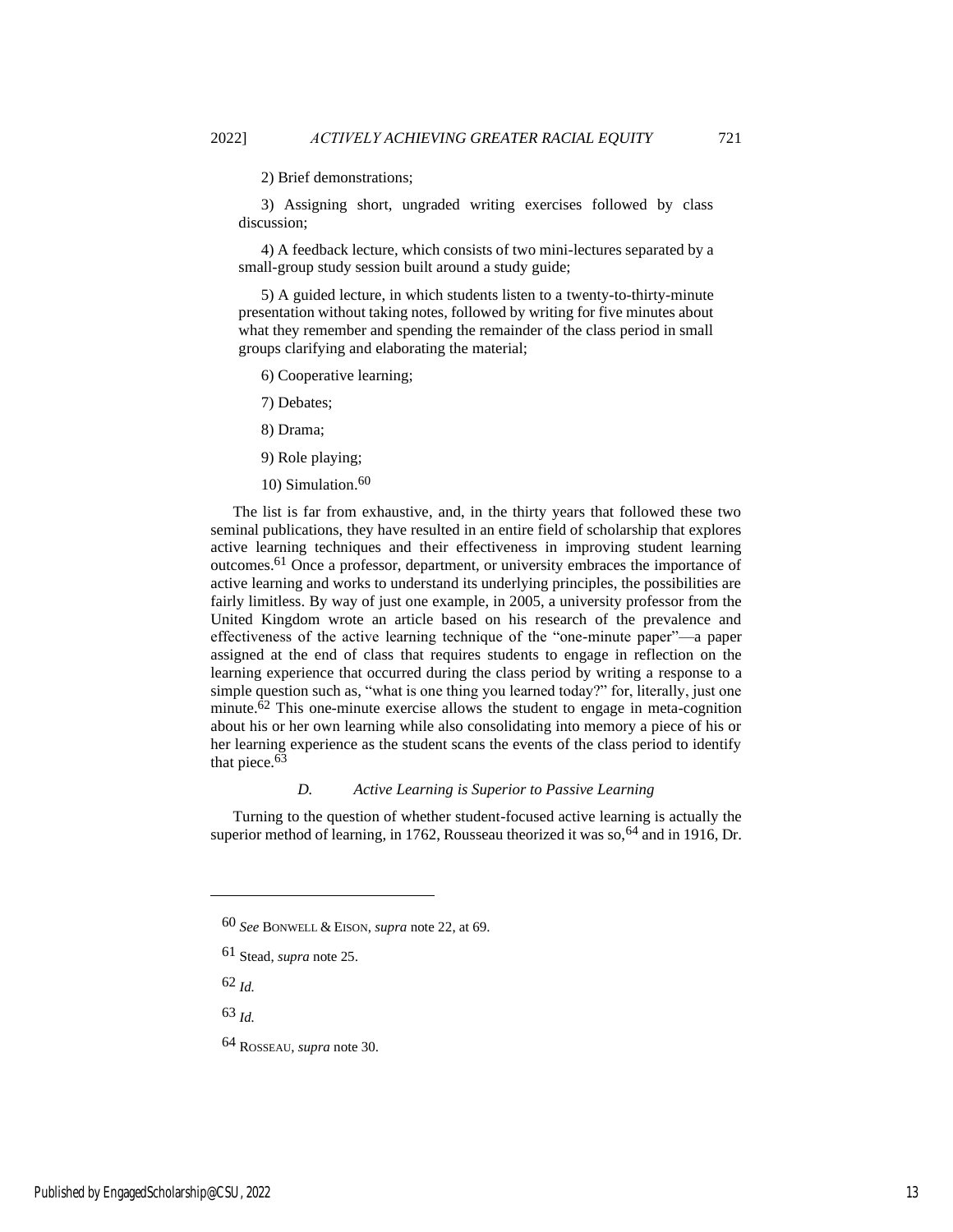Dewey argued the same.<sup>65</sup> Over half a century later, the work of researchers Chickering, Gamson, Bonwell, and Eison relied on what limited evidence was available at the time, which validated the claim that active learning is superior to passive learning, while calling for additional research to be done.66 Finally, in the early 2000s, following the passage of the No Child Left Behind Act, which resulted in a corollary effect occurring in higher education as entire academic institutions focused on learning outcomes, significant resources were turned to answering the question of which teaching method is best for maximizing student learning.<sup>67</sup> When the spotlight focused on learning outcomes and researchers from various disciplines conducted empirical studies, the initially limited evidence relied on by early scholars snowballed into a mountain of results that repeatedly offered the same conclusion: Active learning results in significantly greater student learning than passive learning.68

*Id.*

66 Chickering & Gamson, *supra* note 41, at ¶ 3.

Currently, most published articles on active learning have been descriptive accounts rather than empirical investigations, many are out of date, either chronologically or methodologically, and a large number of important conceptual issues have never been explored. New qualitative and quantitative research should: Examine strategies that enhance students' learning from presentations; Explore the impact of previously overlooked, yet educationally significant, characteristics of students, such as gender, different learning styles, or stage of intellectual development; Be disseminated in journals widely read by faculty. In retrospect, it appears that previous classroom initiatives and written materials about active learning have all too often been isolated and fragmented. The resulting pedagogical efforts have therefore lacked coherence, and the goal of interactive classrooms has remained unfulfilled. Through the coordinated efforts of individual faculty, faculty developers, academic administrators, and educational researchers, however, higher education in the coming decade can make real the promise of active learning!

BONWELL & EISON, *supra* note 22.

67 *See* Alyson Klein, *No Child Left Behind: An Overview*, EDUC. WEEK (Apr. 10, 2015), https://www.edweek.org/policy-politics/no-child-left-behind-an-overview/2015/04 ("The No Child Left Behind law . . . effectively scaled up the federal role in holding schools accountable for student outcomes.").

68 *See* Youki Terada, *Students Think Lectures Are Best, But Research Suggests They're Wrong*, EDUTOPIA (Oct. 16, 2019), https://www.edutopia.org/article/students-think-lecturesare-best-research-suggests-theyre-wrong.

<sup>65</sup> *See* JOHN DEWEY, DEMOCRACY AND EDUCATION 400 (1916).

Without the particulars as they are discriminated by the active responses of sense organs, there is no material for knowing and no intellectual growth. Without placing these particulars in the context of the meanings wrought out in the larger experience of the past—without the use of reason or thought—particulars are mere excitations or irritations. The mistake alike of the sensational and the rationalistic schools is that each fails to see that the function of sensory stimulation and thought is relative to reorganizing experience in applying the old to the new, thereby maintaining the continuity or consistency of life.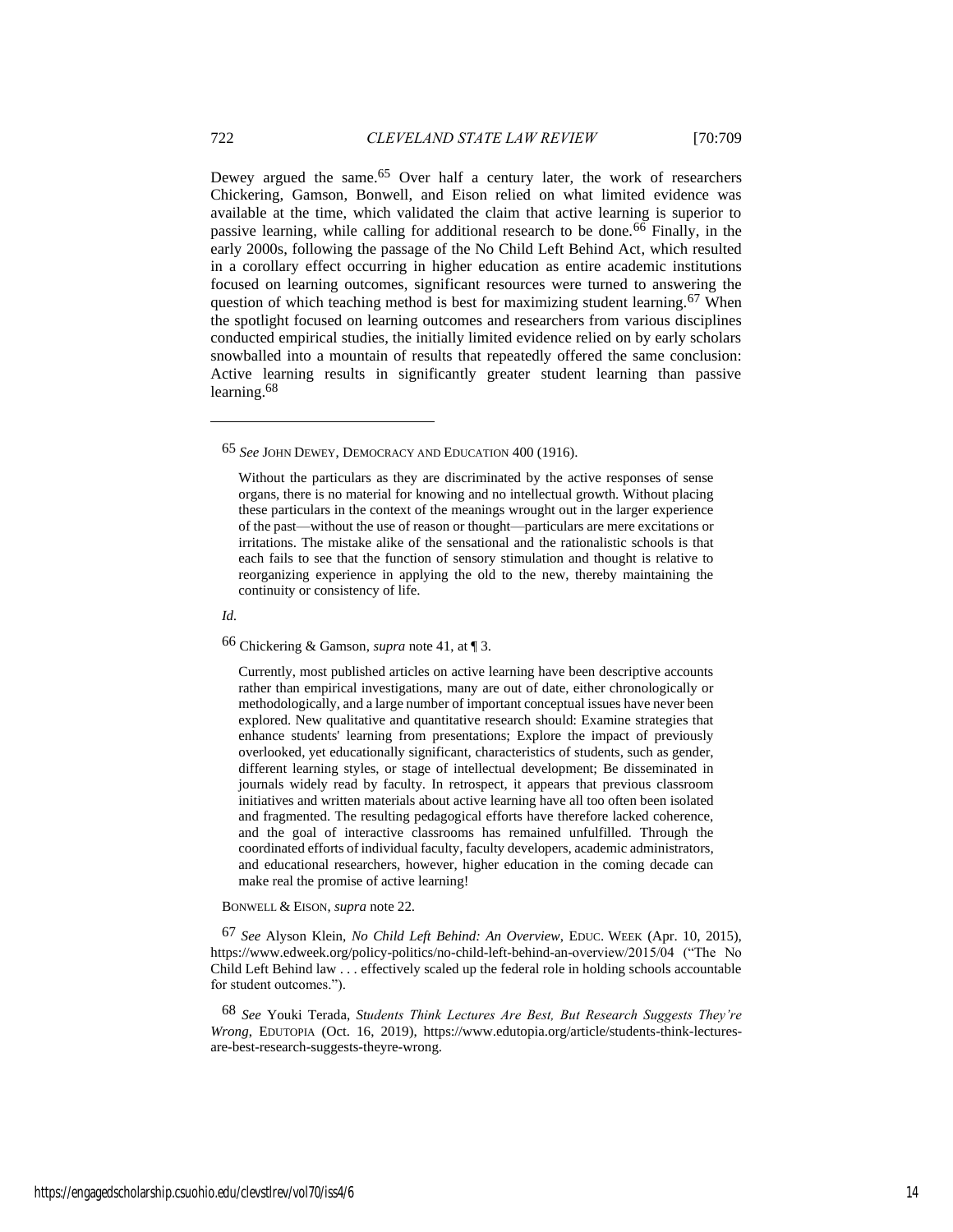To highlight one of the largest studies, a 2014 article published in the Proceedings of the National Academy of Sciences of the United States of America entitled, "Active Learning Increases Student Performance in Science, Engineering, and Mathematics," presented the results of a meta-analysis of *225 different studies*—the largest metaanalysis done in undergraduate STEM education as of the date of its publication.<sup>69</sup> The meta-analysis compared student performance on exams in courses where the professors had taught their classes using passive learning against student performance on exams where the professors had taught their classes using active learning.<sup>70</sup> The courses included in the meta-analysis spanned many disciplines, including courses in "astronomy, biology, chemistry, computer science, engineering, geology, mathematics, natural resources or environmental science, nutrition or food science, physics, psychology, and statistics."71

The results of the meta-analysis were consistent across disciplines: students' exam scores improved by approximately 6% in active learning courses.<sup>72</sup> Furthermore, students in passive learning courses experienced increased failure rates—55% higher than those of students enrolled in active learning courses.73 The findings of the metaanalysis of the 225 studies were further supported by the results of two earlier studies in undergraduate STEM disciplines conducted in 1999 and 2011, which reached the same conclusions: Active learning courses are superior to passive learning courses for student learning outcomes, and student failure rates are higher in passive learning courses as compared to active learning courses.74 The 2014 study's authors concluded, "[t]he results raise questions about the continued use of traditional lecturing as a control in research studies and support active learning as the preferred empirically validated teaching practice in regular conclusions."<sup>75</sup>

Focusing on an individual study (separate from the studies referenced above) to demonstrate to the reader the types of techniques used to conduct this kind of research, in 2019, Harvard conducted a study in its introductory physics course to determine if professors who employed active learning techniques experienced superior student

70 *Id.*

72 *Id.* at 8410.

73 *Id.*

74 *Id.*

*Id.* at 8412.

75 *Id.* at 8410.

<sup>69</sup> Scott Freeman et al., *Active Learning Increases Student Performance in Science, Engineering, and Mathematics*, 111 PNAS 8410, 8410 (2014).

<sup>71</sup> *Id.* at 8414.

Although this is the largest and most comprehensive meta-analysis of the undergraduate STEM education literature to date, the weighted, grand mean effect size of 0.47 reported here is almost identical to the weighted, grand-mean effect sizes of 0.50 and 0.51 published in earlier meta-analyses of how alternatives to traditional lecturing impact undergraduate course performance in subsets of STEM disciplines. Thus, our results are consistent with previous work by other investigators.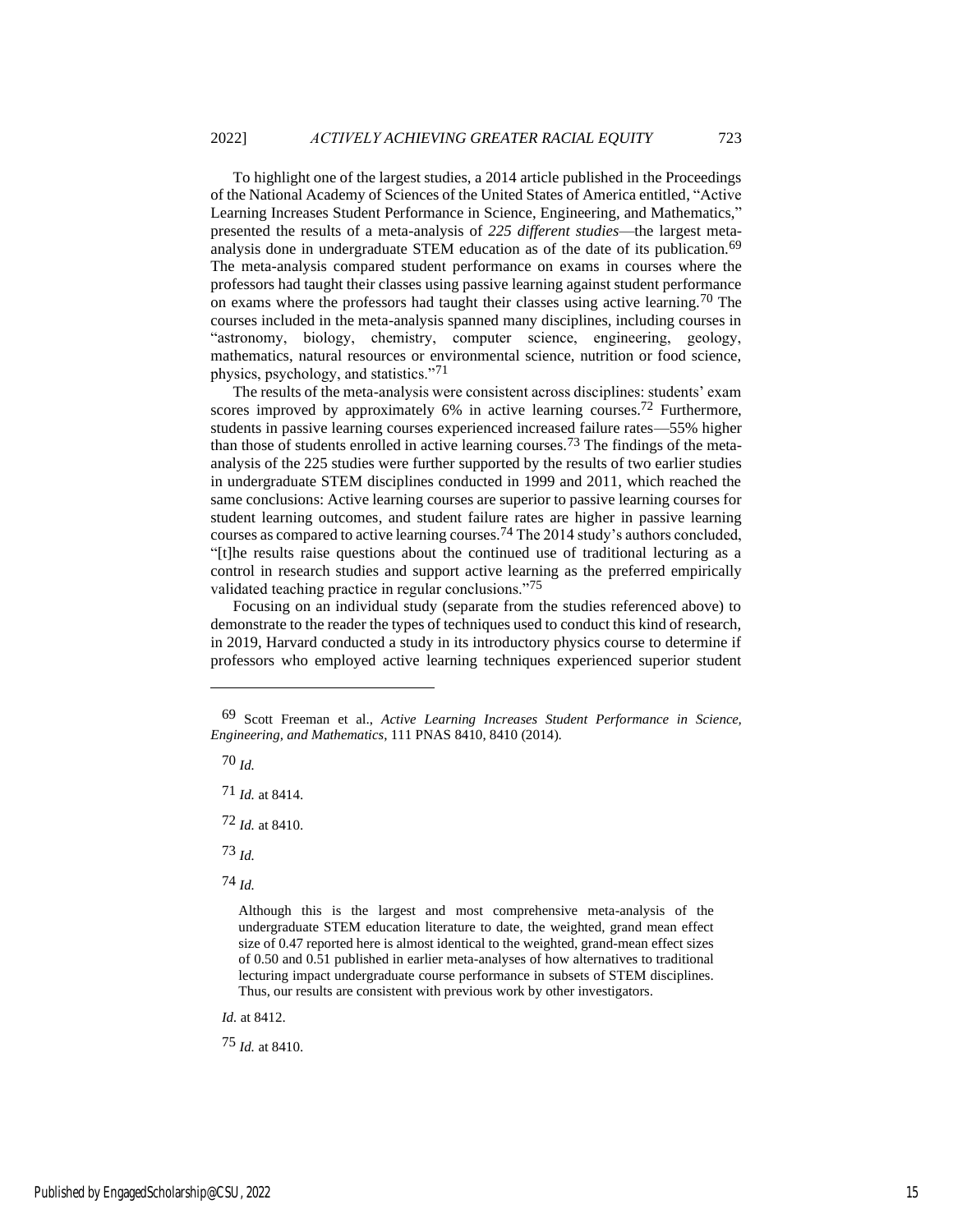learning gains to those professors who employed passive learning techniques.<sup>76</sup> Through random selection, the researchers enrolled half of the introductory physics students in passive learning classrooms and the other half in active learning classrooms with a number of controls in place to ensure consistency and limit bias, including controlling for the professors' teaching experience, the materials provided to the students (e.g., lecture slides), and student composition.<sup>77</sup> The experiment was administered as follows:

Students in both groups received identical paper handouts with key concepts and equations along with example problems targeting specific learning objectives. The handouts had blank space for students to take notes and fill in answers to these sample problems. . . .

In the control group, the instructor presented slides based on the handouts, gave explanations and demonstrations, and solved the example problems while students listened and filled in the answers along with the instructor. Emphasis was placed on maximizing the fluency with which the information was delivered. The use of handouts and focus on problem solving was different from the usual lectures in these courses. Using the taxonomy of Stains, these classes in the control group were strictly didactic in approach, with none of the supplemental group activities found in the usual class meetings.

In the experimental group, the instructor actively engaged the students using the principles of deliberate practice . . . students were instructed to solve the sample problems by working together in small groups while the instructor roamed the room asking questions and offering assistance. After the students had attempted each problem, the instructor provided a full solution that was identical to the solution given to the control group. Students were actively engaged throughout the class period, making the experimental group fully student-centered.

*The crucial difference between the 2 groups was whether students were told directly how to solve each problem or were asked to try to solve the problems themselves in small groups before being given the solution*. In other words, students in both groups received the exact same information from the handouts and the instructor, and only active engagement with the material was toggled on and off.<sup>78</sup>

The students were then tested at various points throughout the semester on topics that both types of classrooms had covered.<sup>79</sup> The result was the same each time: Scores

77 *Id.* at 1.

78 *Id.* at 2 (emphasis added).

79 *Id.* at 3.

<sup>76</sup> Louisa Deslauriers et al., *Measuring Actual Learning Versus Feeling of Learning in Response to Being Actively Engaged in the Classroom*, 116 PNAS 1, 2 (2019).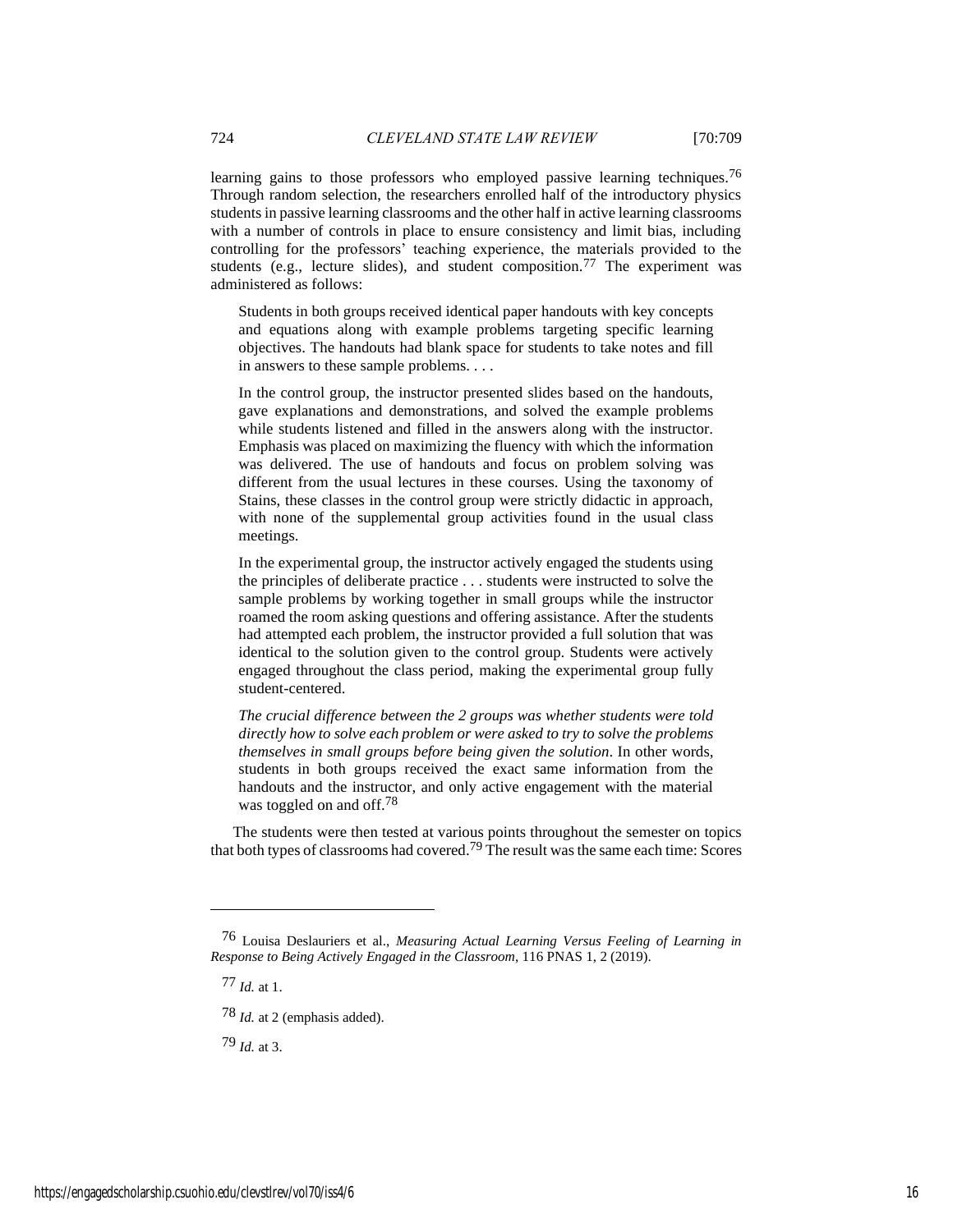were "significantly higher in the active classroom."<sup>80</sup> The researchers concluded. "[s]tudents learn more when they are actively engaged in the classroom than they do in a passive lecture environment. Extensive research supports this observation."81 The Harvard research team further identified additional benefits of active learning: "Research also shows that active teaching strategies increase lecture attendance, engagement, and students' acquisition of expert attitudes toward the discipline."82

Finally, the researchers posed the same question that the authors of this Article seek to pose to its readers:

Despite this overwhelming evidence, most instructors still use traditional methods . . . . Why do these inferior methods of instruction persist? Instructors cite many obstacles preventing them from adopting active teaching strategies, such as insufficient time, limited resources, a lack of departmental support, concerns about content coverage, and concerns about evaluations of their teaching.<sup>83</sup>

The authors of this Article readily admit that making the transition to an active learning teaching style will require time, resources, and support, in addition to a willingness to confront concerns about issues such as student ratings (which the Harvard study found were lower in the active learning classes because of the additional workload and cognitive strain caused by the student-centered learning environment even as the students learned significantly more). However, as Part III will explain, active learning not only results in *all* students learning more, which normatively should, on its own, motivate professors to confront these obstacles, but it also results in students from underrepresented and disadvantaged populations experiencing even greater learning gains than the general student population.<sup>84</sup> If this is the case, then in a 21st century law school classroom, one would hope that no professor would shirk the opportunity to provide greater educational equity for students from diverse populations in her classroom, even if it requires finding time, resources, and effort to do so.

#### III. DIVERSITY AND EQUITY

Active learning achieves greater equity in the classroom for diverse student populations because it begins to build bridges where there are currently gaps that keep these students from experiencing the same positive outcomes as their peers.<sup>85</sup> Because this is a finding that has emerged in recent years as the focus has turned from the general question of *whether* active learning increases learning outcomes for all students to the more discrete questions of *who it benefits* and *how exactly it benefits them*, there are still likely many more benefits to be identified. This Article will discuss

82 *Id.*

83 *Id.*

84 *See* Theobald et al., *supra* note 18, at 6476.

85 *Id.* at 6476.

<sup>80</sup> *Id.*

<sup>81</sup> *Id.* at 1.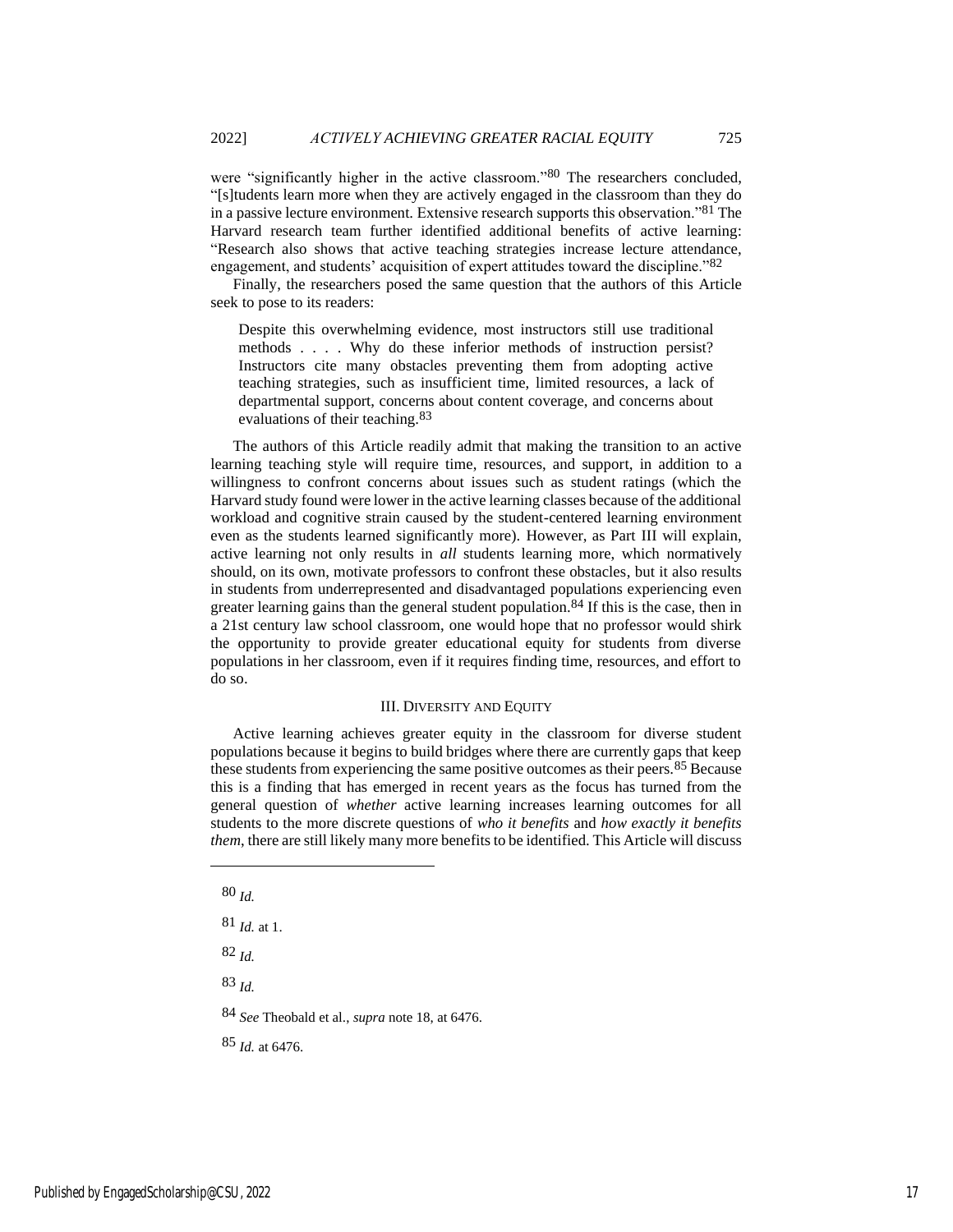an additional advantage that active learning creates for all students (other than superior learning outcomes), followed by discussing four specific advantages it creates for diverse student populations.

## *A. Increased Interaction with Diverse Students*

In 1999, Dr. Patricia Gurin submitted an Expert Report in the cases of *Gratz v. Bollinger* and *Grutter v. Bollinger* titled, "The Compelling Need for Diversity in Higher Education."86 In her report, Dr. Gurin argues that a diverse environment in the university setting results in positive effects for all students including benefits such as increased cognitive abilities and the likelihood of creating a more diverse circle of friends and more diverse experiences later in life.87

Students who experienced the most racial and ethnic diversity in classroom settings and in informal interactions with peers showed the greatest engagement in active thinking processes, growth in intellectual engagement and motivation, and growth in intellectual and academic skills.<sup>88</sup>

Interestingly, Dr. Gurin's report repeatedly relies on the assumption that students will have frequent opportunities to engage with each other outside *and inside* the classroom.89 Indeed, Dr. Gurin claims:

The impact of structural diversity depends greatly on classroom and informal interactional diversity. Structural diversity is essential but, by itself, usually not sufficient to produce substantial benefits; in addition to being together on the same campus, *students from diverse backgrounds must also learn about each other in the courses that they take* . . . . 90

Dr. Gurin further explains, "Much to our chagrin as educators, we are compelled to understand that students' hearts and minds may be impacted most by what they learn from peers."91

In passive learning classrooms where the focus is primarily on lecture-based learning or limited interaction with one or two students engaging with the professor while the others passively observe the exchange, *structural diversity* may be present in the classroom, but the greatest benefits of diversity are missed. Those benefits are missed because those with diverse perspectives, experiences, and opinions are not provided regular, structured opportunities to contribute to the learning experience.<sup>92</sup> In contrast, in active learning classrooms, students are required to regularly engage with each other and with the professor. Indeed, ideally, each student contributes

- 88 *Id.* at 365.
- 89 *Id.* at 420–21.
- 90 *Id.* at 377.
- 91 *Id.* at 422.
- 92 *See id.* at 385.

<sup>86</sup> Patricia Gurin, *Expert Report of Patricia Gurin*, 5 MICH. J. RACE & L. 363, 363 (1999).

<sup>87</sup> *Id.* at 370, 385.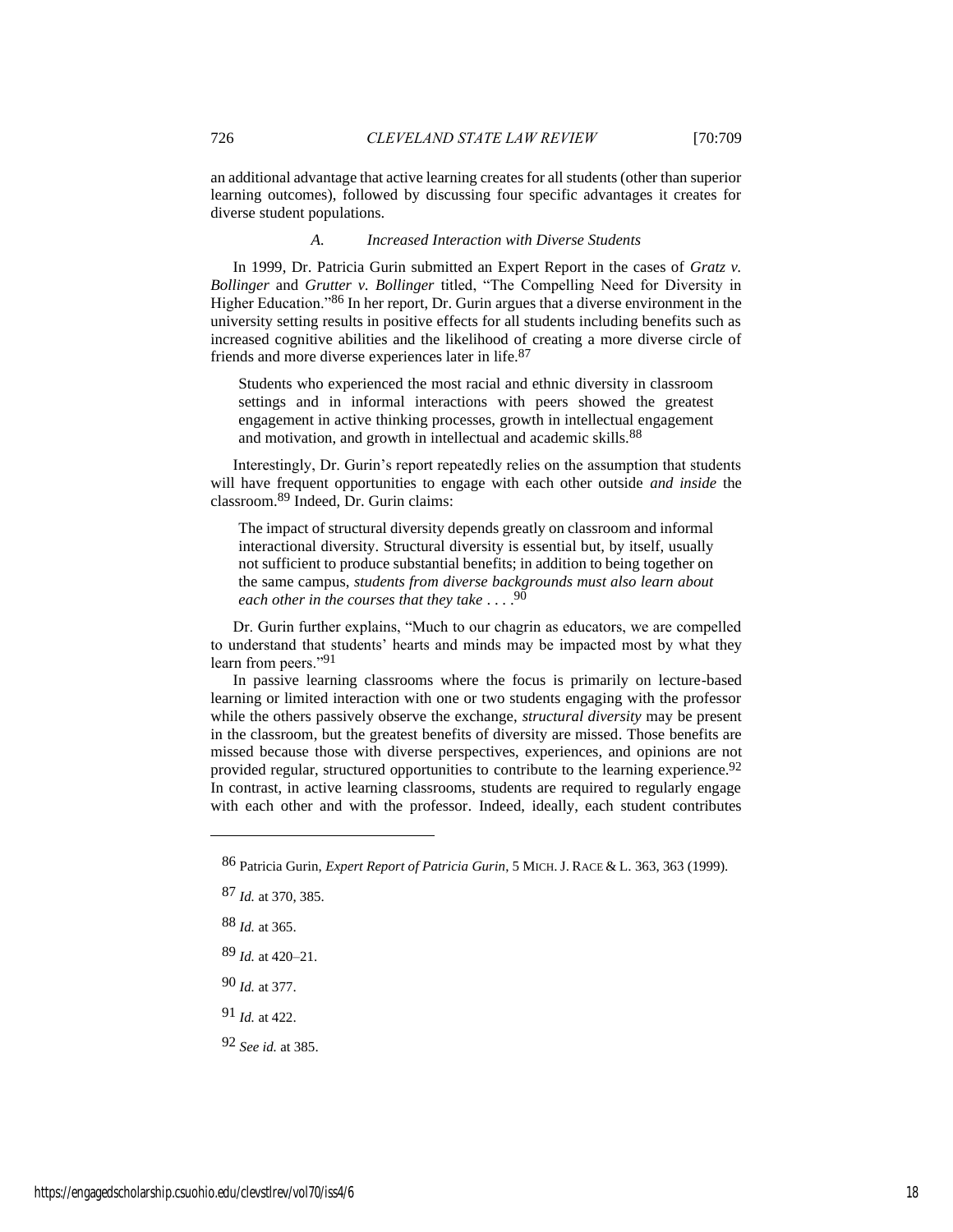multiple times to the learning experience each class period thereby enabling all students to experience the benefits cited by Dr. Gurin—benefits such as increased engagement, increased motivation, and increased intellectual skills.<sup>93</sup>

Dr. Gurin's focus twenty years ago as a social psychologist was on the importance and benefits of a diverse student body to the entire student population in institutions of higher education when regular engagement and interaction occur.<sup>94</sup> In the decades since Dr. Gurin's report, researchers have designed studies to consider the narrower question of whether active learning has positive effects specifically for underrepresented and disadvantaged student populations.<sup>95</sup> What these researchers found were several specific positive results that greatly improve the learning experience for diverse students.96

## *B. Increased Engagement, Self-Efficacy and a Sense of Belonging*

Professors who effectively use active learning techniques should see increased academic performance in all students, but the increase in academic performance disproportionately increases the performance of diverse students, which, in turn, increases student engagement, self-efficacy, feelings of belonging, and retention of diverse students.97 These positive effects then become amplified as, year-over-year, these diverse students progress through a course of study with a better foundation to work from as they move to more difficult coursework and continue to build on their skills and confidence as they repeatedly find academic success in their courses.<sup>98</sup>

In the 2014 meta-analysis of 225 studies comparing student learning in active learning courses to passive learning courses, the team of biology professors who conducted the study explained:

The data suggest that STEM instructors may begin to question the continued use of traditional lecturing in everyday practice, especially in light of recent work indicating that *active learning confers disproportionate benefits for STEM students from disadvantaged backgrounds and for female students in male-dominated fields*. Although traditional lecturing has dominated

95 *See Inclusive Teaching Through Active Learning*, BROWN, https://www.brown.edu/sheridan/inclusive-teaching-through-active-learning (last visited Oct. 27, 2021).

96 *Id.*

97 *See* Sarah Eddy & Kelly Hogan, *Getting Under the Hood: How and for Whom Does Increasing Course Structure Work?*, CBE LIFE SCI. EDUC. (2014) 453, 453–68; *see also* Mariah Bohanon, *Advocating for Active Learning*, INSIGHT INTO DIVERSITY (Aug. 22, 2018), https://www.insightintodiversity.com/advocating-for-active-learning (emphasis added); Theobald et al., *supra* note 18, at 6480.

98 *See* James Urton, *Underrepresented College Students Benefit More From 'Active Learning' Techniques in STEM Courses*, UW NEWS (Mar. 9, 2020), https://www.washington.edu/news/2020/03/09/underrepresented-students-stem-activelearning.

<sup>93</sup> *Id.* at 365.

<sup>94</sup> *Id.* at 365–66.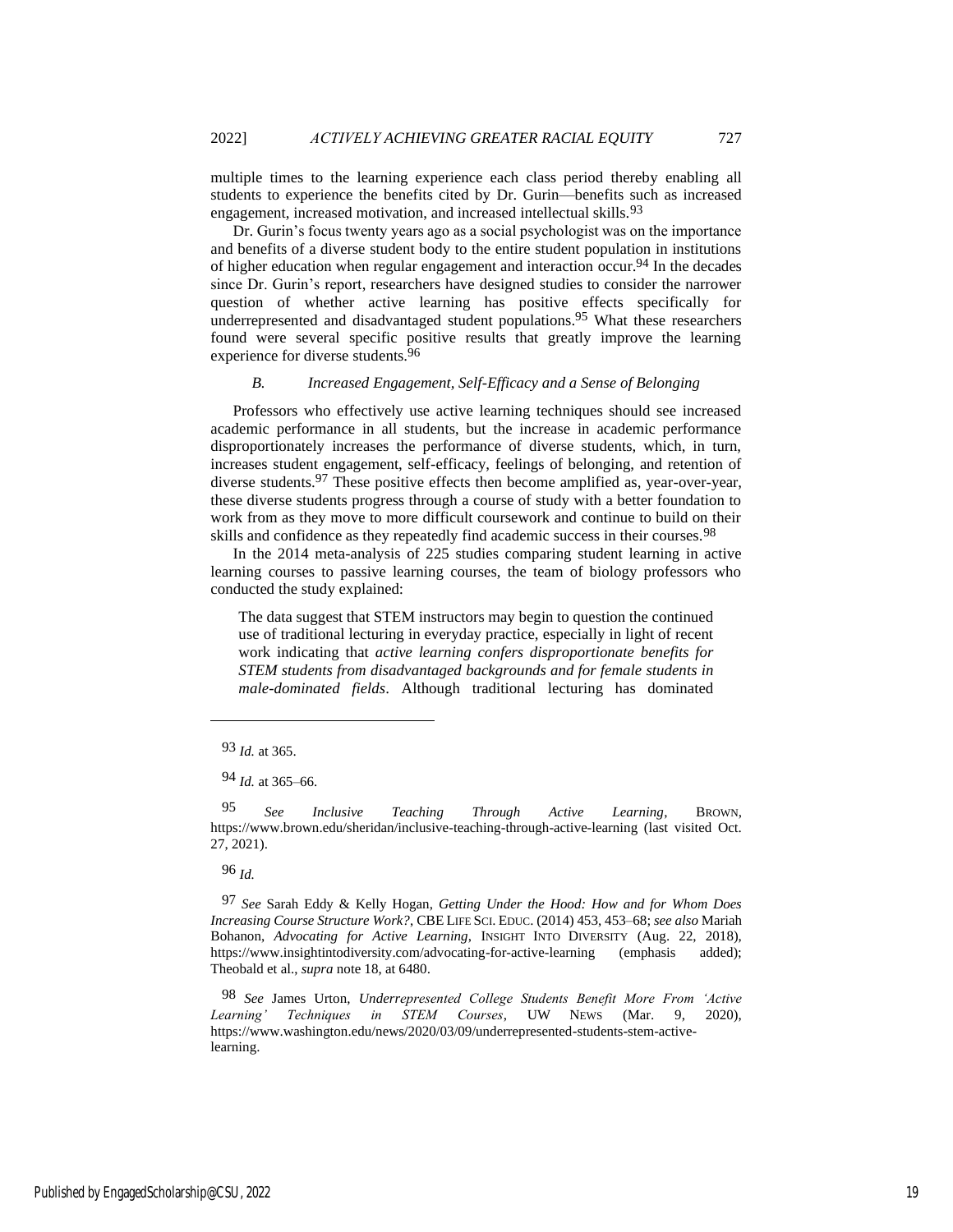undergraduate instruction for most of a millennium and continues to have strong advocates, current evidence suggests that a constructivist "ask, don't tell" approach may lead to strong increases in student performance amplifying recent calls from policy makers and researchers to support faculty who are transforming their undergraduate STEM courses.<sup>99</sup>

To be more specific about how these disproportionately greater academic gains occur, a few members of that same research team researched the effect of active learning in an introductory biology course on specific racial groups.<sup>100</sup> One professor taught six terms of the course including three terms with low structure and three terms with moderate structure.<sup>101</sup> The low structure course included a traditional passive learning lecture format with little student participation, three homework assignments, and four high-stakes exams.102 The moderate structure increased the use of active learning techniques, including using in- and out-of-class activities, and involved the students speaking an average of 35% of the time during activities that reinforced concepts learned from the homework, including higher-order thinking skills.<sup>103</sup>

The results of that study were that while the increased course structure increased the course performance of all student populations, it "worked disproportionately well for black students—halving the black-white achievement gap—and first-generation students—closing the achievement gap with continuing generation students."<sup>104</sup>

In addition, the researchers asked the student participants to respond to a series of questions about the class and found that one behavior changed disproportionately for black students enrolled in the low structure course from those enrolled in the moderate structure: speaking in class.<sup>105</sup> In the low structure classes, black students "were 2.3 times more likely to report a lower level of in-class participation than students of other ethnicities."106 In contrast, with the skills and confidence diverse students gained in the moderate structure classroom, the disparity of black students not speaking up in class at the same rate as their peers "*completely disappeared*" in the moderate structured classrooms.107

Indeed, STEM professors Stains and Smith from the University of Nebraska and Cornell (respectively) who studied the effect of classroom structure in 2,000 classes with 500 professors at 11 colleges and universities, explained in a 2018 report on their

- 103 *Id.* at 457.
- 104 *Id.* at 453.

105 *Id.* at 462–63.

106 *Id.*

107 *Id.* at 463 (emphasis added).

<sup>99</sup> *See* Freeman et al., *supra* note 69 (emphasis added) (citations omitted).

<sup>100</sup> Scott Freeman et al., *Increased Course Structure Improves Performance in Introductory Biology*, 10 CBE–LIFE SCI. EDUC. 175, 175 (2011).

<sup>101</sup> Eddy & Hogan, *supra* note 97, at 456–57.

<sup>102</sup> *Id.* at 456.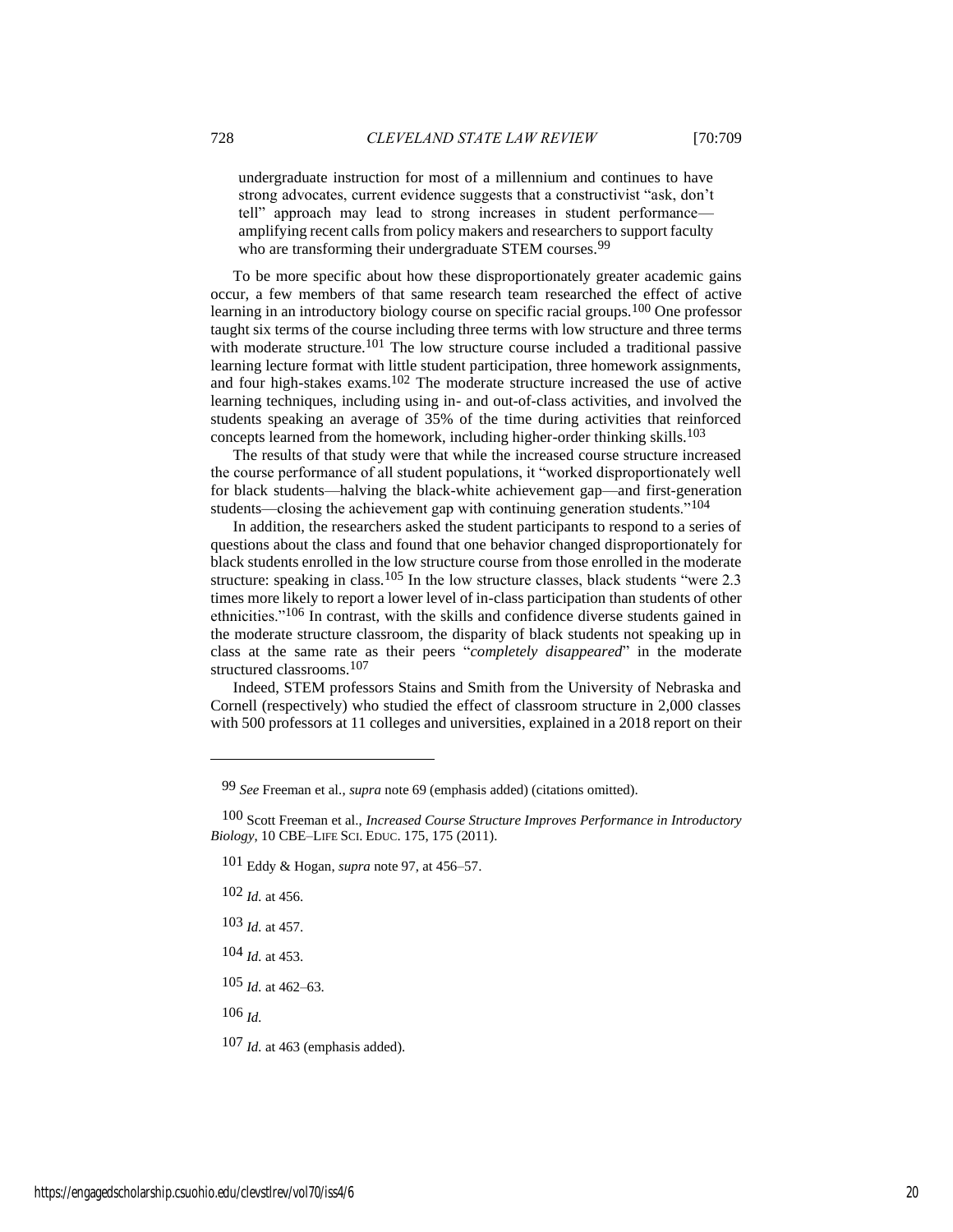work that "[u]nderrepresented, female, and first-generation students have *the most to gain* from a more interactive class structure. . . . There have been various studies at Minority-Serving Institutions showing that these shifts lead to higher academic performance and higher retention rates among underrepresented students."108

The results of Stains' and Smith's research were so compelling that the Association of American Universities launched a project to improve undergraduate learning and teaching in the STEM fields by working with member universities to develop and implement best practices in teaching, including at large universities where lecturefocused classrooms with hundreds of students had been the norm for decades.109 Fiftyfive member institutions worked on initiatives such as curriculum redesign, faculty training workshops, redesign of classroom spaces, and training of teaching assistants to support faculty members in creating an active learning environment.<sup>110</sup> The result? STEM students at these institutions that have embraced active learning not only perform better in introductory courses; these students "are persisting and performing highly in *subsequent courses*" 111 and equally importantly, "*achievement gaps for underrepresented students have greatly decreased*."112

We have seen learning gains for all students, but we also see that for those from diverse backgrounds, these gains are particularly great. . . . A lot of [these techniques], when done well, are creating inclusive classroom environments. We have very strong examples on our campuses of how disparities can really be addressed by improving the effectiveness of instruction within the classroom. $113$ 

In 2020, a group of professors in Washington conducted a similar study to test their hypothesis that active learning could narrow achievement gaps in STEM courses.114 The research included a comprehensive search of published and unpublished studies, yielding a data set that included the exam scores of over 9,000 students.<sup>115</sup> The study concluded that active learning "reduced achievement gaps in examination scores by 33%."116

In addition to increasing academic gains at disproportionately higher rates, studies have shown that for diverse students, active learning environments increase self-

109 *Id.*

110 *Id.*

- 111 *Id.* (emphasis added).
- 112 *Id.* (emphasis added).

113 *Id.*

114 Theobald et al., *supra* note 18, at 6476.

115 *Id.*

<sup>108</sup> Mariah Bohanon, *supra* note 97 (emphasis added).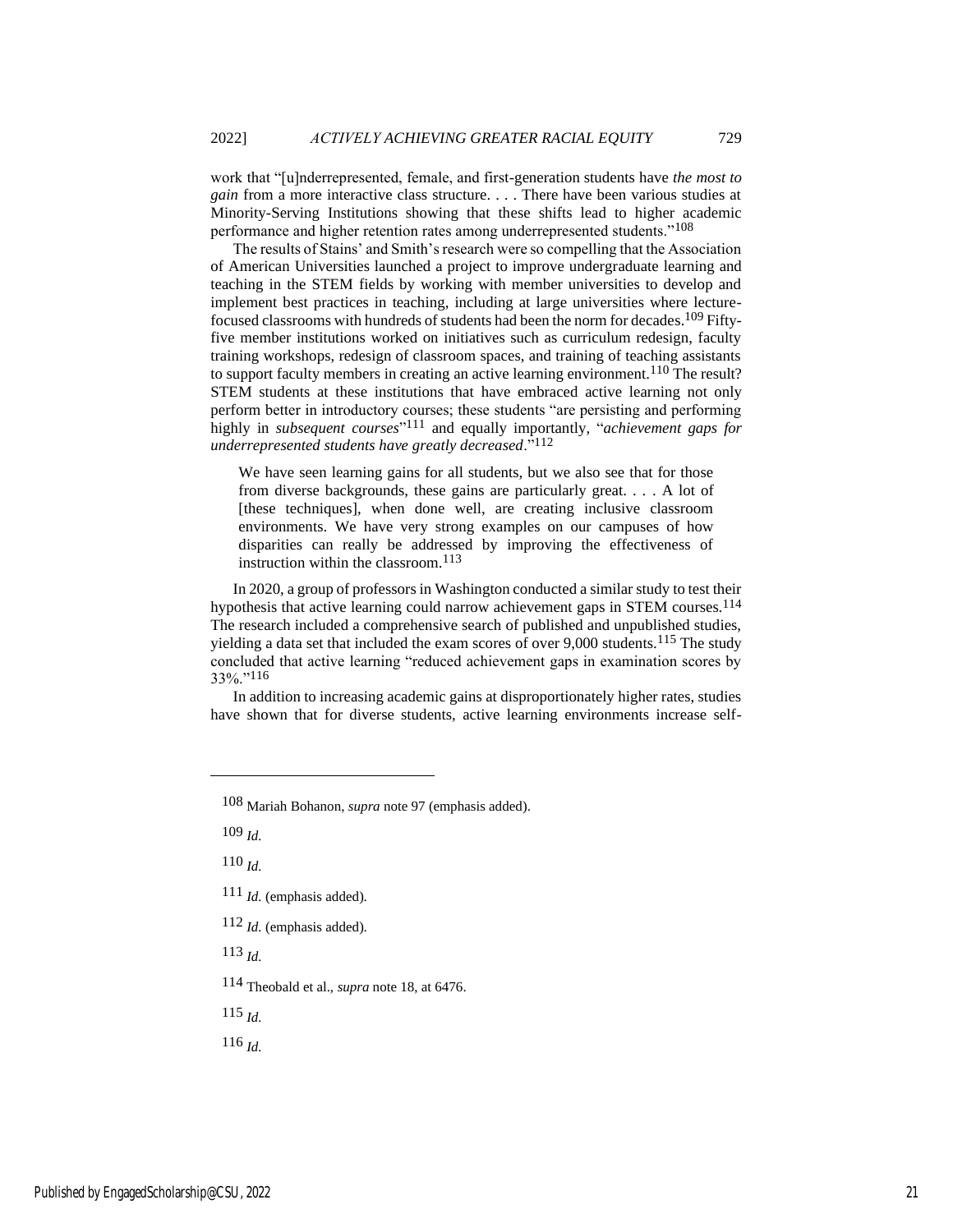efficacy and feelings of inclusion.117 In the 2018 article, "Enhancing Diversity in Undergraduate Science: Self-Efficacy Drives Performance Gains with Active Learning," STEM professors and researchers explained the results of a study designed to quantify the effects of "traditional versus active learning" on diverse students enrolled in large introductory STEM courses (defined as 250+ students) in three areas: academic performance, self-efficacy, and a sense of belonging.<sup>118</sup>

As with previous research, the study concluded that active learning classrooms improved student performance for all students, including diverse students.<sup>119</sup> However, the study also found that active learning classrooms produced feelings of greater belonging in the classroom, which especially benefitted diverse students.<sup>120</sup> The researchers explained:

One obstacle that underrepresented minority students (URM) face is overcoming a 'chilly' classroom climate, characterized by little student participation and faculty-driven transmission of information in large introductory undergraduate classes. This environment can significantly undermine students' academic abilities and disproportionately affects historically URM students, who face unique challenges resulting from feelings of social isolation, low confidence, and stereotype threat.<sup>121</sup>

The researchers further explained that the increased sense of belonging created in an active learning classroom not only benefited underrepresented minority students, but also two other categories of students.<sup>122</sup> "More structured classrooms, in which the learner is asked to read before coming to class, has activities in class, and practices outside of class, preferentially benefit women and first-generation university students."<sup>123</sup> This result is not surprising given the findings of another study conducted in 2018, which considered the question of why women and people of color have been historically underrepresented in the STEM fields.<sup>124</sup> The researchers found that a lower sense of belonging significantly increased the likelihood that students would leave STEM programs prior to completion and also found that students from

118 *Id.*

119 *Id.* at 5.

120 *Id.*

121 *See* Ballen et al., *supra* note 117, at 1.

<sup>117</sup> Cissy J. Ballen et al., *Enhancing Diversity in Undergraduate Science: Self-Efficacy Drives Performance Gains with Active Learning*, 16 CBE–LIFE SCI. EDUC. 1, 1 (2017).

<sup>123</sup> Barbara E. Goodman et al., *Best Practices in Active and Student-Centered Learning in Physiology Classes*, 42 ADVANCES IN PHYSIOLOGY EDUC. 417, 417 (2018).

<sup>124</sup> Katherine Rainey et al., *Race and Gender Differences in How Sense of Belonging Influences Decisions to Major in STEM*, 5 INT'L J. OF STEM EDUC. 1, 1 (2018).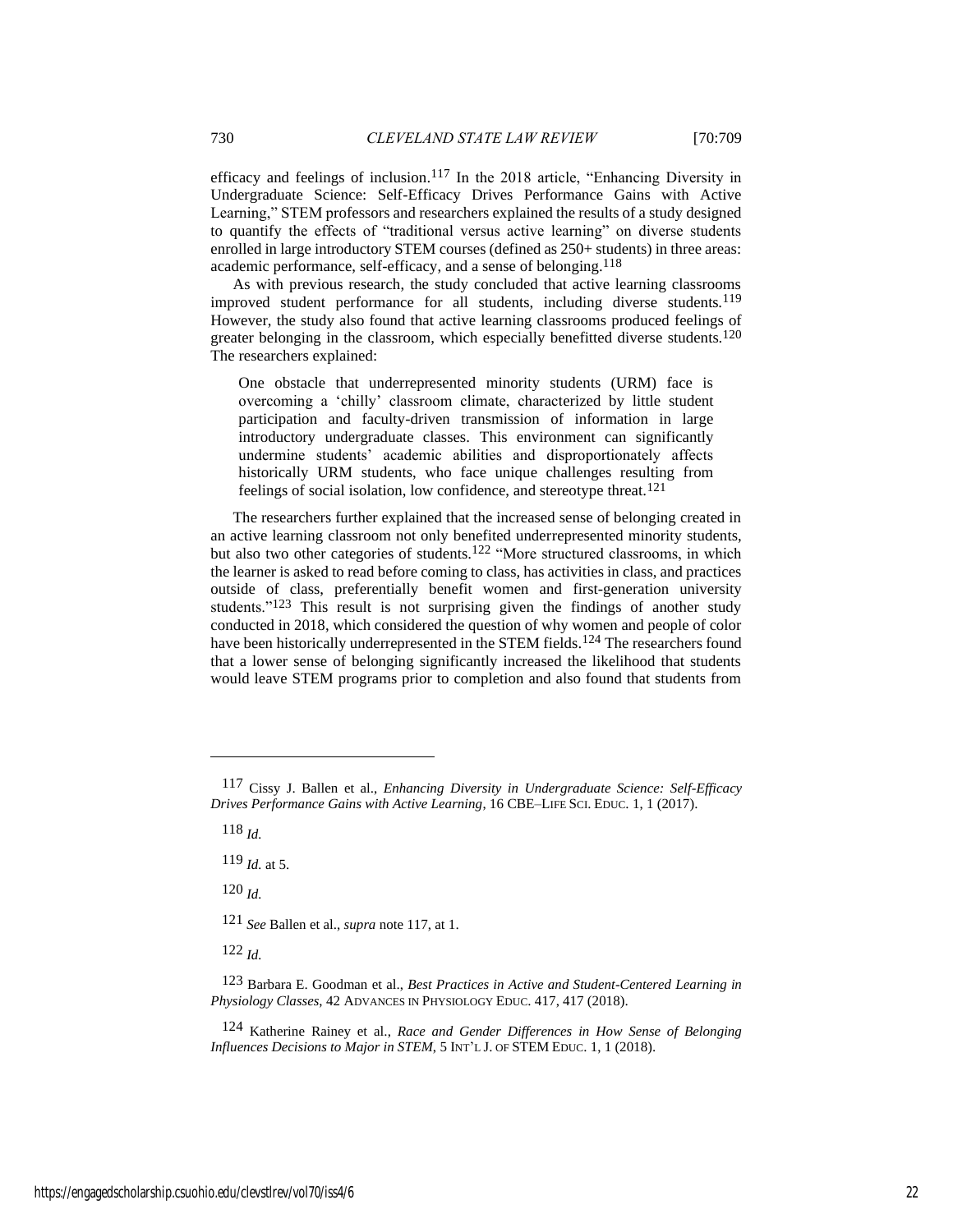underrepresented groups were the least likely to feel that they belonged in the STEM fields.125

The reason active learning classrooms have such an impact on diverse student populations in increasing a feeling of belonging was explained by a study conducted in introductory biology courses that compared feelings of student belonging in what the study called "low structure" and "high structure" courses with the "structure" referring to the amount of student engagement during the class period.126

Under low structure, students did not seem to get to know the other students in the class and did not positively view the class as a community. . . . With increased structure, students were two times more likely to view the class as a community and 2.4 times more likely to say students in the class knew each other.  $\ldots$ <sup>127</sup>

Another STEM study published in 2020 concluded that where active learning courses were designed to reduce or even eliminate achievement gaps through the resulting increased academic gains of diverse students, those students also reported "an increased sense of community and self-efficacy compared to their peers in the lecture-intensive version of the same course."<sup>128</sup>

Finally, active learning classrooms result in higher course pass rates for those students with less preparation than their peers, such as those from disadvantaged backgrounds.<sup>129</sup> A 2011 study conducted at the University of Washington considered the question of whether the failure rate of students taking introductory biology could be decreased by including active learning activities and regular assessments in place of low-structure courses based on lecture and a few high-stakes exams (a format often found in law school classrooms where lecture dominates, and a single summative exam is the only assessment tool).<sup>130</sup> The researchers briefly discussed effects of the democratization of education in the United States, which eventually resulted in historically excluded groups, specifically women and people of color, gaining access to higher education.131

For faculty, the democratization of higher education means that an increasingly smaller percentage of students come from privileged social and economic backgrounds. Although faculty should celebrate this fact, it is

- 128 Theobald et al., *supra* note 18, at 6480.
- 129 Freeman et al., *supra* note 100, at 184.
- 130 *Id.* at 176.
- 131 *Id.* at 175.

<sup>125</sup> *Id.* at 13.

<sup>126</sup> *See* Eddy & Hogan, *supra* note 97, at 455–56.

<sup>127</sup> *Id.* at 464.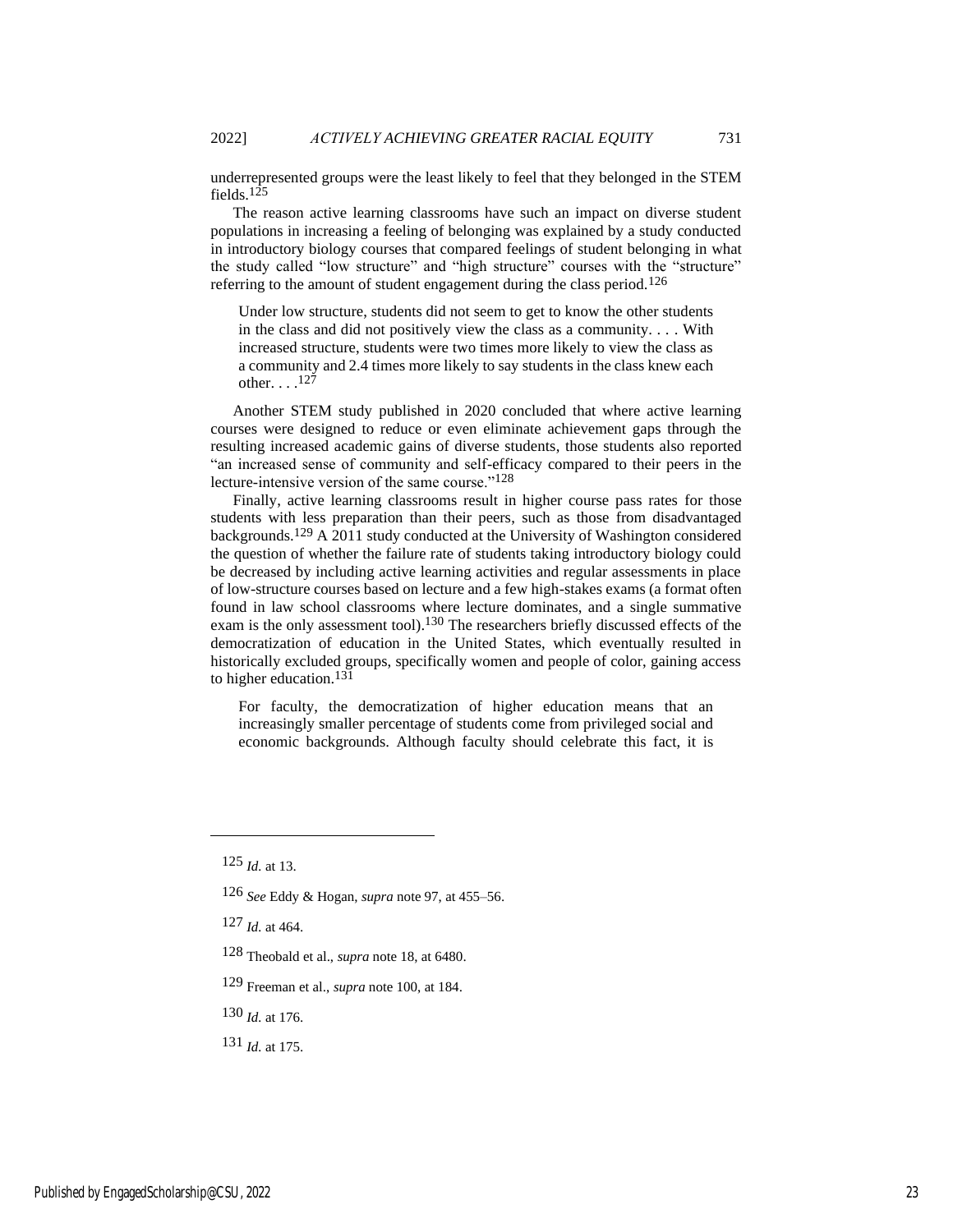common to hear instructors express concern about the downside of democratization: high variation in student ability and preparedness.132

The researchers claimed, "[r]ecent research suggests that changes in coursedesign—specifically, the introduction of active-learning strategies—can help"<sup>133</sup> and used that claim to form a hypothesis: "[I]ntensive active learning, combined with frequent formative assessment, can lower failure rates in an introductory biology course."134

The results of the study after controlling for variables such as student ability and instructor effects were the following: "[F]ailure rates were lower in a moderately structured course design and *were dramatically lower in a highly structured course design*."135 Specifically, the failure rates were reduced by a factor of three, from 18.2% to 6.3%.136 The study further concluded that active learning "can make students more skilled learners *and help bridge the gap between poorly prepared students and their better-prepared peers*."137

Researchers from the previously discussed STEM study conducted in 2020 came to the same conclusion when considering the effect of active learning on failure rates.138 The 2020 study considered data from 26 different studies and a total of 44,606 students for the analysis of failure rates.<sup>139</sup> After applying Bayesian regression analysis, the researchers concluded, "[O]n average, active learning . . . *narrowed gaps in passing rates by 45%*."140

As a result of their findings, the 2020 study's authors challenged professors "to replace traditional lecturing with evidence-based, active-learning course designs across the STEM disciplines" and claimed that the outcome of the study "suggest[s] that innovations in instructional strategies *can increase equity in higher education*."141

In conclusion, the benefits of active learning for all students are undeniable; they are especially compelling when considering the effects active learning has on diverse students. For those who are persuaded by this Article that active learning is the superior teaching method, the next question becomes how active learning can become a reality in legal education. In order for that reality to exist, however, the authors must first address two of the greatest stumbling blocks keeping legal education from progressing: first, the idea that the Socratic method *is* active learning (it is not) and

133 *Id.* at 176.

134 *Id.*

135 *Id.* at 175 (emphasis added).

136 *Id.* at 183.

137 *Id.* at 175 (emphasis added).

138 Theobald et al., *supra* note 18.

139 *Id.*

140 *Id.* (emphasis added).

141 *Id.* (emphasis added).

<sup>132</sup> *Id.*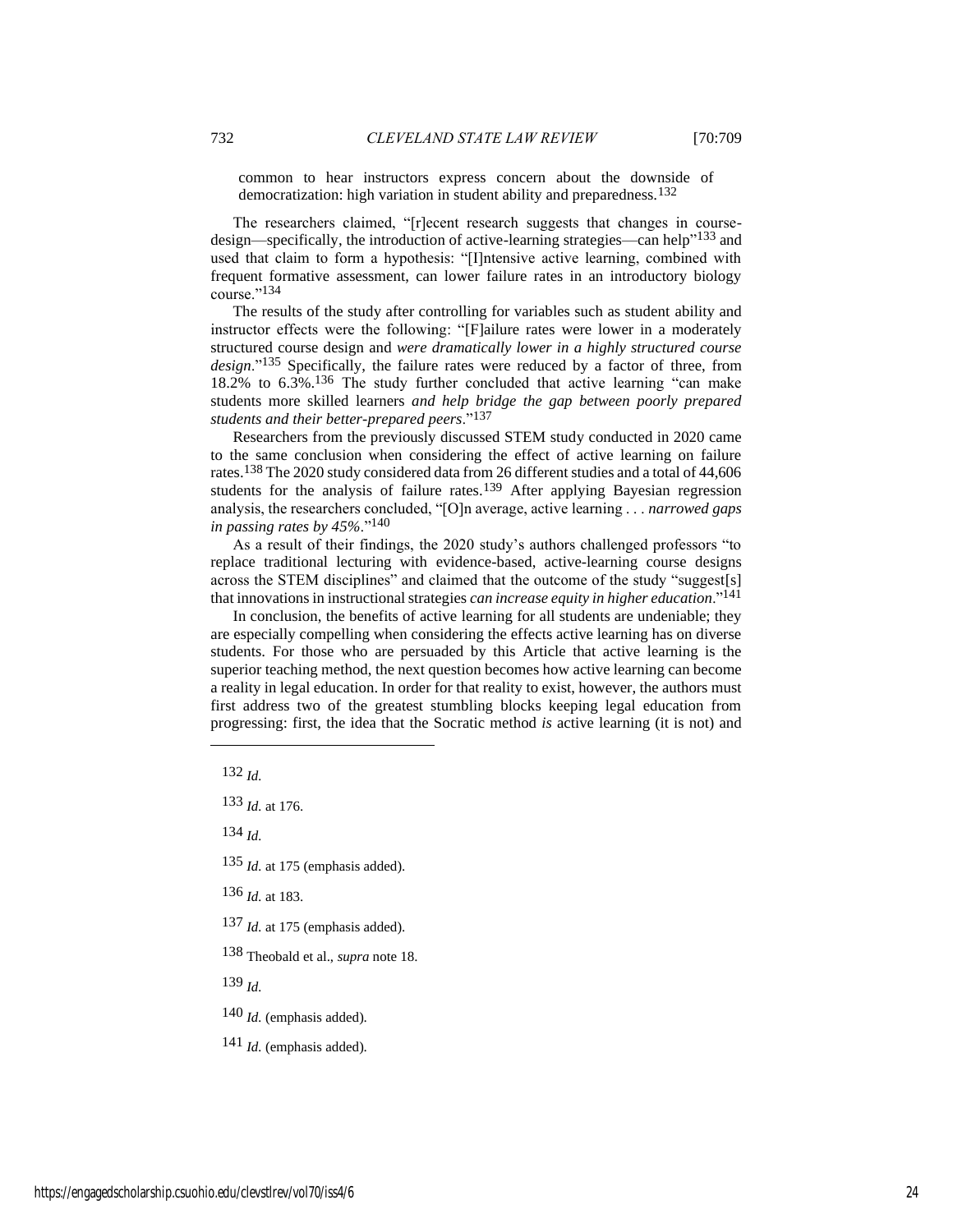why the Socratic method actually hinders progress in legal education; and second, the idea that active learning may be appropriate for professors in other fields of study, such as the STEM fields, but does not and cannot apply to teaching "higher levels of learning" such as "thinking like a lawyer."

#### IV. THE SOCRATIC METHOD IS NOT ACTIVE LEARNING

First, before explaining why the Socratic method is not active learning, it is important to define what the authors mean when referring to the term "Socratic method." The Socratic method in legal education began as Langdell's chosen method to teach law using cases.142 The Socratic method as practiced by Langdell involved asking students a series of questions about cases they had read to help them understand the legal principles underlying the case.<sup>143</sup>

Despite the common nomenclature between the two, Langdell's question-based method for teaching the law is actually very different from the question-based approach generally associated with Socrates because the law school version does not facilitate knowledge production by students, but rather involves the professor asking a series of questions, usually to a single student, in an attempt to lead the student "down a chain of reasoning either forward, to its conclusions or backward to its assumptions."144

*Id.* at 269–70.

143 *Id.* at 270.

In utilizing the case method of study, Langdell relied primarily on what was termed the "Socratic method." As practiced by Langdell, the Socratic method consisted of having a student analyze each of the cases and then asking a series of questions designed to draw out the legal content of the case.

#### *Id.*

144 *See* Bahadur & Zhang, *supra* note 20, at 122, n.29 (quoting Sheila I. Vélez Martínez, *Towards an Outcrit Pedagogy of Anti-Subordination in the Classroom*, 90 CHI.-KENT L. REV. 585, 591 (2015) (explaining that *Something Borrowed* is not the first article to erroneously conflate the Socratic method with the Langdellian Case Study Method)).

Some scholars have often erroneously referred to this method as the Socratic method. The designation of the Langdellian method of instruction as the Socratic method has been criticized as a mischaracterization of the true nature of Socratic dialogue. The case method as conceived by Langdell involves a teacher asking a series of questions, usually to a single student, in an attempt to lead the student "down a chain of reasoning either forward, to its conclusions or backward to its assumptions." Professor Neumann, in his thought-provoking article, "A Preliminary Inquiry into the Art of

<sup>142</sup> Jeffrey D. Jackson, *Socrates and Langdell in Legal Writing: Is the Socratic Method a Proper Tool for Legal Writing Courses?*, 43 CAL. W. L. REV. 267, 269–71 (2007).

The use of the Socratic method as the predominant law school teaching tool came into vogue at the same time as the system with which it is most often linked, the case method. In 1870, Christopher Columbus Langdell became dean of Harvard Law School. Langdell believed that law should be taught, not as a skilled trade, but rather as a science. In furtherance of this belief, he introduced the case method of law study, in which students learned the law by reading and discussing cases to extract the scientific legal principles.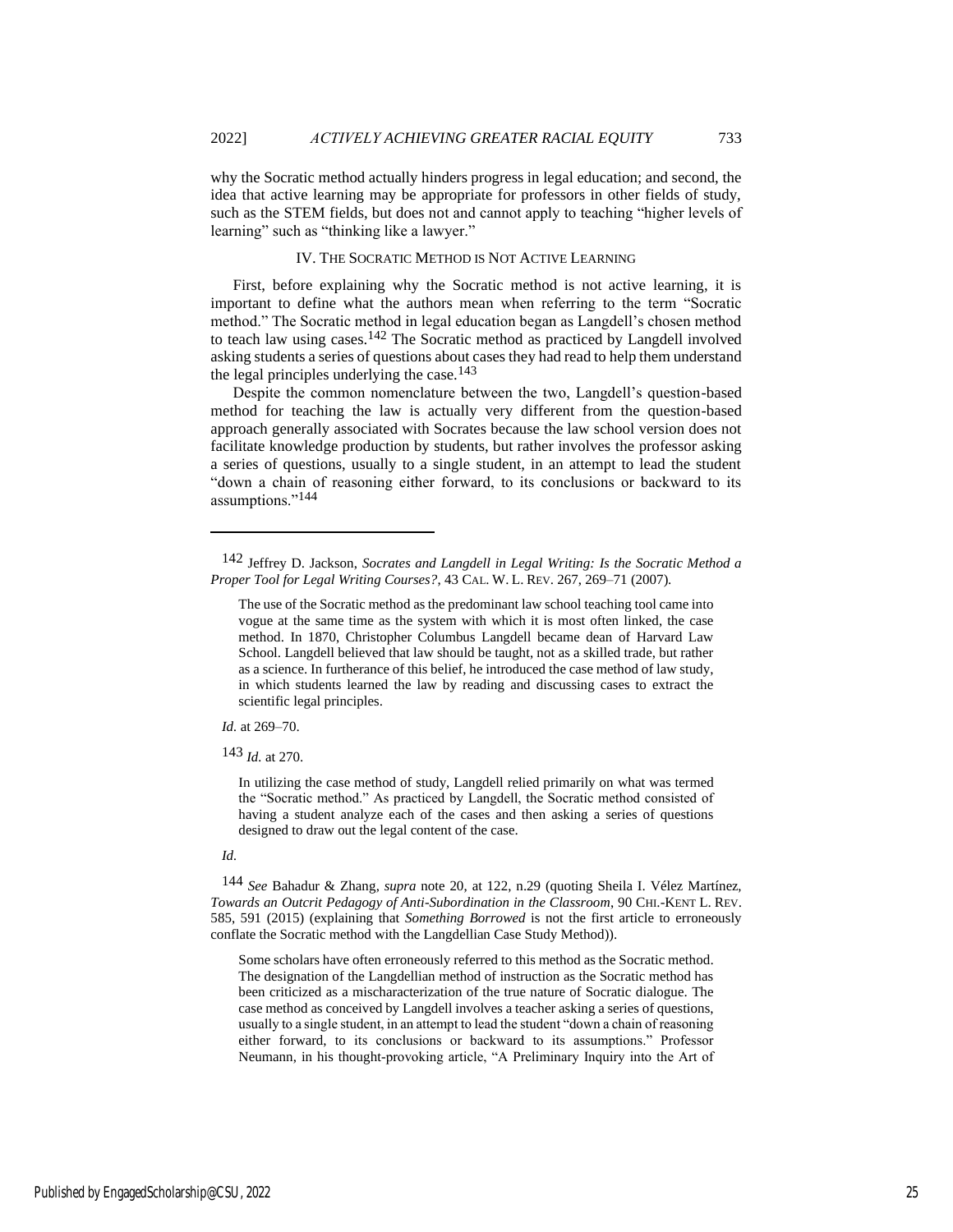Other authors have also noted the dissonance between the Socratic method as applied in the law school classroom and the method actually used by Socrates in *Maieutic* and *The Apology*. 145 Professor Jeffrey D. Jackson, for example, points out that it is a mistake to link the question-based pedagogy observed in the law school classroom with Socrates' method of questioning because they are fundamentally different.<sup>146</sup> Most notably, they are different because true Socratic questioning, unlike

*Id.*

145 *See* Joshua Krook, *The Real Socratic Method: Law Schools Fail to Understand Why Socrates Asked So Many Questions*, NEW INTRIGUE (Sept. 24, 2017), https://newintrigue.com/2017/09/24/the-real-socratic-method-law-schools-fail-to-understandwhy-socrates-asked-so-many-questions/#\_ftnref.

Instead of using the Socratic method on inexperienced students, the *Apology* seems to suggest that the Socratic method should be used on figures of authority. In the middle of the trial, Socrates' recounts the story of the Oracle of Delphi declaring him the wisest of all men. To disprove this absolutist claim, Socrates seeks out figures of authority and wisdom whom he suspects are wiser than he. He begins to interrogate them using his Socratic method, and this is what gets him in trouble. Here the Socratic method is revealed as a tool to interrogate those who hold themselves out to be wise, to test whether they are in fact wise at all.

To undergo such a test, the figure must have authority – which is why it is strange to use the technique on a student. Socrates himself suggests that he primarily used the method on three individuals. A politician who claimed himself wise, an artist, who did the same, and a poet, whose wisdom was self-evident in his poetry. In each case Socrates questioned a figure of authority on the subject matter. In the case of the politician, Socrates was literally 'looking' to the state in the manner expressed above.

The above examinations of the Socratic method as used in the *Apology* reveal three distinct claims. One, the method should be used to question the interests of the state. Two, the method should be used to question those in authority. Three, the method should be used to question those who hold themselves out to be wise. A modern version of the Socratic method would therefore encompass all three.

*Id.* (citation omitted).

146Jackson, *supra* note 142, at 271–72.

While the "classical" example of Socratic questioning to which the Socratic method is most often linked is Plato's dialogue the Meno, the questioning used in that dialogue bears little if any resemblance to the Socratic method as used in law schools. As in the Meno, Socrates's dialogues are dialectic--that is, the truth is not known to either of the participants, and the questioning is pursued in an attempt to figure out

Critique," masterfully deconstructs the way the Langdellian method as it is currently used in law school is in fact Protagorean as it coincides with the techniques of Protagoras, Socrates' rival. In particular, Neumann highlights that it was Protagoras who taught students how to develop equally plausible arguments for and against a given proposition. For Neumann the wide use of the Langdellian Method has had the "unfortunate effect of inhibiting law school teachers from developing a more truly Socratic method of critique, one that can better teach analytical art to individual students while avoiding the hazards of the Langdellian technique." Neumann explains that the most important element of a true Socratic method is left out of the Langdellian method: where students have the opportunity to engage in knowledge production.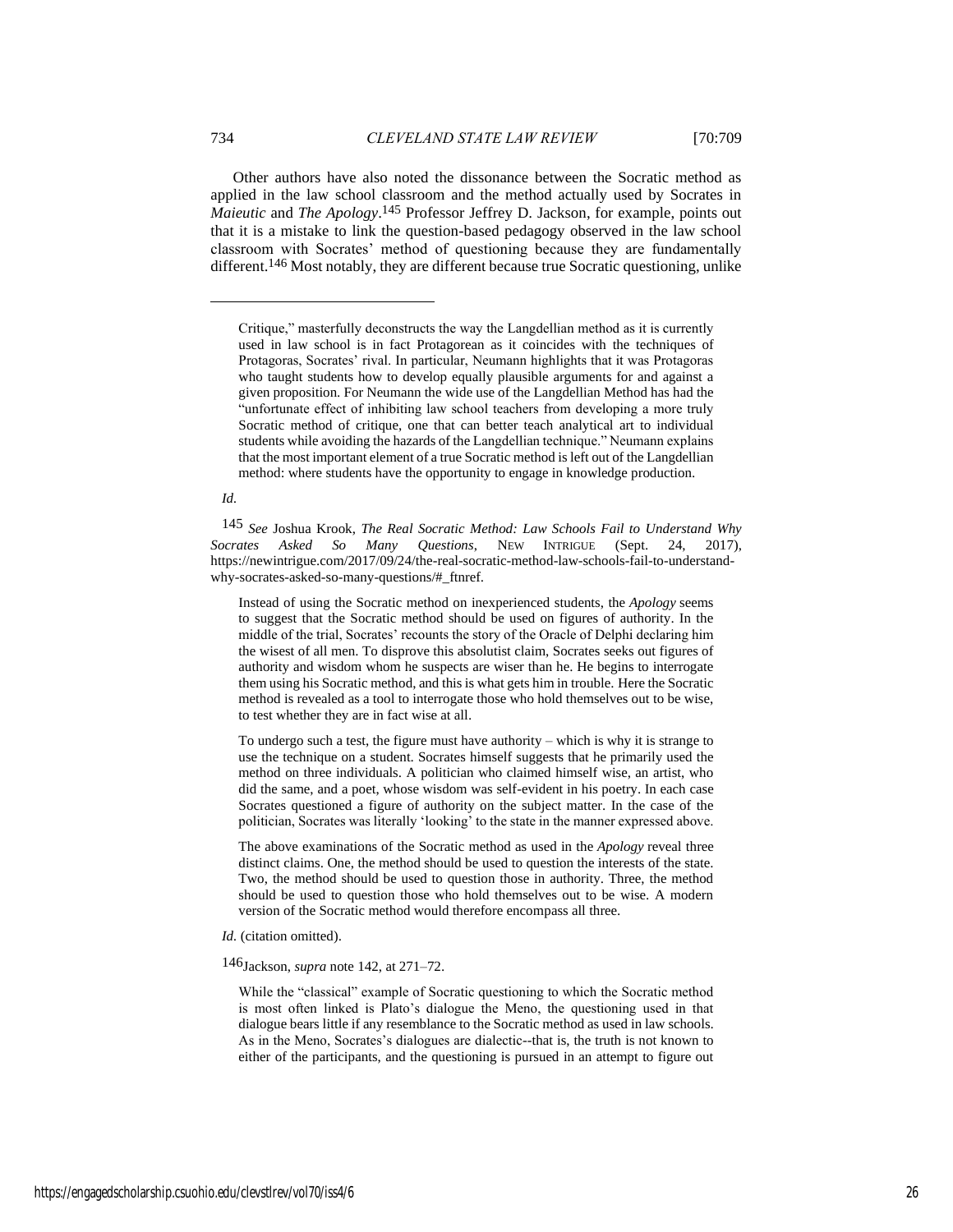the questioning used by professors in law school classrooms, is dialectic—the truth to be discovered is equally unknown to both teacher and student and becomes apparent as they engage in a Socratic-style discussion together.<sup>147</sup>

In contrast, when law professors and law students use the term "Socratic method" they are generally referring to the "the incessant questioning that [] professors use to prod and test the rules they cover."148 One essential aspect of Socratic pedagogy as used in law school is that it is instructor-driven or instructor-led.<sup>149</sup> Professor Kris Franklin explains, "[t]he nature of Socratic dialogue as it usually functions in the casebook law classroom tends to involve a solitary interlocutor conversing with one or only a very few students at a time." 150

For the purposes of this Article, the "Socratic method" will be defined as professorled or professor-centered questioning-based pedagogy, even though the authors acknowledge that this is not "Socratic teaching" as taught and exemplified by Socrates, but rather an adaptation of Socratic teaching used in law schools to teach case law.151 This broad definition should be understood to include all variants of the Socratic method found in law schools today; it neither requires nor ascribes to professors using the method that the professor pursue student questioning in a harsh manner or employ the kinds of degrading techniques highlighted by movies such as *The Paper Chase*. 152 Having defined the term "Socratic method" as it will be used for

*Id.* (footnotes omitted).

147 *Id.*

148 Don Macaulay, *The Socratic Method, The Case Method and How They Differ*, BARBRI L. PREVIEW (Oct. 17, 2019), https://lawpreview.barbri.com/socratic-method-case-method-differ.

149 *See* Bahadur & Zhang, *supra* note 20, at 124 ("Harvard University, where the methodology was born, states in describing the LCSM method that it '[e]mploys a hub-andspoke discussion between professor and student.' The 'hub-and-spoke' means that the students' answers are followed up by a professor question.").

150 Kris Franklin, *Method Lawyering: Immersion Teaching Illustrated*, 69 J. LEGAL EDUC. 1, 13, n.50 (2020) [hereinafter Franklin] (citing Jeremiah A. Ho, *Function, Form, and Strawberries: Subverting Langdell*, 64 J. LEGAL EDUC. 656, 658–70 (2015)).

151 *See* Weaver, *supra* note 12, at 545.

152 *See, e.g.*, Elizabeth Garrett, *Becoming Lawyers: The Role of the Socratic Method in Modern Law Schools*, 1 GREEN BAG 2D 199, 200 (1998). Explaining that the typical critique of the Socratic method assumes:

the harshest and most adversarial version of the Socratic method as the benchmark for success and relates that one commentator has described "the stereotypical Socratic approach at its worst as learning how to ask rude questions." Her phrasing in this passage suggests that there is a kind of Socratic method other than the harsh stereotype, but much of her discussion centers around this caricature.

the truth. The questioning used in the Socratic method is not dialectic because one of the participants (the professor) knows the answer. The purpose of the Socratic method is for the professor to guide the student in discovering that answer for himself or herself.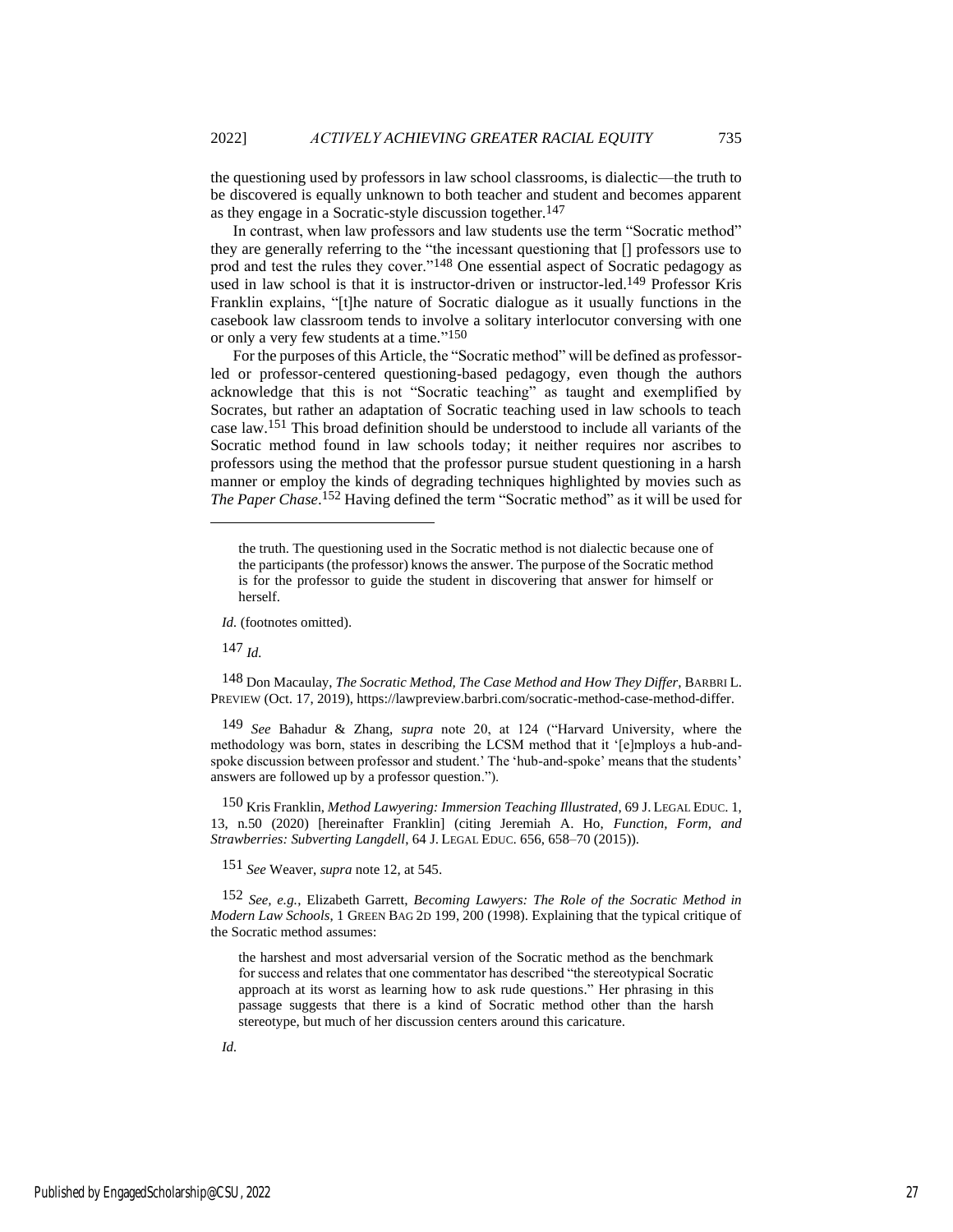the remainder of this Article, the authors will now explain why the Socratic method used in law schools does not rise to the level of active learning.

As explained in Part One of this Article, active learning requires the student to be the active party in the learning experience: The student is the one engaging with the thing to be learned and the student is the one leading the learning.<sup>153</sup> In Rousseau's words, though students will undoubtedly require some guidance it will be "but very little, and that little without his knowing it," allowing students to make mistakes and figure out for themselves how to solve the problems with which they are presented.154

Because the Socratic method used in law school follows a question-and-answer procedure and involves interaction between professor and student, the Socratic method is absolutely *interactive*, but it is a fundamental error to equate interactive learning with active learning. Unfortunately, this erroneous misunderstanding—that interaction is the same as active learning—widely persists in legal education. For example, Professor Jeffrey Jackson states, "[o]ne of the principal benefits that the Socratic method confers is to allow large bodies of students to engage in 'active learning." <sup>155</sup> The source of his error is Professor Elizabeth Garrett's article, which erroneously concludes that the Socratic method is active learning because the professor is not lecturing while using Socratic questioning.156 Professor Garrett argues:

No student is certain before class whether she will be called on to discuss difficult issues or to respond to answers provided by one of her colleagues. She must therefore pay close attention to the discussion between the professor and other students so she will be ready to play a meaningful role. Moreover, the Socratic method places some responsibility on students to think about the questions silently and participate *activel*y on their own; the element of surprise provides a powerful incentive for them to meet that responsibility.157

Despite Professor Garrett's claims that all students will be "actively" participating on their own, nothing in her statement has anything to do with active learning except the fact that she chooses to use the word "actively."<sup>158</sup> Interactivity is not synonymous with active learning*.* Interactive learning is learning where the professor and one or more students interact using some form of communication; the simplest example of

157 Garrett, *supra* note 152, at 202 (emphasis added).

<sup>153</sup> *See* BONWELL & EISON, *supra* note 22, at 19.

<sup>154</sup> ROSSEAU, *supra* note 30, at 164.

<sup>155</sup> Jackson, *supra* note 142, at 274.

<sup>156</sup> *See* Garrett, *supra* note 152, at 200–01 (reviewing LANI GUINIER ET AL., BECOMING GENTLEMEN: WOMEN, LAW SCHOOL, AND INSTITUTIONAL CHANGE (1997)); *Id.* ("Professors could lecture students about legal reasoning, but those who use the Socratic method prefer to rely as much as possible on active learning.").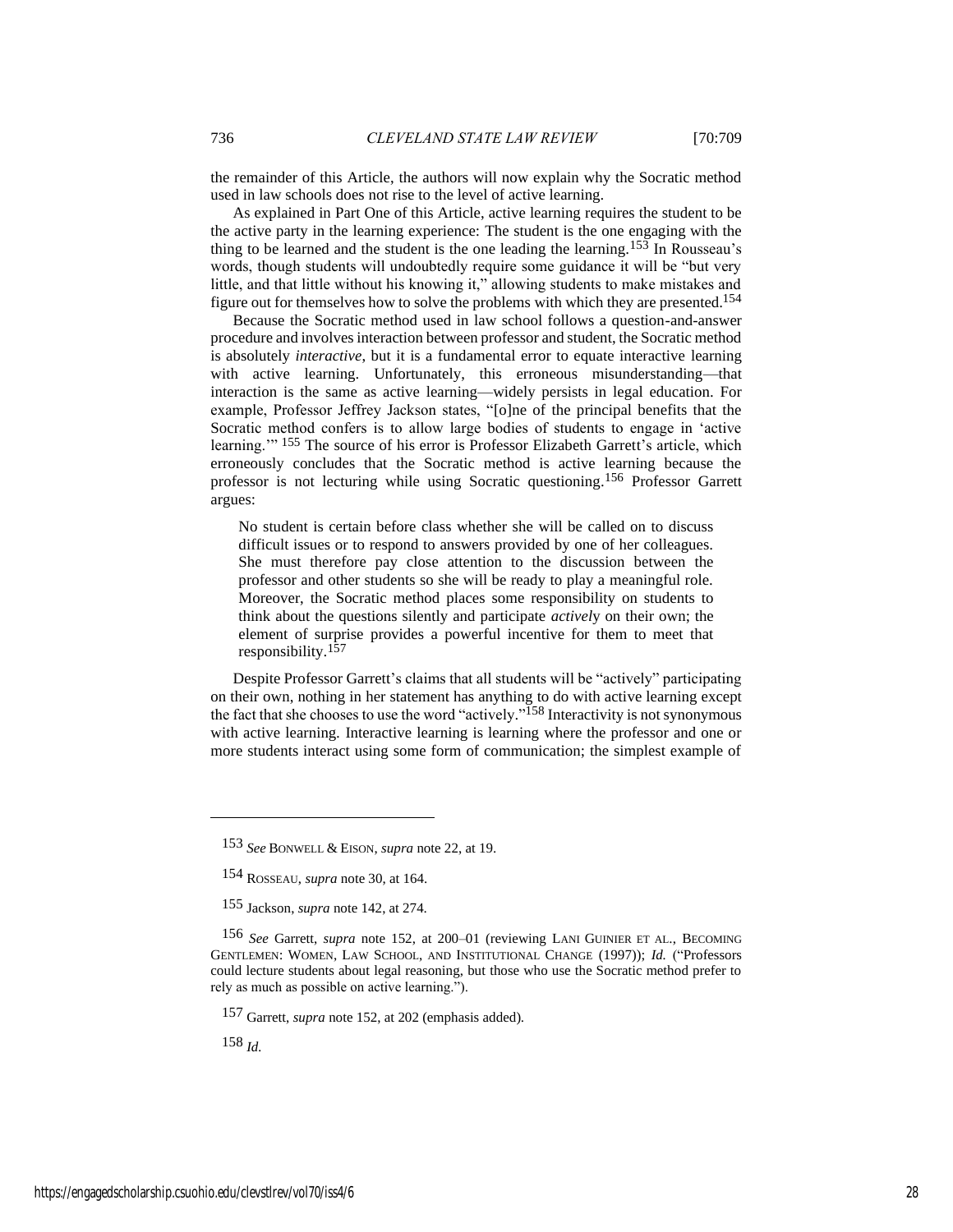interactive learning is when a professor asks a student a question and the student answers.159

In contrast, active learning is a distinct and deliberate pedagogical method.<sup>160</sup> The essence of active learning is a shift from focusing on how well the instructor can present the new material to be mastered by the student to how cognitively active each student is in the classroom and how much responsibility they take for their own learning in the classroom.<sup>161</sup> It requires the students' brains to engage with the material and the students' brains to guide the learning experience.162 As explained by Dr. Dewey, "[m]en have to do something to the things when they wish to find out something; they have to alter conditions. This is the lesson of the laboratory method, and the lesson which all education has to learn."163

In order to accomplish such a learning experience, active learning focuses on activities that allow students to construct knowledge and understanding using the framework of their own current cognitive structures.<sup>164</sup> These activities can vary, but the focus is on students doing the higher-order thinking—requiring students to "do something" to the things they wish to better understand. And, although not always explicitly noted in the research, metacognition—students thinking about and reflecting on their own learning—is another important element of the active learning process as it allows the students to create links between the activity being done and the learning that is occurring.165 Consequently, a necessary hallmark of active learning is the instructor moving away from a teacher-centered and content-based approach to a learner-centered approach.<sup>166</sup>

To be clear, a skilled advocate could shoehorn the Socratic method as currently used in legal education to fit within the broadest definitions of active learning.<sup>167</sup> But the authors of this Article argue that this act of shoehorning would be the result of an inertial response made to justify the status quo and avoid the uncomfortable but

162 *Id.*

163 JOHN DEWEY, DEMOCRACY AND EDUCATION 342 (1916).

164 *See* CYNTHIA J. BRAME, ACTIVE LEARNING 1 (2016).

165 *Id.*

166 Goodman et al., *supra* note 123, at 420.

167 *See* WIEDERMAN, *supra* note 161 (defining active learning broadly as "[a]ny method that facilitates active (cognitive) engagement of students with the material to be learned").

<sup>159</sup> *See* Paola Arlotta, *Asking Questions That Push Students to Discover Information for Themselves*, HARV. GRADUATE SCH. OF EDUC., https://instructionalmoves.gse.harvard.edu/asking-questions-push-students-discoverinformation-themselves (last visited Oct. 22, 2021).

<sup>160</sup> Michael Christie & Erik de Graaff, *The Philosophical and Pedagogical Underpinnings of Active Learning in Engineering Educatio*n, 42 EUR. J. OF ENG'G EDUC. 5, 5 (2017).

<sup>161</sup> MICHAEL WIEDERMAN, ACTIVE LEARNING & LEARNER-CENTERED INSTRUCTION (2015), https://www.sc.edu/study/colleges\_schools/medicine\_greenville/internal/documents/learner\_c entered\_strategies.pdf.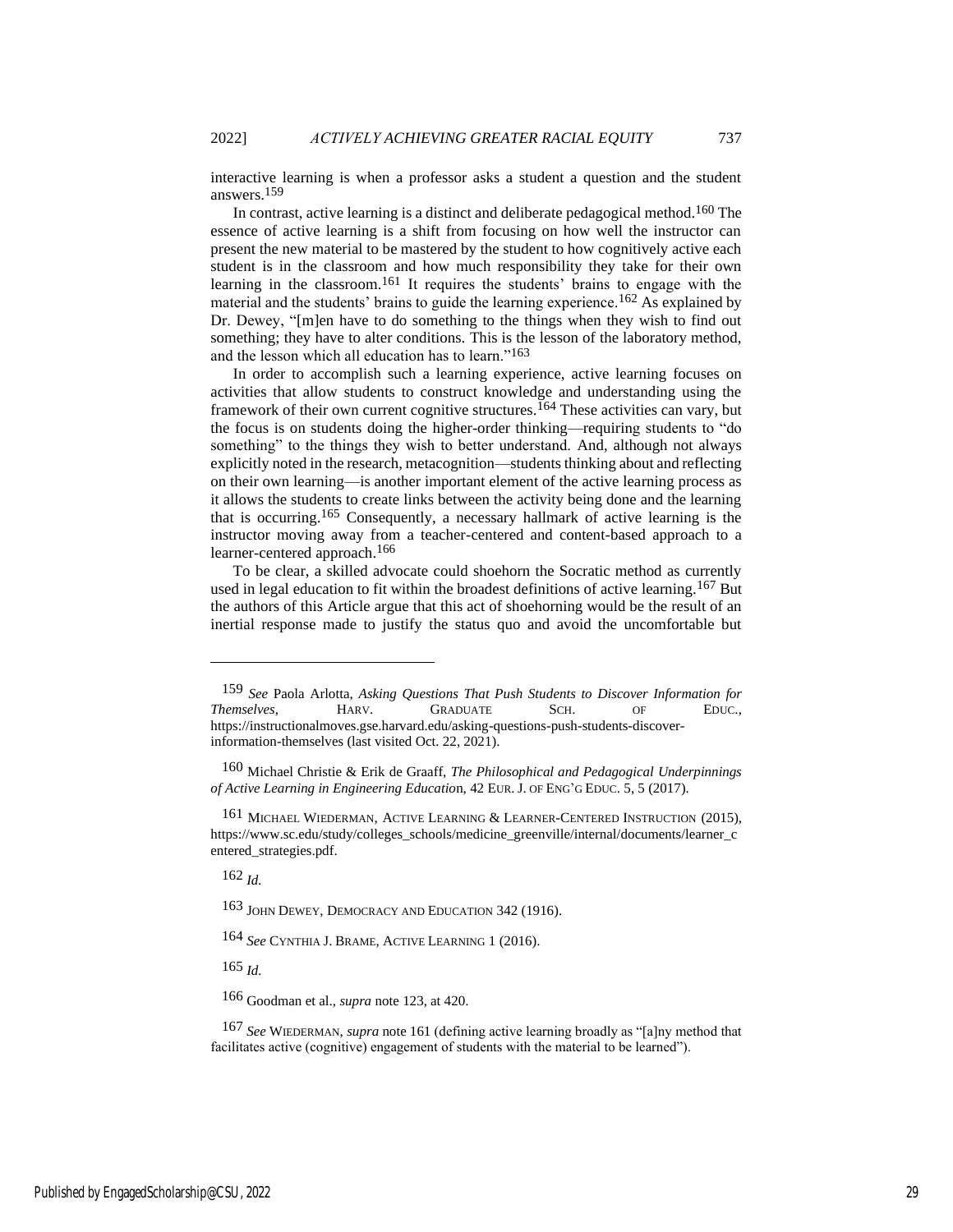absolutely necessary process of questioning current pedagogical techniques based on a 150-year-old teaching method while ignoring the massive amounts of research coming from other disciplines, namely the STEM fields, that claim such outdated methods are inferior. In criminal law parlance, it would be akin to getting off on a technicality.

Indeed, despite suggestions to the contrary, the vast majority of learning in a Socratic method classroom is passive learning. It involves a room full of students passively observing a professor interacting with one student at a time as the professor leads the student through a series of questions selected by the professor, which results in even the student who is involved interacting with the professor but not engaging in active learning.168

To contrast this picture found in many law school classrooms today and to further highlight the differences between the Socratic method and actual active learning, below are ten active learning techniques with explanations that can easily be adopted for use in any law school classroom. Several have been used by the authors of this Article in first-year doctrinal courses, first-year legal writing courses, and upperdivision courses; comments on those experiences are included.

Some of these active learning activities are from the original lists of activities generated by researchers Chickering, Gamson, Bonwell, and Eison in the late 1980s and early 1990s, while others are newer additions discovered in more recent years as professors across disciplines have sought to create opportunities for more active learning in their classrooms.

<sup>168</sup> *See What is Active Learning*, SMART SPARROW, https://www.smartsparrow.com/what-isactive-learning (last visited Nov. 4, 2021) (defining active learning as "any learning activity in which the student participates or interacts with the learning process, as opposed to passively taking in the information").

The nature of Socratic dialogue as it usually functions in the casebook law classroom tends to involve a solitary interlocutor conversing with one or only a very few students at a time. In theory all other students/observers are thoroughly engaged in critically considering both sides of this discourse, but it seems doubtful that those who are not part of the exchange remain attentively and fully engrossed at every moment.

Bahadur & Zhang, *supra* note 20 (citing to Franklin, *supra* note 150); *see also* Sheila I. Vélez Martínez, *Towards an Outcrit Pedagogy of Anti-Subordination in the Classroom*, 90 CHI.-KENT L. REV. 585, 595 (2015).

As A. Benjamin Spencer has recently argued, the ability of the case-dialogue method to transmit analytical skills effectively has never been demonstrated. Elizabeth Mertz advanced this argument in her article, "The Language of Law School." There, she describes studies of teaching methods that fail to show any connection between the method used and the ability of students to engage in effective legal analysis. Additionally, Spencer asserts that "the type of thinking promoted by the method is limited to certain kinds of legal analysis, neglecting some of the basic problemsolving skills that today's practitioners need to develop solutions to their clients' problem." In anticipation of students' interactions with their clients' problems, law students should be taught to be active problem solvers and not vicarious learners.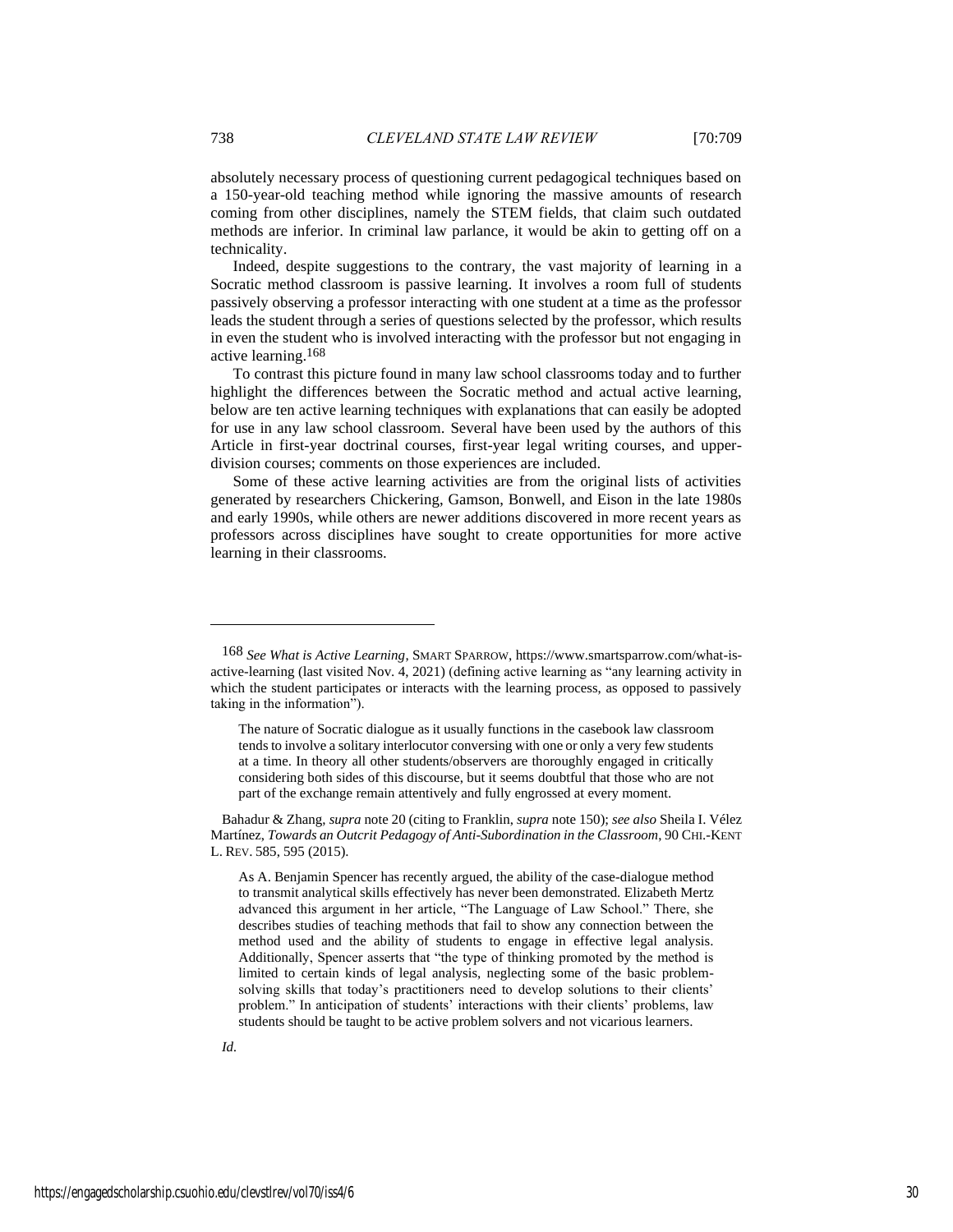#### *A. The Pause Procedure*

This method involves the professor simply pausing at periodic intervals (e.g., every 12–18 minutes) during class time to give the students a few minutes to work collaboratively with each other to discuss and work to understand what is being learned.169 This peer-to-peer collaboration is an essential element of the constructivist learning theory upon which active learning is based.<sup>170</sup> It immediately involves every student in the classroom and requires students to explain in their own words the learning that has occurred thereby consolidating the new information in their minds.171 The result is significant improvement in retention and understanding as well as class-wide engagement, both of which earlier sections of this Article argue are critical for working towards greater equity in law school classrooms.

#### *B. Reflective Free Write*

The professor pauses after he or she finishes teaching a new concept and asks the students to individually complete the sentence in writing, "[s]o far today, I have learned that . . ." before moving on to new material. This technique aides in the formation of cognitive schema creation from old knowledge to new knowledge or, in other words, allows students to "translate information to new domains."172 Professor Laurie Zimet of Hastings shared this technique with one of the authors, and both have had great success with it improving students' retention and understanding.

## *C. Think-Pair-Share*

The professor asks the class a question that requires higher-order thinking exactly like one would in a Socratic method classroom, but instead of putting one student on the spot and engaging only with that student while the other students passively listen, students are required to work with a peer to draft a written response to the question and to discuss and explain their answers with other peer groups. Pedagogically this allows students to "critically consider their neighbor's responses" and to "articulate newly formed mental connections."173 As with other active learning techniques, this provides an opportunity for class-wide immediate engagement with every student being required to interact with other students. One of the authors uses this technique regularly and has also used oral versions with equal success where the students think of a response, then share it with each verbally rather than in writing. One additional suggestion for this technique is that if professors observe students pairing up in the same groups repeatedly, which limits the diversity of interactions, the professor can simply instruct students to work with someone they have not yet worked with in the class that week or that month or that semester or post assignment pairings and randomize them each class.

- 169 *See* BRAME, *supra* note 164.
- 170 *Id.*
- 171 *Id.*
- 172 *Id.*
- 173 *Id.*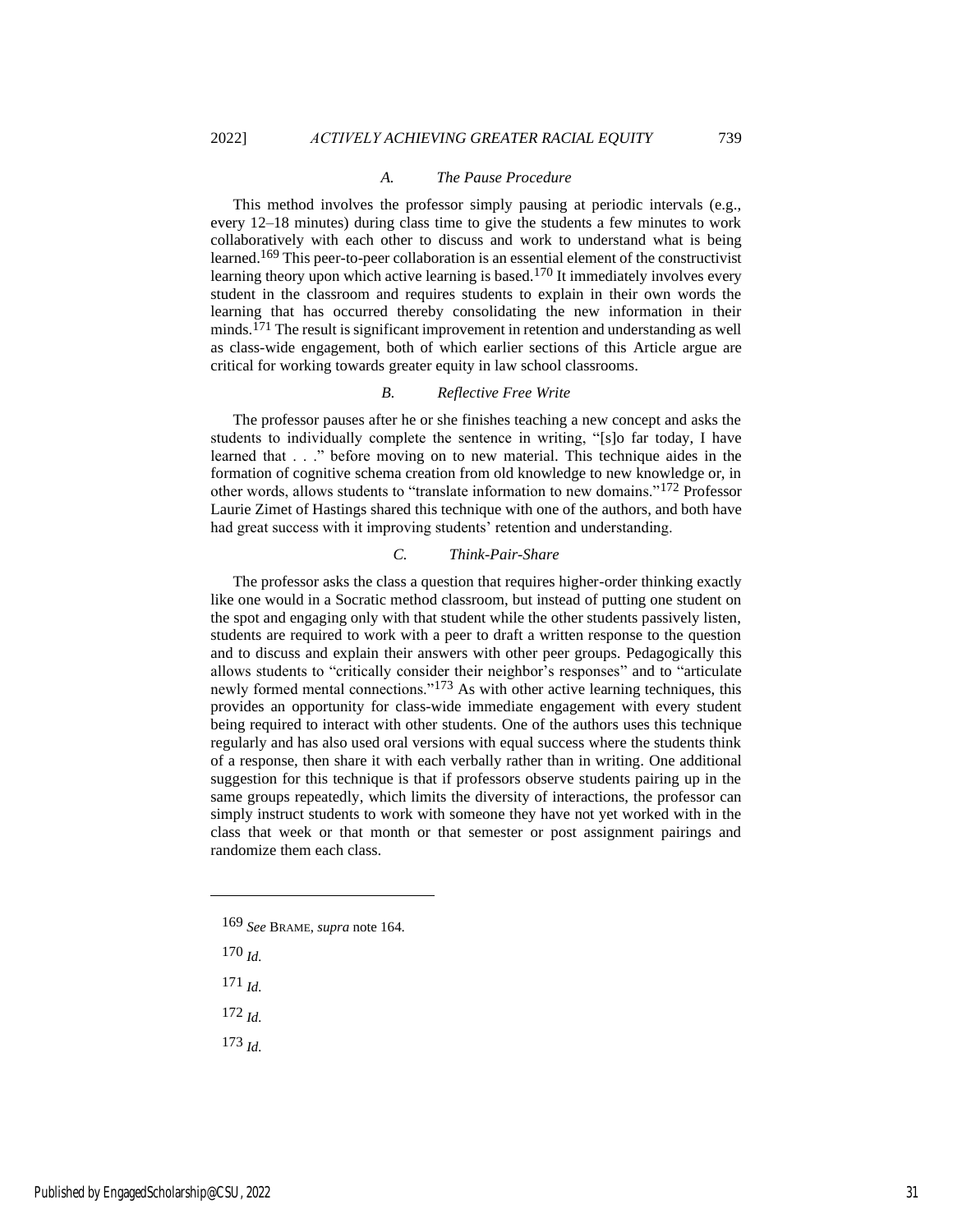#### *D. One-Minute Papers*

The students write a written response for one minute to a question that requires them to reflect on their own learning or engage in critical thinking for one minute. The professor can then ask students to share responses to stimulate class discussion or collect all responses to provide the professor with feedback and inform future class sessions (e.g., by asking the question, "What is one question you have about today's class?" at the end of a class). As with the think-pair-share approach, this approach encourages students to articulate and examine newly formed connections and is also an excellent opportunity for meta-cognition.<sup>174</sup> One of the authors uses one-minute papers to take attendance in the course, providing students with a piece of paper titled, "Attendance Questions" that they pick up as the enter the room, then requiring students to start each class by responding to a one-minute question she posts before class begins. The professor then ends each class by requiring students to respond to a oneminute question. This simple technique takes very little time yet engages every student and provides a plethora of teaching benefits from opportunities for class discussion to regular feedback.

#### *E. Strip-Sequence*

The professor gives the students "the steps in a process on strips of paper that are jumbled; ask them to work together to reconstruct the proper sequence."<sup>175</sup> This approach "strengthen[s] students' logical thinking processes and test[s] their mental model of a process."176

In one of the authors' Torts classes, students are given a series of jumbled sentences and the students work in groups to reassemble the sentences in the correct order to form a perfect IRAC essay answer to a hypothetical that they do not have a copy of. By the end of 15 minutes, the students understand on their own that issues are questions and rules are the principles that answer the issue questions. Additionally, after the students have assembled their answers, the professor asks them to highlight everything in the answer that they think is a fact and then recreate the hypothetical they think the assembled document was the answer to.177 The students are surprised by how much they can learn by working backwards and how close they can come to recreating the hypothetical to which their assembled document was the answer. When they are given the actual hypothetical, the students discover that some of the facts in the hypothetical were not in the answer they were originally provided. The students then understand on their own that these facts are legally irrelevant facts that do not need to be in the analysis. They further understand that good legal analysis contains enough facts that the reader of an IRAC essay answer is able to derive the question that was asked minus the legally irrelevant facts. During this 15-minute exercise, the professor remains silent, circulating around the classroom and observing the students work as the students make the discoveries and form new connections in their minds in

- 174 *Id.*
- 175 *Id.*
- 176 *Id.*

<sup>&</sup>lt;sup>177</sup> This again is a variation of an active learning technique Laurie Zimet of Hastings introduced to one of the authors.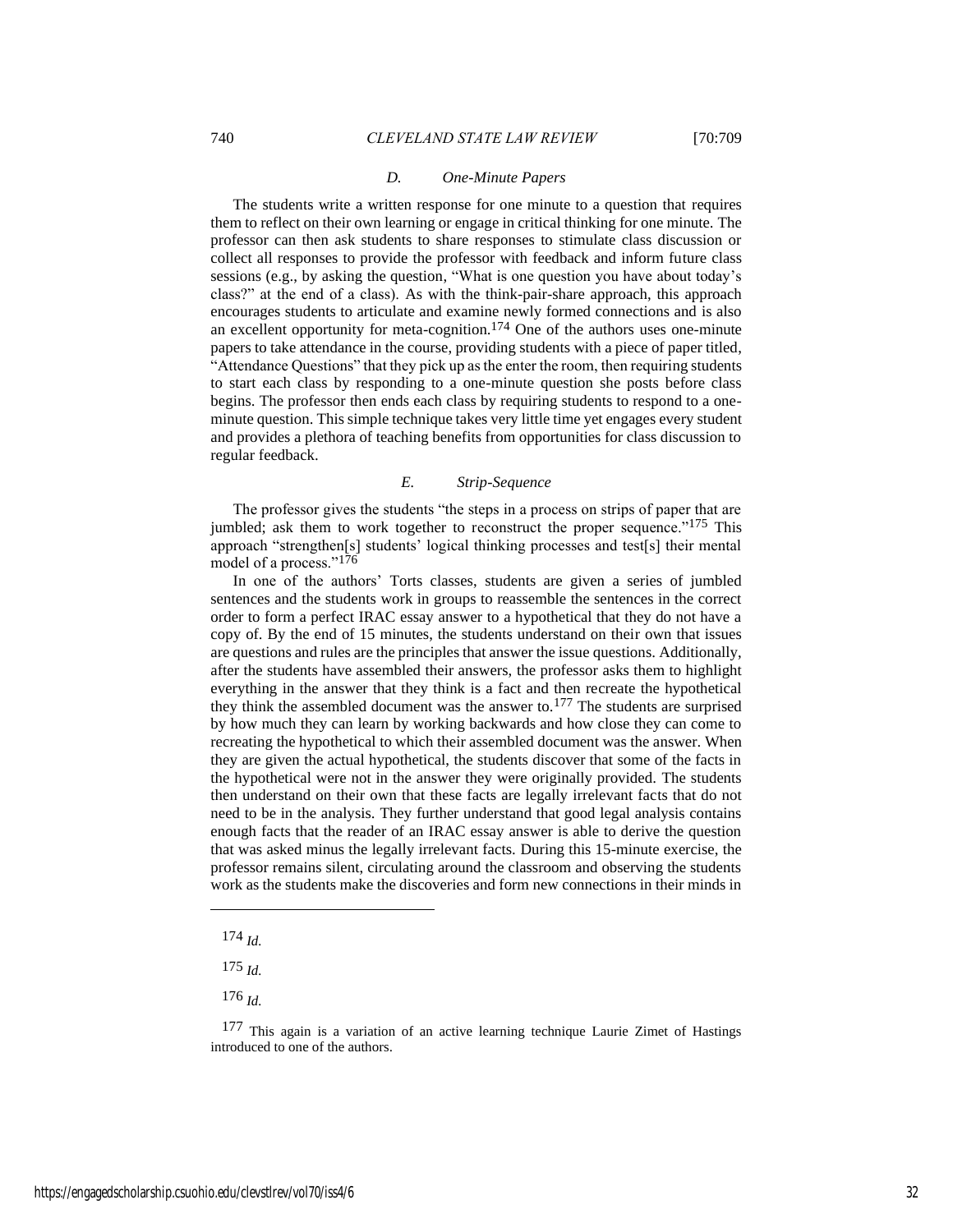ways that are far more memorable and tangible to the students than if the professor had lectured about the same concepts for the entire class period with a few students responding to professor-selected questions.

## *F. Concept Maps*

Concept maps are visual representations of the relationships between concepts. Concepts are placed in nodes (often circles), and the relationships between the nodes or circles are indicated by labeled arrows that connect the concepts. The professor assigns students to create a concept map by identifying the key concepts to be mapped in small groups or as a whole class. The professor then asks students to determine the general relationship between the concepts and to arrange them two at a time, drawing arrows between related concepts and labeling the concepts with a short phrase to describe the relationship. By the professor asking students to build an external representation of their own mental model of a process, the students examine and strengthen the organization in their own minds, making corrections and adjustments as warranted following group discussion.178

In one of the authors' Civil Procedure classes, just after the class has completed a lesson on "judgment as a matter of law," students are assigned to spend 15–20 minutes creating a flowchart that explains that in a civil action, there is one way to begin a case and three ways to end it. Working in groups, the students figure out that when a complaint is filed and served, there must be a response. The students then work through mapping out the concepts that the first way a lawsuit can end is by a Rule 12 motion; if it does not end there, there is typically a responsive pleading and discovery regarding the allegations denied in the pleading, then the possibility of summary judgment; if summary judgment does not occur, then the case proceeds to trial where there is the possibility of a Rule 50 motion being granted. Once the students do this basic mapping, the professor asks them to fit Rules 8, 10, 11, 13, 15, 16, 26–37, 41, 45, and 55 into their concept map on their own outside of class.

## *G. Mini Maps*179

A mini map is essentially a smaller version of a concept map to focus on a smaller piece of law.

In one of the author's Torts classes, students are provided with a copy of the general rule for battery and all of the other sub-rules the class has been extracting from the cases. The professor then asks the students to individually or in small groups work to "elementize" battery, juxtapose each sub-rule with the element it is relevant to, and then create a one-sentence fictional fact pattern that will help them remember the rule. Requiring the students to organize the law allows students to create their own cognitive schema and also "hook" the new information learned to something already familiar to them (the fictional fact pattern they create from their own life experience), which results in better understanding and higher retention than borrowing from someone else's schema as occurs when a professor leads students through the lecture or discussion.

<sup>178</sup> *See* BRAME, *supra* note 164.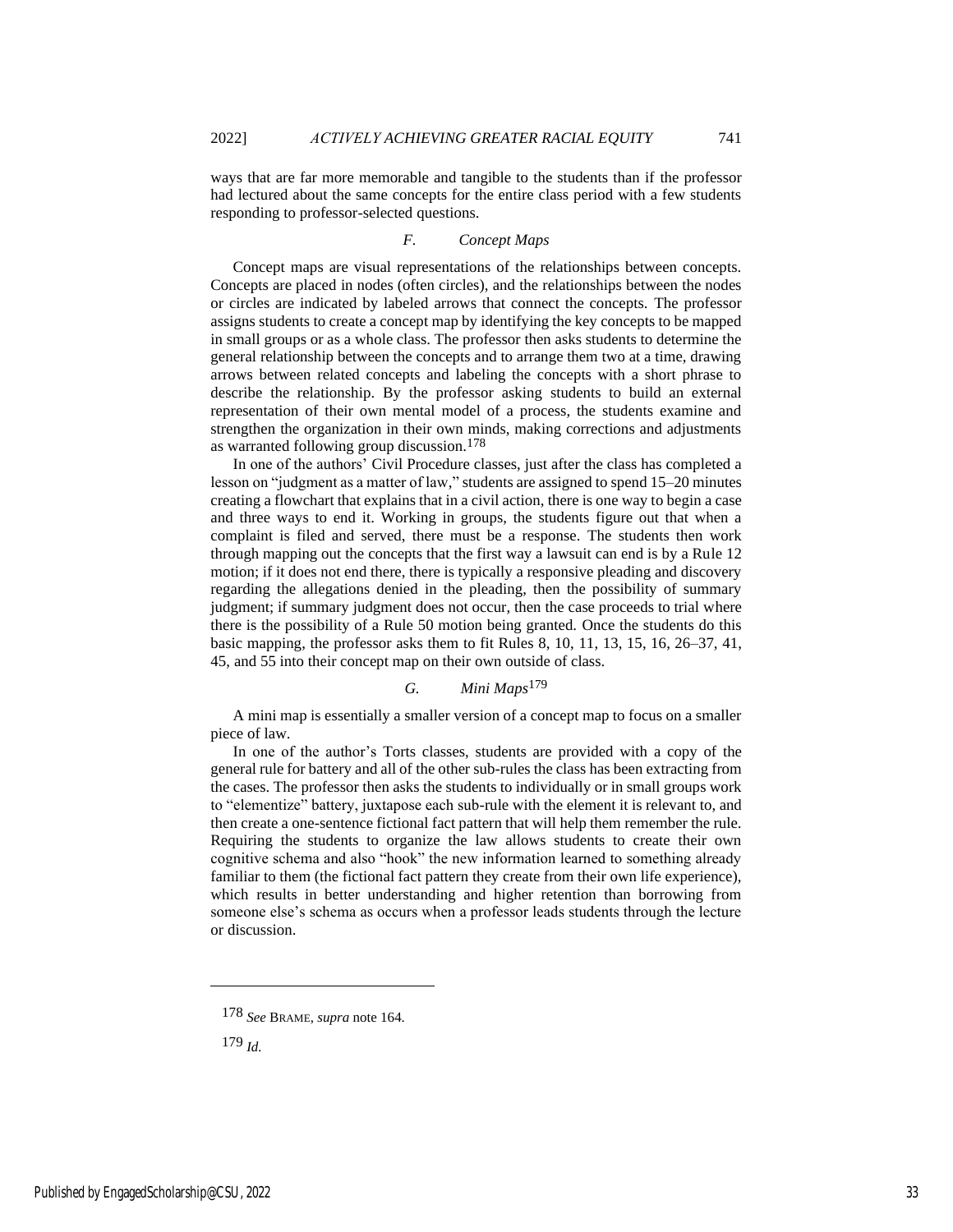#### *H. Categorizing Grids*

The professor presents the students with a grid made up of several important categories and a list of scrambled terms, images, equations, or other items. Students are asked to quickly sort the terms into the correct categories in the grid. The professor then asks volunteers to share their grids and answer questions that arise from other classmates. This approach allows students to express and thus interrogate the distinctions they see within a field of related items. It can be particularly effective at helping professors identify misconceptions.<sup>180</sup>

In one of the authors' Civil Procedure classes, students are given a detailed plain English summary of Rule 26 with copious "fill in the blank spaces." Each of these spaces can be filled in by one of a series of statements in a separate table that he provides the students. Each statement contains some of the language of Rule 26. Students read the rule carefully in small groups, working to solve and understand which of the statements is appropriate to fill in the blank space. It is a challenging exercise for students that requires careful reading and contextualizing of the rule, but it provides students the opportunity to create their own understanding of the importance of the careful reading skills required for rules and statutes in a way that is instantly tangible for them and is far more effective than any version of instructor-led teaching on the same topic.181

#### *I. Student-Generated Test Questions*182

After the class completes a topic, the professor assigns the students to work in groups to design a one-paragraph hypothetical they think tests a concept from the topic just taught. The groups then exchange questions and try to answer the question drafted by another group. After the "test," students discuss the results. The majority of the time, the drafting student group ends up testing issues they did not think they were testing and/or realizes that they included facts that either did or did not invoke a certain rule as intended because of gaps in their understanding of the law. This exercise teaches students the importance of understanding the complexity and nuance of law while also helping them better understand the law from a "backwards" approach as they work to create a hypothetical that interacts with the law they have been learning.

This technique was introduced to one of the authors by Professor Laurie Zimet and has been one of the most powerful teaching active learning techniques the author has ever used in the classroom.

## *J. Case-Based Learning*183

The immediate reaction of law professors to this technique's name may be that the Socratic method is a perfect example of "case-based learning" because it uses cases. Indeed, case-based learning can be an incredibly effective active learning technique *if the technique is deployed properly* (similar to parachutes being an incredibly effective

180 *Id.*

181 RORY D. BAHADUR, *CIVIL PROCEDURE: AN ACTIVE LEARNING APPROACH 83–87 (Revised ed.* 2021).

182 *See* BRAME, *supra* note 164.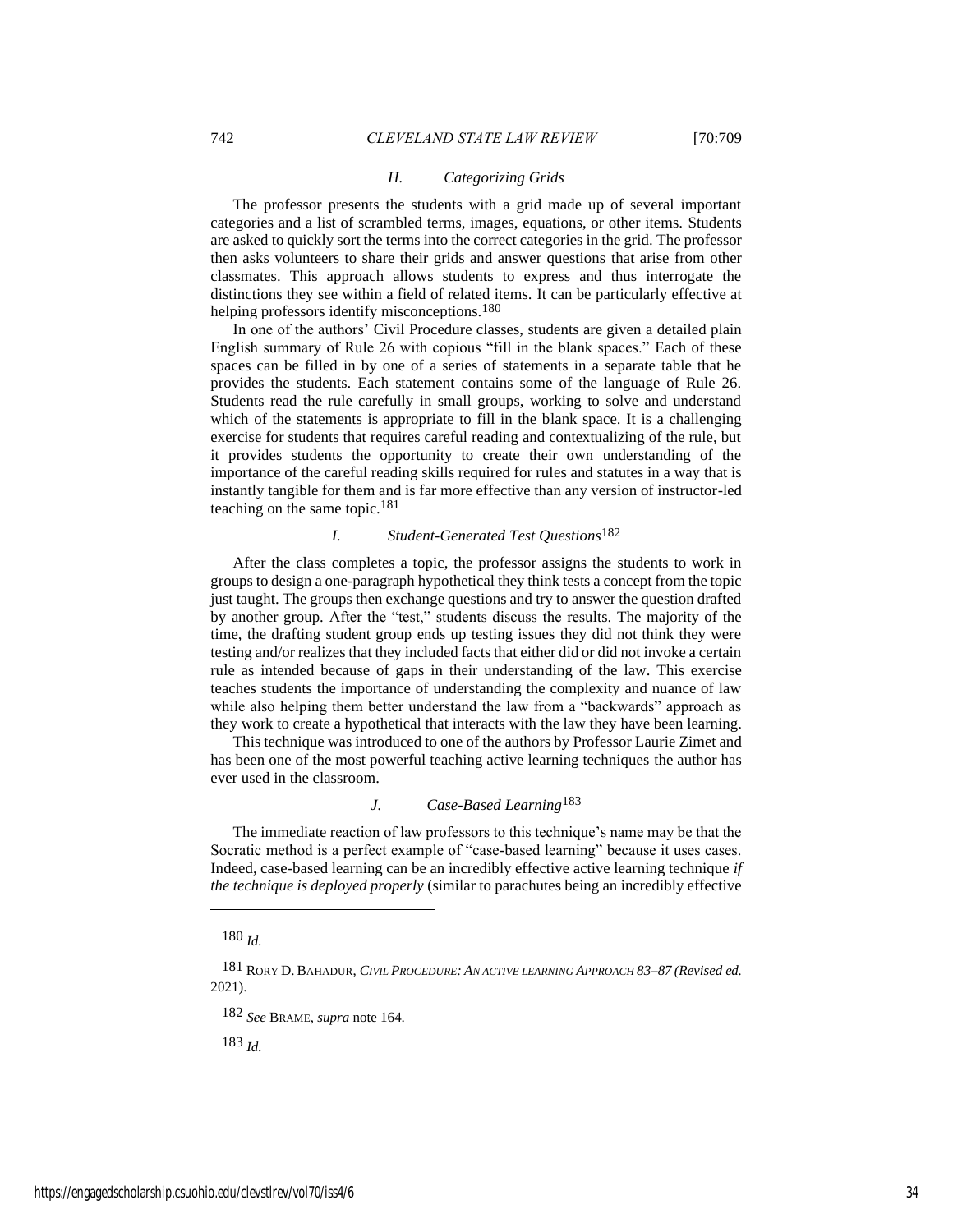safety device for skydivers when deployed properly, but incredibly ineffective if deployed in the wrong manner).184 "Proper deployment" of cases as an active learning technique is explained by Professor Cynthia Brame as follows:

[C]ase-based learning presents students with situations from the larger world that require students to apply their knowledge to reach a conclusion about an open-ended situation. Provide students with a case, asking them to decide what they know that is relevant to the case, what other information they may need, and what impact their decisions may have, considering the broader implications of their decisions. Give small groups (3-5) of students time to consider responses, circulating to ask questions and provide help as needed. Provide opportunities for groups to share responses.<sup>185</sup>

Most critical here is that the "proper deployment" of case-based learning as described by Professor Brame involves *the entire class's participation*, small group work where each individual engages in discussion and contributes, and studentcentered learning. The professor is *not* leading the discussion or asking the questions. Instead, the students are the ones scrutinizing the case and choosing what is relevant, the students are the ones deciding what information they still need, the students are the ones discussing what impact their decisions have, and the students are the ones who work as a group to understand what the broader implications of their decisions are.

By way of one final and quite memorable example of active learning, the authors turn to the "Sick Pig Scenario," where Professor Laurie Zimet illustrated what active learning in a law school classroom looks like by describing her work with veterinary professors.186 During the Section on Teaching Methods Presentation of the American Association of Law Schools ("AALS") annual meeting in 2019, Professor Zimet recalled her work at the National Institute on Issues in Teaching at the University of Chicago.187 She explained that the conference focused on teaching across academia and that there were professors from liberal arts colleges and universities representing every kind of graduate and professional school—engineering, the military, veterinary schools. 188 There were professors who were sociologists, musicians, biologists, computer scientists, sculptors and artists, poets, historians, and economists.<sup>189</sup> These academics had come from across disciplines and geography to explore commonalities

187 *Id.*

188 *Id.* at 01:43:00.

189 *Id.* at 01:42:04.

<sup>184</sup> *Id.*

<sup>185</sup> *Id.*

<sup>186</sup> *See* AALS, *Section on Teaching Methods – Bringing Modern Pedagogy to the Traditional Doctrinal Classroom*, SOUNDCLOUD, at 1:41:30, https://soundcloud.com/aals-2/section-onteaching-methods-bringing-modern-pedagogy-to-the-traditional-doctrinal-classroom/skDHcu.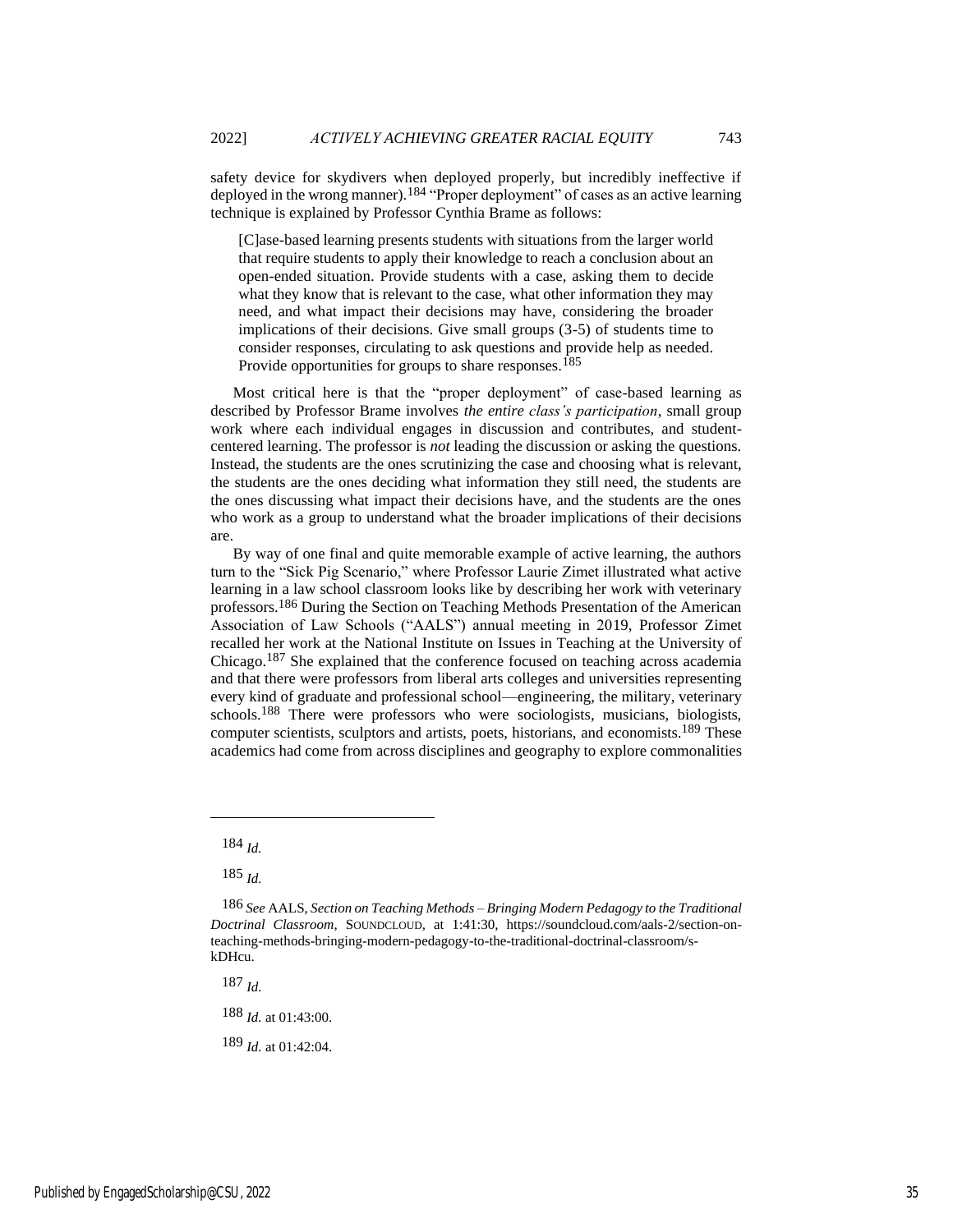and differences in pedagogy.<sup>190</sup> One of the sessions at that conference was a plenary session on active learning during which participants were divided into small groups composed of five to six people each and asked to think about how they could implement active learning in their teaching.191 Zimet recalls that one of the people in her group was the Dean of a veterinary school who raised an objection to active learning similar to one typically heard in the legal academy.<sup>192</sup> The Dean said:

All of this active learning sounds fine, it is a fine idea, but if you have students like mine, it is not practical. My students are training to be veterinarians they have to make rapid decisions. This is real. They go out and, on the spot, in minutes, have to diagnose what is wrong with the animal. It sounds great but not for us.<sup>193</sup>

After hearing the Dean's sentiments, Zimet felt obligated to prove that the position that his students could not learn the things they needed to master through active learning was incorrect.194 Zimet explained ways that the active learning strategy of role playing could be incorporated into veterinary classes. 195 For example, students could be paired together with one playing the role of the veterinarian and the other playing the role of a sick pig.196 The student pretending to be the sick pig would pick a disease and act the way a sick pig with the disease would act while the other student played the role of the vet and tried to diagnose the disease based on the symptoms.197 Zimet then explained that the student who was the sick pig would know the disease even better than the student diagnosing since the pig would have to envision and articulate every facet of how the disease manifested.<sup>198</sup> And both students would learn and internalize the information much more powerfully than if their professor had simply lectured them or created a problem for them to work through.<sup>199</sup>

The sick pig experiment demonstrated how a passive learning classroom could be transformed into an active learning classroom with all its associated benefits. The transformation would entail ensuring that the learning was student-centered and student-generated rather than professor-focused and professor-led.

190 *Id.* at 01:43:17. 191 *Id.* 192 *Id.* 193 *See id.* at 1:44:10. 194 *Id.* 195 *Id.* at 01:45:08. 196 *Id.* 197 *Id.*

198 *See id.* at 1:45:37.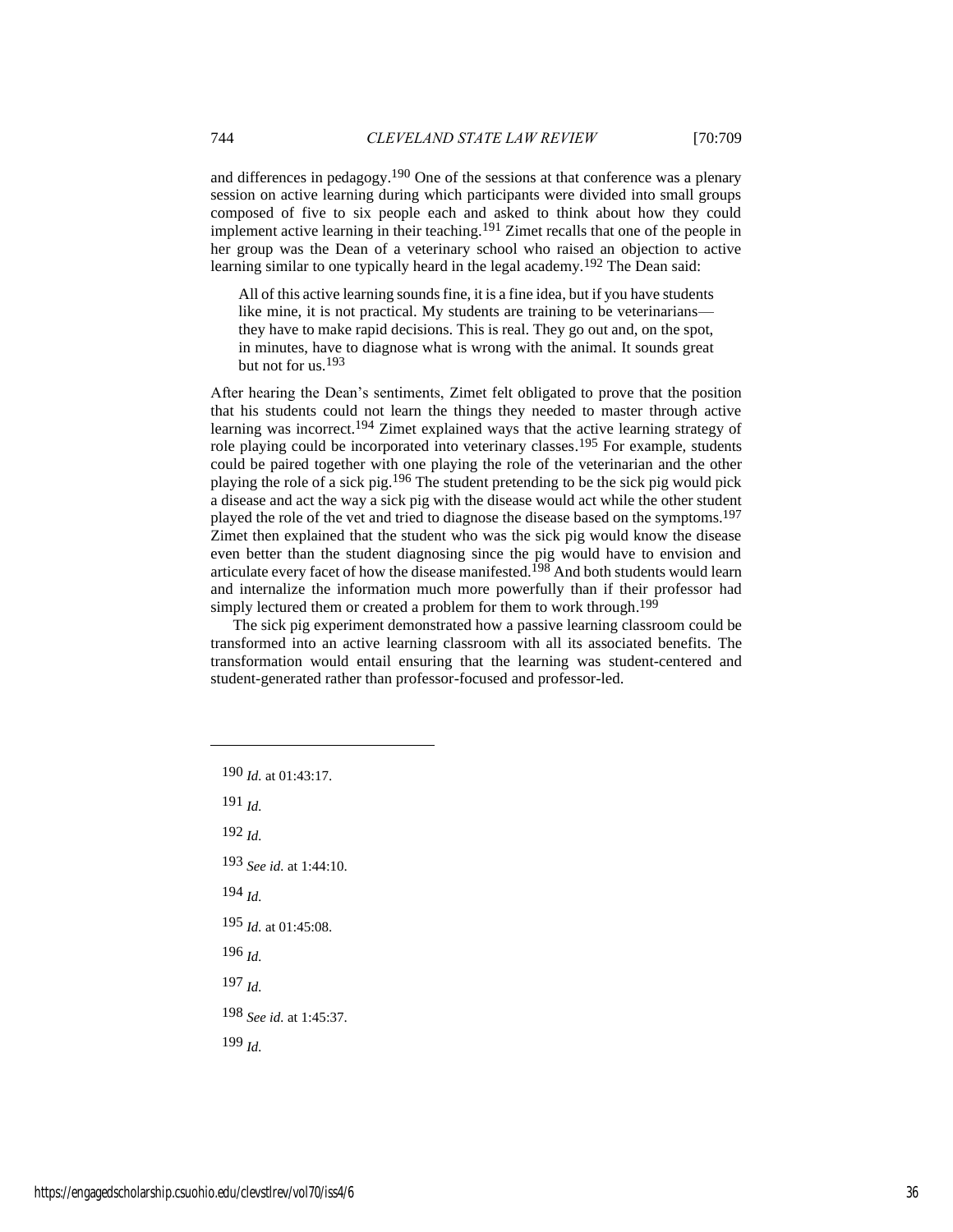A common question used in pedagogy discussions is whether the teacher is acting as the "sage on the stage" or the "guide on the side." 200 The concrete examples given above demonstrate what active learning looks like when the professor acts as a "guide on the side" and allows the students to lead the learning rather than the professor acting as the "sage on the stage." Furthermore, these examples have hopefully provided sufficient contrast to make abundantly clear why the Socratic method, while *interactive*, does not rise to the level of active learning.

#### V. THE SOCRATIC METHOD HINDERS PROGRESS

In addition to failing to maximize learning gains, given that it is largely a form of passive learning, the Socratic method also hinders legal education's progress towards effectively preparing law students to be competent legal professionals and towards equity in the classroom. Many scholars have previously written extensive, wellresearched articles about the deficits of the Socratic method; what follows is a brief summary of those academic critiques.<sup>201</sup>

#### *A. The Socratic Method is Outdated*

Professor Edward Rubin, who specializes in administrative law, notes that Langdell's method was built on an emphasis on the common law, which, Rubin claims, is an outdated approach.202 To continue to promote and utilize a method that primarily focuses on common law is to fail to recognize the impact of the administrative state in much of the modern legal world.<sup>203</sup> Indeed, Rubin posits that if Langdell's original teaching ideology of focusing almost exclusively on primary sources were strictly followed today, there would actually be much more reading of *statutes and regulations* over cases.204 As Rubin puts it, "the institutional features of legislatures and agencies, not the institutional features of courts, have become crucial to understanding the modern legal system." 205 Instead, the first year classroom, Rubin continues, is "captive to the refuted glorification of the common law."<sup>206</sup>

#### *B. Practical Lawyering Skills Are Not Emphasized*

Langdell approached the study of law essentially as a form of natural science; however, Rubin explains that modern law is more like a social science in its

204 *Id.* at 620.

205 *Id.*

206 *Id.* at 631.

<sup>200</sup> *Id.*; *see also* Peter Santon, *"Sage on the Stage" vs. "Guide on the Side" Education Philosophy*, MEDIUM (Aug. 17, 2019), https://peterwstanton.medium.com/sage-on-the-stagevs-guide-on-the-side-education-philosophy-f065bebf36cf.

<sup>201</sup> See *infra* Part V.B–D.

<sup>202</sup> Edward Rubin, *What's Wrong with Langdell's Method, and What to Do About It*, 60 VAND. L. REV. 609, 616–17 (2007).

<sup>203</sup> *Id.* at 622.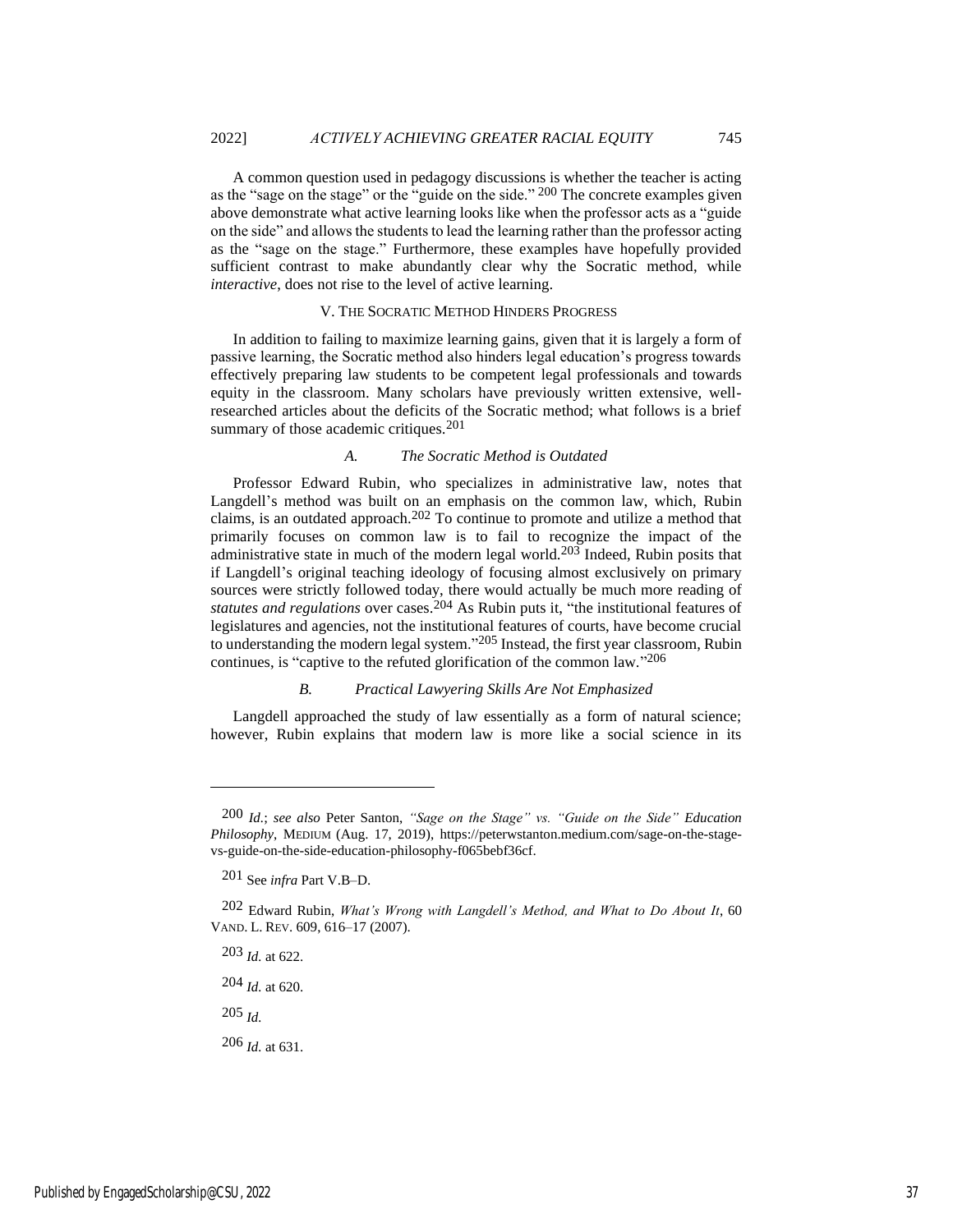methodology.207 The strict adherence to the Langdellian method has resulted in undercoverage of practical skills similar to the under-coverage of statutory study.208 Criticism of the Socratic method in law school pedagogy often includes assertions that the method fails to explicitly teach the analytical processes that it seeks to hone.<sup>209</sup> The failure to incorporate explicit instruction of analytical skills results in inadvertently training students to prioritize the kind of rule memorization that would be expected in substantive courses.<sup>210</sup>

The central conclusion of the Carnegie Foundation's 2007 book-length report *Educating Lawyers: Preparation for the Profession of Law* ("the Carnegie Report"), as expressed by Mark Yates, is that traditional legal pedagogy "overemphasizes legal theory and underemphasizes practical skills and professional development."<sup>211</sup> According to American legal philosopher Jerome Frank, the "true work of a lawyer consists of solving the real problems of real clients. It does not pivot around the abstract legal rules, principles, and theories explored in Socratic dialogue." 212 Skills such as cooperation and client representation are not expressly taught early and concretely enough (hence Frank's recommendation to create clinical schools to teach those practical skills that are lacking in law students).213

## *C. The Method Lacks Explicit Foundational Instruction*

Professor Larry O. Natt Gantt II claims that students are not taught often enough what critical and analytical thinking actually entails, even though they are expected to learn this way of thinking.214 Returning to the classic Socratic discourses, the interlocutors interacting with Socrates were generally led to aporia rather than any new positive knowledge.215 Rubin bemoans the belief that today law schools essentially teach three years of second-level courses:

Each course begins with a definition of its subject matter–whether torts, civil procedure, corporations, or bankruptcy–then proceeds down to a fairly

208 *Id.*

209 Larry O. Natt Gantt II, *Deconstructing Thinking Like a Lawyer: Analyzing the Cognitive Components of the Analytical Mind*, 29 CAMPBELL L. REV. 413, 419 (2007).

210 *Id.* at 419–20.

211 Mark Yates, *The Carnegie Effect: Elevating Practical Training over Liberal Education in Curricular Reform*, 17 J. LEGAL WRITING INST. 233, 234 (2011).

212 Orin S. Kerr, *The Decline of the Socratic Method at Harvard*, 78 NEB. L. REV. 113, 119 (1999) (citing to Jerome Frank, *Why Not a Clinical Lawyer-School?*, 81 U. PA. L. REV. 907, 907–08, 913 (1933)).

213 *Id.*

214 Gantt II, *supra* note 209, at 423.

215 Christopher Meckstroth, *Socratic Method and Political Science*, 106 AM. POL. SCI. REV. 644, 649 (2012). Socrates himself often disclaims having any positive knowledge of his own. *Id.*

<sup>207</sup> *Id.* at 642.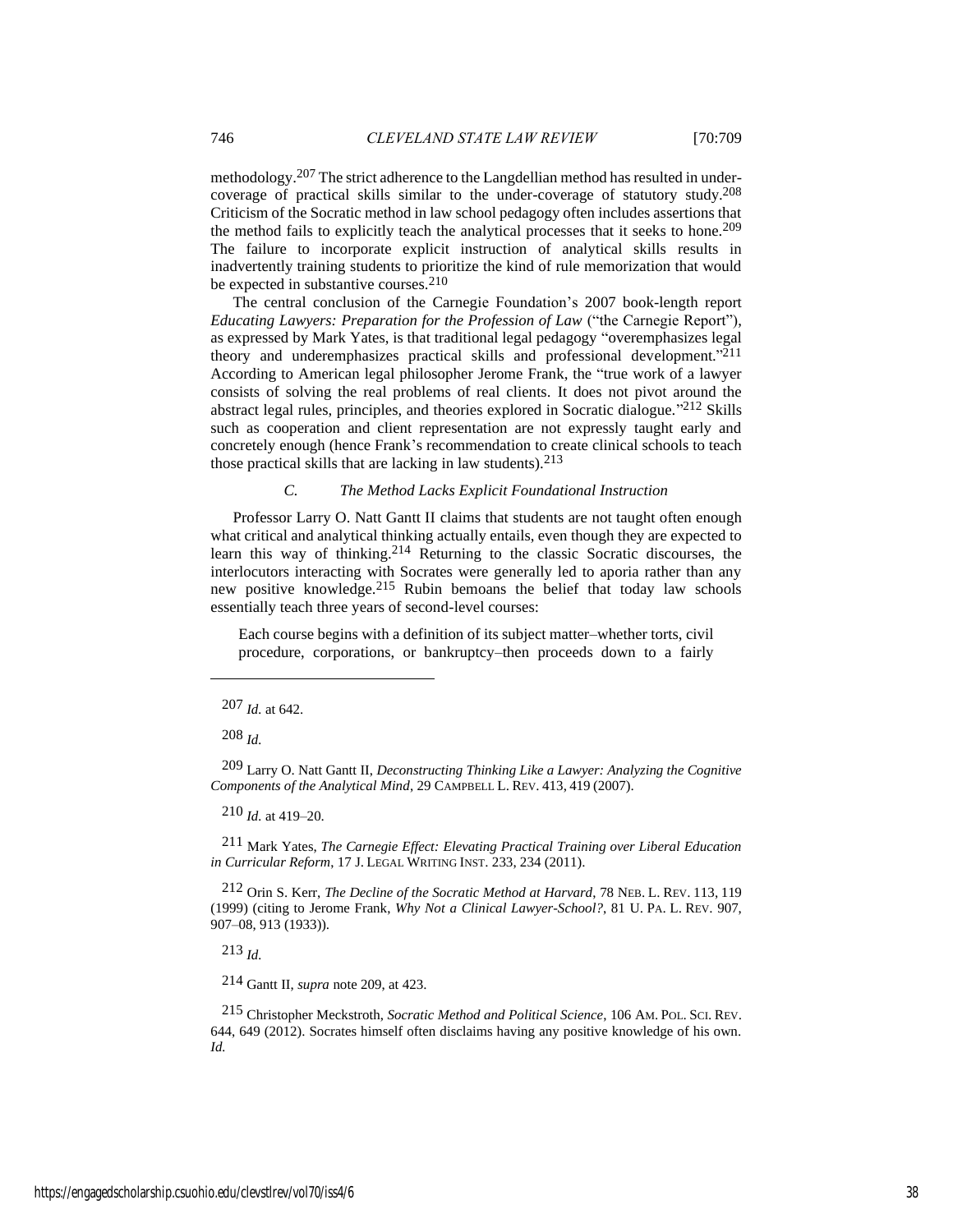refined level of doctrinal detail, and finally stops short of intensive inquiry into any specific topic that would bring students to the advancing edge of scholarship or practice. $216$ 

This plays into the common law school trope of students being "terrified in the first year, interested in the second year, and bored by the third year.<sup>"217</sup> Furthermore, this contributes to a difficulty in motivating students by failing to engage them intellectually.218

Beth A. Brennan notes that sometimes there are elements contributing to this lack of explicit instruction that are unintentional on the part of professors.219 This lack of explicit instruction can be partially attributed to the "curse of knowledge," where experts forget what it is like to be a novice and inadvertently expect students to operate on the same mental schema that the professor has developed over years of study and experience.220 Additionally, Brennan notes that sometimes expertise is conflated with pedagogy.221 As a result, professors may refrain from explicit instruction to avoid "spoon feeding," equating the two. Brennan explains:

[T]he academy uniformly recoils at the notion of "spoon-feeding" students. While effective teaching can manifest in numerous ways, referring to a teaching technique as "spoon-feeding" is to dismiss it out of hand. According to the academy's prevailing mythology, the ultimate reward of being able to think like a lawyer is obtained only via a painful pedagogical route. A student's journey begins with fog, is attended by constant confusion, and ends with eventual understanding. Rather than explicitly teach students foundational rules and concepts, professors use indirect methods to guide students toward moments when the student suddenly sees the underlying structure of the law and everything begins to make sense. The assumption is that to do otherwise will confound students' learning by instilling passivity. They will learn to think like lawyers only if they grapple with unfamiliar concepts and vocabulary until they eventually–somehow—reach illumination.222

217 *Id.*

220 *Id.* at 23–24.

221 *Id.* at 25.

222 *Id.* at 2.

<sup>216</sup> Rubin, *supra* note 202, at 648.

<sup>218</sup> *Id.* at 650.

<sup>219</sup> Beth A. Brennan, *Explicit Instruction in Legal Education: Boon or Spoon?*, 52 U. MEM. L. REV. 1, 23–27 (forthcoming 2022).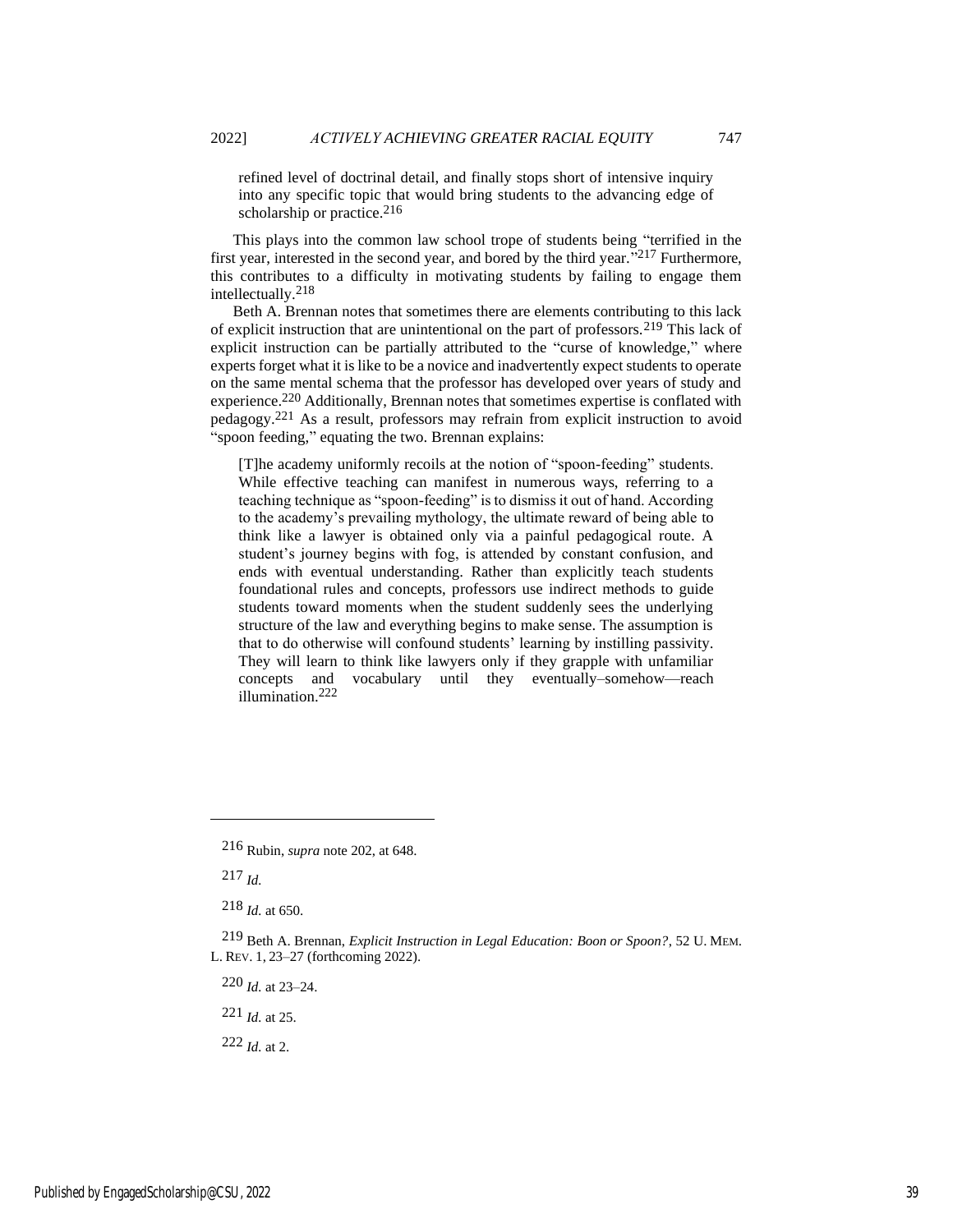Some professors believe explicit instruction robs students of the opportunity to think independently223 while others resist explicit instruction under the belief that the law is "inherently unknowable."<sup>224</sup>

## *D. Emphasis on Process Over Doctrine*

Closely related to a lack of explicit foundational instruction is the critique that in law school pedagogy, process is stressed over doctrine.225 Critics claim that as a result of this over-emphasis on process, some students even come to "conclude that practical skills are of little value and consequence," and leave law school "unsure of how to ask questions," only knowing how to respond to them.<sup>226</sup> The Socratic method often leaves students lacking in doctrinal understanding, having a mere superficial sense of legal problem solving, while severely lacking practical training.<sup>227</sup>

This, perhaps, is one way in which the Langdellian method is similar to pure Socratic methodology. A good argument in Socratic refutation is one that is good "relative to a given position one is trying to refute," rather than one that must be absolutely good or true in any ultimate sense.228 "Because [Socrates' refutations] always begin from the contingent constellation of views that an interlocutor happens to hold, the conclusion of any single refutation must always remain *relative* to that particular position."<sup>229</sup> Professor Chris Meckstroth claims that "Socratic elenchus, unlike an analytic *reductio*, the logical status of a single refutation is inferior to that of the ongoing and systematic refutation of all competing views." 230 This process of perceived "dancing around an answer" can be sensed often in the law classroom and leads one to ask questions about whether the apparent quality of information taught using the Langdellian method is worth the sacrifice of the quantity of information that could be instilled through explicit instruction.

## *E. Psychological Harm*

The Socratic method has the potential to create any number of psychological problems for students. Aside from the terror experienced because of cold calling, students may be led to believe they have failed if they give the wrong answer in class.231 Additionally, they may become anxious and confused when more questions

224 *Id.*

226 *Id.*

227 *Id.* at 462.

228 Meckstroth, *supra* note 215, at 648.

229 *Id.* at 648–49.

230 *Id.* at 649.

231 *See* Stropus, *supra* note 225, at 457.

<sup>223</sup> *Id.* at 9.

<sup>225</sup> Ruta K. Stropus, *Mend It, Bend It, and Extend It: The Fate of Traditional Law School Methodology in the 21st Century*, 27 LOY. U. CHI. L.J. 449, 461 (1996).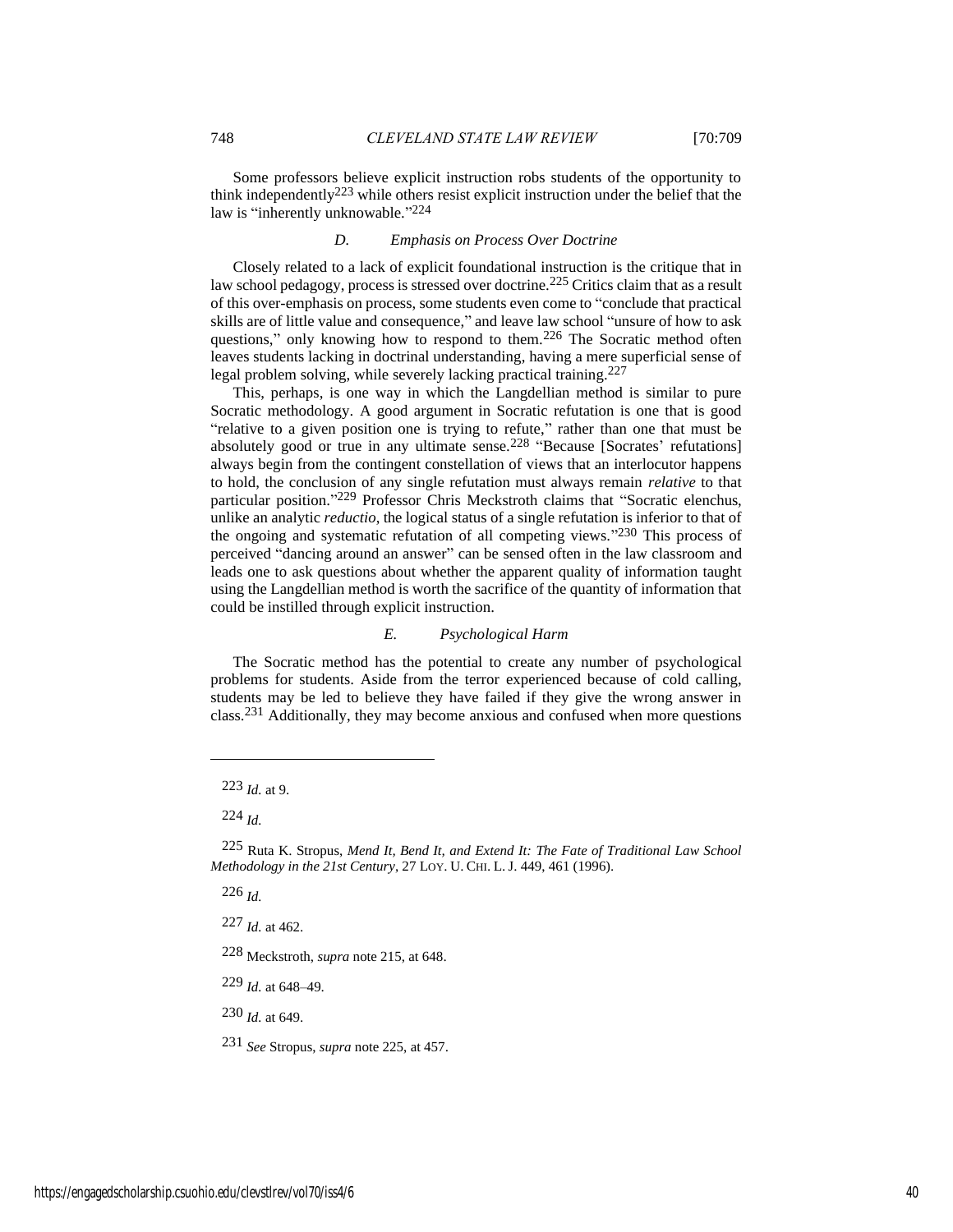are created in their minds than answers.232 Students may also struggle as they are forced to cope with relativism.233 These pressures can lead students to engage in several coping mechanisms, whether it be an obsession with rank and academic success, withdrawal from the learning process, or even an antagonistic posture toward instructors and peers.234

## *F. Dehumanization of Human Matters*

Mark Yates suggests the Carnegie Report argues that constant study in the abstract context of the classroom fails to prepare students for actual practice, especially when it comes to having well-developed ethical foundations.235 The second chapter of the Carnegie Report acknowledges that the Socratic method trains students to focus on legal principles while distancing themselves from the human element of the stories.236 Real stories of tragedy, loss, and need are callously labeled "fact patterns."<sup>237</sup> People are viewed merely as a labeled party in court—plaintiff or defendant.238 Students are trained in legal reasoning that focuses exclusively on cases without the "ethical substance" that accompanies exposure to actual clients.<sup>239</sup>

## *G. Rewarding and Promoting Privilege and Discrimination*

Several classes of individuals can either be unjustly privileged or discriminated against by the nature of Socratic discourse. Legal education already privileges those who are fast readers or who have good memories, but students who struggle in those areas often fail to develop legal reasoning skills. 240 Beth Brennan argues, "to the extent law schools expect students' background knowledge and skills to buoy them through their first year of law school, they are allowing students' privilege to leverage them into higher grades and more prestigious jobs."<sup>241</sup> While it can be effective to avoid using explicit instruction in the teaching of higher-order thinking skills, it is unfair to use implicit instruction to give students foundational knowledge of the  $law.<sup>242</sup>$ 

232 *Id.*

- 233 *Id.* at 457–58.
- 234 *Id.* at 458–59.
- 235 Yates, *supra* note 211, at 234.
- 236 *Id.* at 237.
- 237 *See id.*
- 238 *Id.*
- 239 *Id.*
- 240 *See* Brennan, *supra* note 219, at 1–2.
- 241 *Id.* at 5.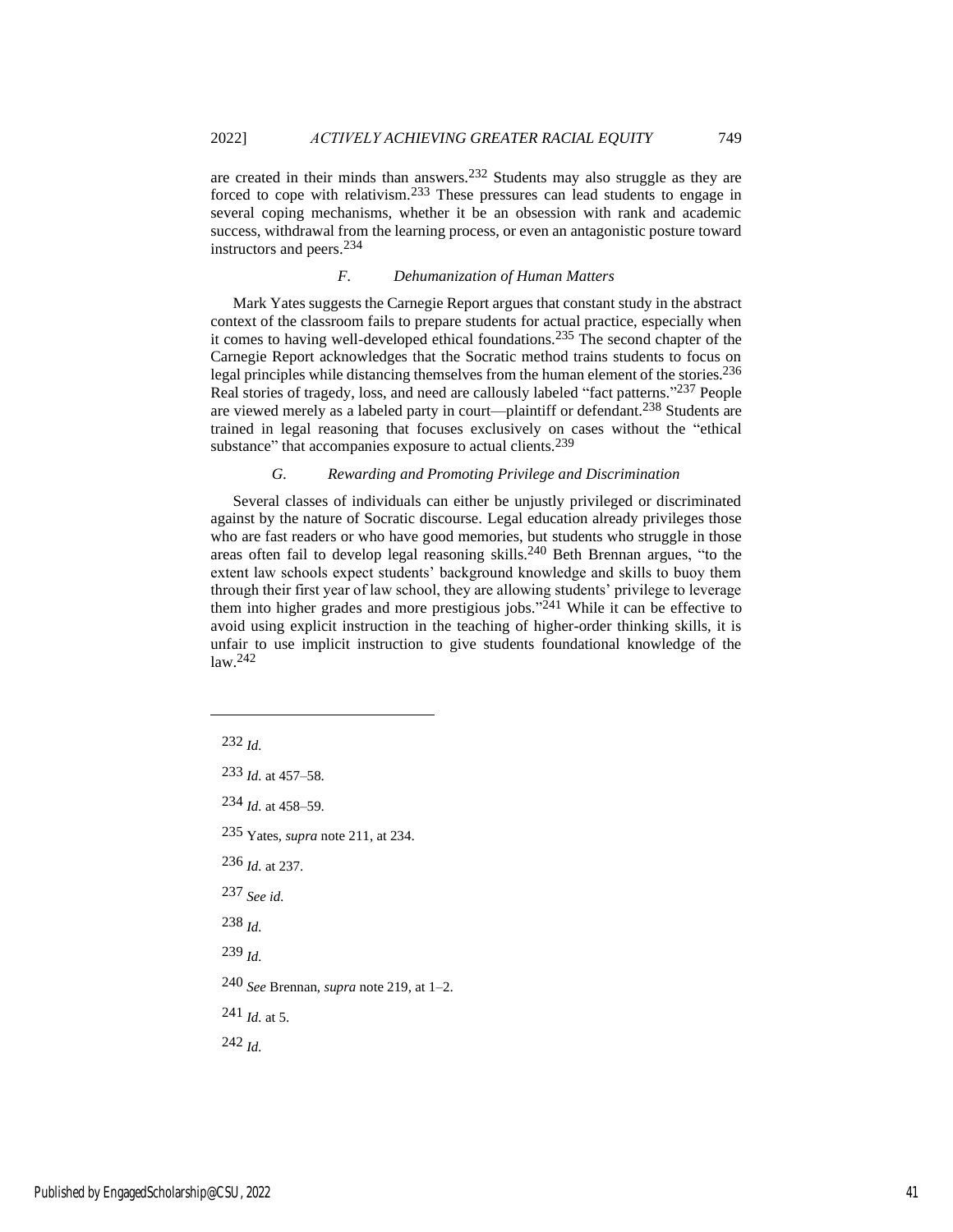Ruta Stropus argues that the Socratic method also can have the effect of disadvantaging nontraditional students. It instills an added sense of alienation, 243 possibly because the Langdellian method reflects white male values in an environment that is "assertive, argumentative, confrontational, controlling, impersonal, logical and abstract." 244

Some, however, believe the method actually has merits in this regard. One Harvard professor responded to the critique that the Socratic method is oppressive by positing that it can actually have an empowering effect.245 Another said that it levels the playing field (for women specifically, but certainly for minorities as well) in that it keeps some students from dominating the discussion, it purposefully engages others, and it enforces a "you can do this" mentality by not letting someone off the hook when they scramble for answers.246 Meckstroth, in response to a critique of the Socratic method on behalf of minorities and women, argues that when done well, the method exposes rather than occludes any remainder perspectives outside of whatever terms or perspectives are presently dominant.247

## *H. Advancement of a Specific Political and Ideological Agenda*

Finally, according to Professor Duncan Kennedy, the Socratic classroom is a training ground for hierarchy.248 An atmosphere may be created in which the professor is an omnipotent entity who can invade a student's personal space on a whim, and students may, in turn, adopt a posture of deference to professors despite occasions of *ad hominem* attacks in the classroom.249 Additionally, there can be a perceived "stacked deck" against women, who some scholars claim generally tend to prefer a more cooperative and communal style of learning.250 As a result, female law students may feel they do not have anything to contribute and may feel excluded from discourse.251

Having addressed the Socratic method in Parts IV and V, including why it is not active learning and how it hinders progress in legal education, the authors will now address the other most common misunderstanding that keeps active learning from becoming a reality in law school classrooms—the false belief that active learning may be useful in other disciplines but cannot be used to effectively teach students higherlevel skills such as how to "think like a lawyer."

243 *See* Stropus, *supra* note 225, at 462.

244 *Id.* at 463.

245 Kerr, *supra* note 212, at 128.

246 *Id.*

247 Meckstroth, *supra* note 215, at 653.

248 *See* Kerr, *supra* note 212, at 121 (citing DUNCAN KENNEDY, LEGAL EDUCATION AND THE REPRODUCTION OF HIERARCHY: A POLEMIC AGAINST THE SYSTEM 3 (1983)).

249 *Id.*

250 *Id.*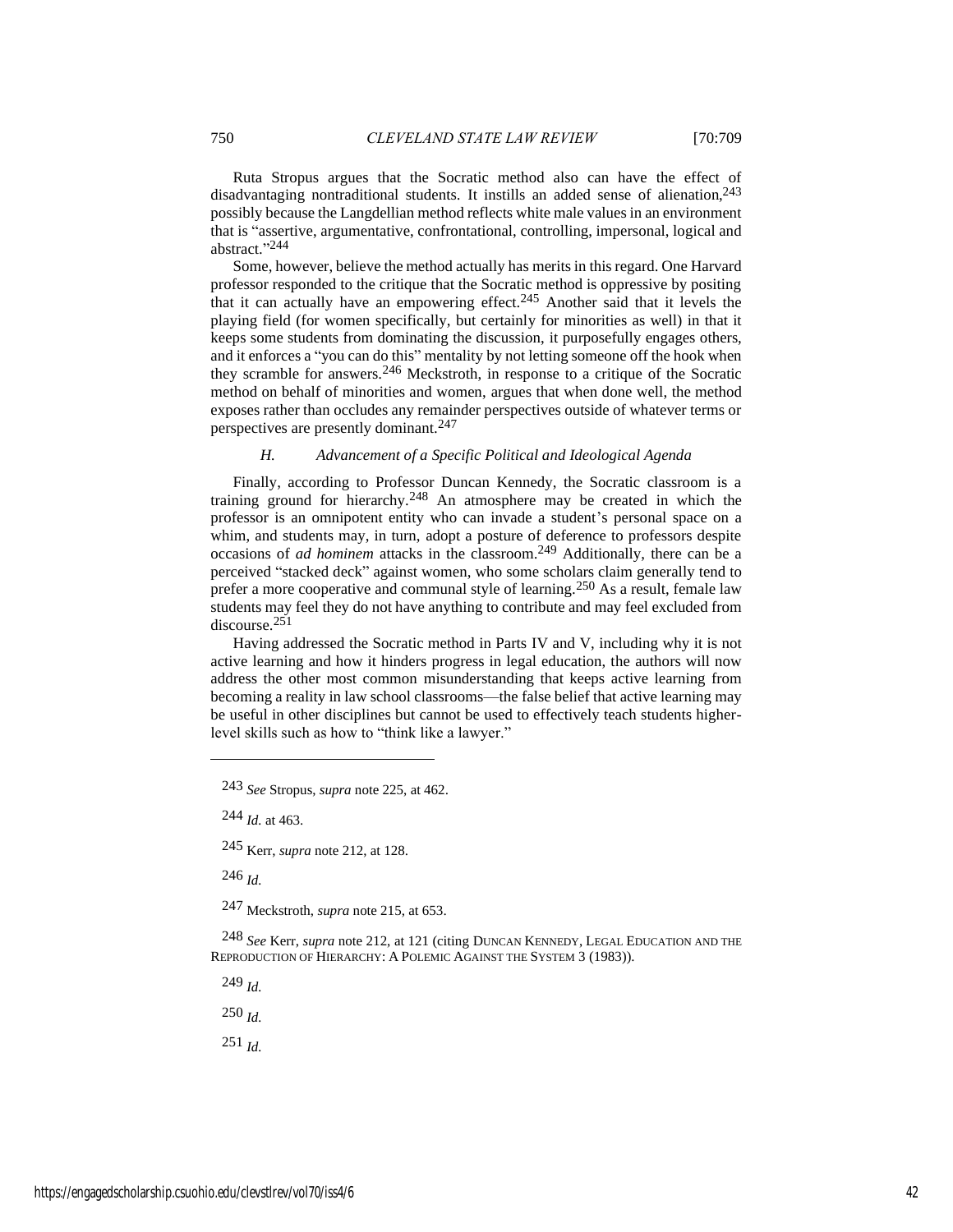#### VI. ACTIVE LEARNING AND "THINKING LIKE A LAWYER"

"You come in here with a skull full of mush, and you leave thinking like a lawyer."252 This iconic line from legal zeitgeist *The Paper Chase* is much more than a caricature of legal education; it is often held to be the genuine goal and purpose of a legal education.<sup>253</sup> And yet, for how often the phrase is hailed as being the definitive goal, the phrase is ambiguous and vague.254 It is precisely this ambiguity that makes it nearly impossible to argue with a professor who claims his or her goal as a law professor is not to teach "the law" but rather "how to think like a lawyer," and then further uses this claim to support his or her argument that the only way to achieve that aim is by using the Socratic method.

The reality is that there is no universal agreement about or understanding of exactly what the phrase "thinking like a lawyer" means. The result of this reality is that so long as a nebulous ill-defined outcome is the alleged "goal" of a legal education, it is impossible to assess whether the goal is actually being achieved. This is an excellent way to avoid scrutiny of one's effectiveness as a teacher, but a poor way for an entire field of professional study to conduct itself in a twenty-first century educational environment where clear outcomes and assessment are the expectation of students and accrediting bodies alike, in the United States and internationally.255

Dean Erwin Chemerinsky comically captured the limited utility and absurdity of clinging to one such lone, hazy pedagogical goal when he said:

Imagine you are about to undergo brain surgery and just as the anesthesia is taking effect, the neurosurgeon walks in. How would you feel if the surgeon said, "Relax, you are in good hands. I haven't even actually done surgery before, but I graduated top of my class in medical school and they taught us how to think like a surgeon."<sup>256</sup>

The origin of the idea of "thinking like a lawyer" has been attributed to Christopher Langdell.<sup>257</sup> As previously explained, Langdell believed that the scientific method

253 Kris Franklin, *Sim City: Teaching "Thinking Like a Lawyer" in Simulation-Based Clinical Courses*, 53 N.Y.L. SCH.L. REV. 861, 863 n.11 (2008) [hereinafter Franklin, *Sim-City*].

254 *Id.* at 866.

"Thinking like a lawyer" is a phrase so routinely used and so often self-referential that its meaning is generally left unexplained, or at least ill-articulated. Given the variability and subjectivity of potential meanings of the phrase, our use of it skates uncomfortably close to something that "we know when we see it."

*Id.*

256 Erwin Chemerinsky, Address at the Thomas Jefferson School of Law Bricks & Bytes Conference (Mar. 11, 2012).

257 Gantt II, *supra* note 209, at 419.

<sup>252</sup> THE PAPER CHASE (20th Century Studios 1973).

<sup>255</sup> Mrunal Mahajan & Manvender Kaur Sarjit Singh, *Importance and Benefits of Learning Outcomes*, 22 IOSR J. HUMANITIES & SOC. SCI. 65, 65 (2017).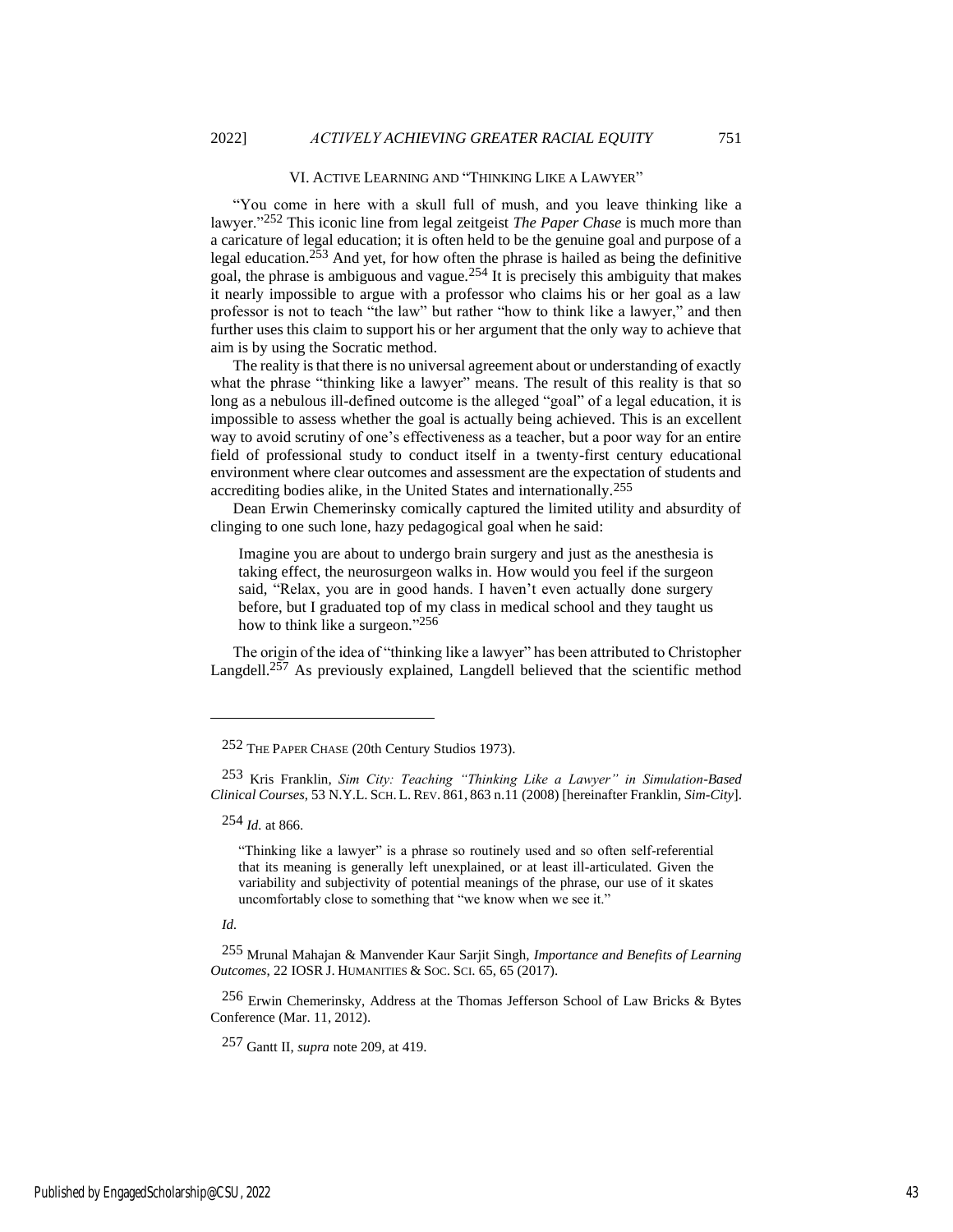was an appropriate approach to the law, which he considered to be a science itself.<sup>258</sup> However, in the 150 years since then, though the term has remained prevalent in legal education, a clear consensus of what exactly that phrase means and how an institution can measure if the goal of teaching students how to do it has been met has, thus far, failed to matriculate.259

Rather, the opposite has occurred. One does not have to look far to see many varied interpretations of what "thinking like a lawyer" means as modern day educators have sought to crystallize a definition to justify its continued existence as the oft-recited ultimate goal of legal education.

Former Dean Scott Bice claims the term includes:

[T]he interpretation and use of legal materials (cases, statutes, administrative orders, private contracts, etc.) to serve clients' interests. Sometimes serving those interests involves using legal knowledge for counseling, sometimes for negotiation, sometimes for lobbying for a change in a relevant statute, sometimes for litigation. Moreover, in certain fora (an appellate court or a legislative body), "thinking like a lawyer" requires normative arguments, which involve considerations of such values as efficiency, corrective justice, and wealth distribution.260

Conversely, Professor Kenney Hegland claims that the term refers to three major components: "1. To spot legal issues (problems) lurking in any fact pattern; 2. To know the general solutions the law has adopted to solve these problems; and 3. To apply these solutions to case at hand."261 He adds that "[t]his, and nothing more fancy, is what it is 'to think like a lawyer.'"262

Larry Gantt, in his work *Deconstructing Thinking Like a Lawyer: Analyzing the Cognitive Components of the Analytical Mind*, claims that many definitions of "thinking like a lawyer" are circular in that they imply that thinking like a lawyer is a cognitive state of mind that happens when one undertakes cognitive processes that accompany the tasks of the profession of law.263 Indeed, cognitive psychology tends to portray any kind of critical thinking as "domain-specific," suggesting that expertise in a field is produced by the combination of domain-specific (in this case, legal) knowledge and skill to utilize such knowledge.264 However, it is overly simplistic to suggest that "thinking like a lawyer" amounts to mere intense problem-solving. Problem-solving as a process, such as ends-means analysis, is innate to human nature

262 *Id.* at 88.

263 Gantt II, *supra* note 209, at 415.

264 Brennan, *supra* note 219, at 5.

<sup>258</sup> *Id.*

<sup>259</sup> *Id.* at 413.

<sup>260</sup> *Id.* at 415 (quoting Scott H. Bice, *Good Vision, Overstated Criticism*, 1 J. ASS'N LEGAL WRITING DIRS. 109, 109–10 (2002)).

<sup>261</sup> KENNY F. HEGLAND, INTRODUCTION TO THE STUDY AND PRACTICE OF LAW 87–88 (2003).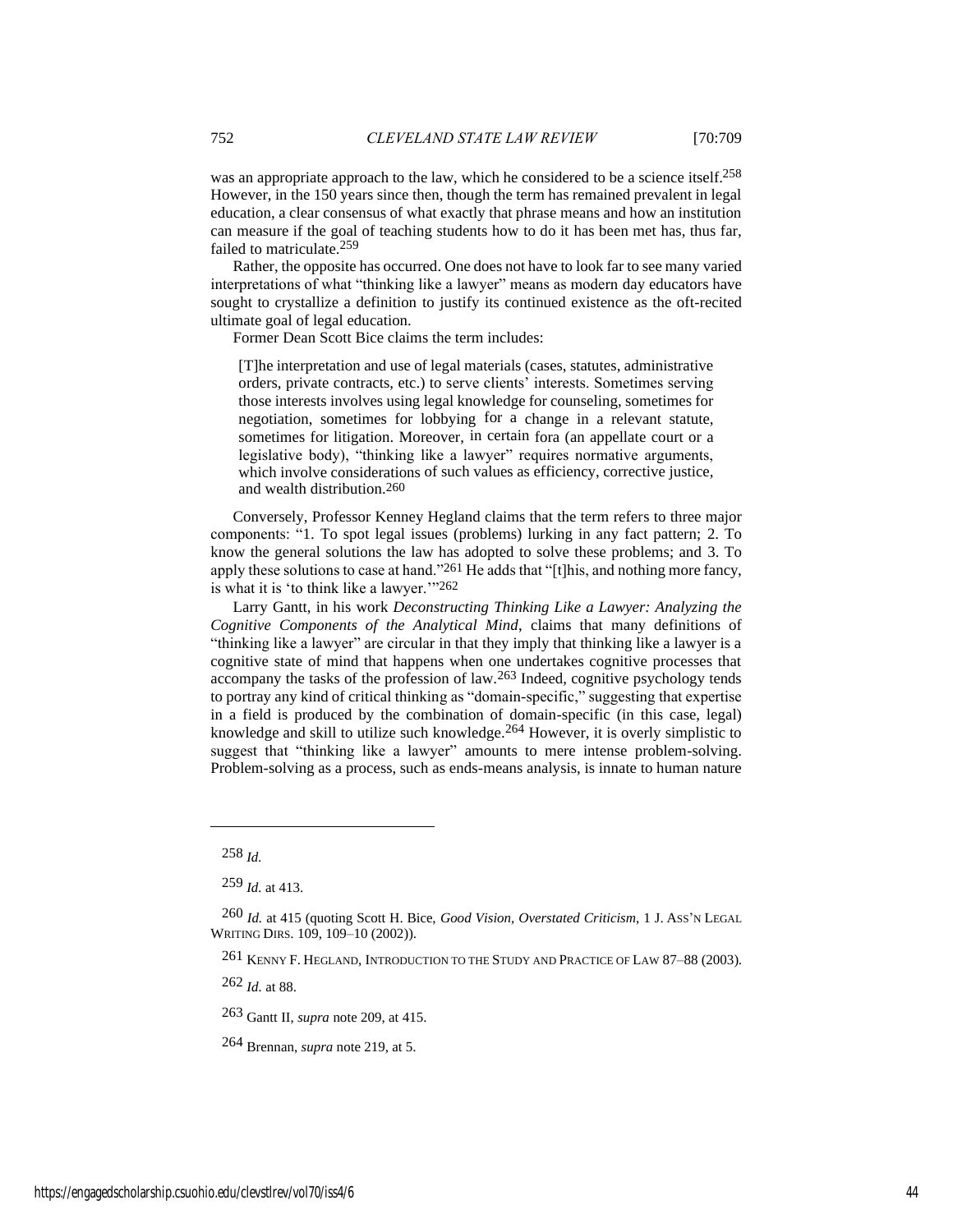and does not require explicit instruction.265 Domain-specific problem-solving techniques, such as those employed and cultured in the law classroom, requires conscious effort.266

Gantt suggests that there is merit in distinguishing between practical skills and analytical processes, as often the practical skills employed by lawyers are based upon some foundational analytical skills.<sup>267</sup> He gives the example of legal research (practical) as being fueled by statutory analysis and case synthesis (analytical).268

Gantt's article is renowned for breaking down the cognitive processes involved in "thinking like a lawyer."<sup>269</sup> He separates the overall structure of legal thinking into seven categories that overlap and build on one another.<sup>270</sup> The seven categories include: (1) overall structure for legal thinking; (2) identifying legal issues; (3) logical reasoning; (4) "arguing from the rules;" (5) seeing all sides in a matter; (6) attending to detail; and  $(7)$  recognizing the "big" issues.<sup>271</sup>

Approaching the idea of "thinking like a lawyer" from another angle, Professor Kris Franklin uses Bloom's Taxonomy to frame the cognitive processes employed by those in the legal community.272 Bloom's Taxonomy breaks cognitive operations into a hierarchy of six levels that increase in complexity.<sup>273</sup> It can be applied to a lawyer's cognitive skills as such: the lower-level skills of remembering and understanding a client's situation and goals, as well as applicable laws; the mid-level skills of applying the law to the facts at hand as well as analyzing facts and laws; and the higher-level processes of evaluating (judging, prioritizing, comparing validity of arguments) and creating (predicting various outcomes, adapting and adjusting arguments in response to input from others).274

Turning to the American Bar Association for guidance on what it means to "think like a lawyer" (assuming this is, in fact, the ultimate goal of legal education), in 1992, the American Bar Association Task Force on Legal Education and the Profession released the MacCrate Report.275 The Report was meant to be a vision of legal

268 *Id.*

269 *See* Franklin, *Sim-City*, *supra* note 253, at 866–67.

271 *Id.*

272 Franklin, *Sim-City*, *supra* note 253, at 867–69.

273 *Id.* at 867–68.

274 *Id.* at 871–72.

275 *See generally* AM. BAR ASS'N SECTION OF LEGAL EDUC. AND ADMISSIONS TO THE BAR, LEGAL EDUCATION AND PROFESSIONAL DEVELOPMENT—AN EDUCATIONAL CONTINUUM (Robert MacCrate et al., eds., 1992) [hereinafter MacCrate Report].

<sup>265</sup> *Id.* at 7.

<sup>266</sup> *Id.* at 7–8.

<sup>267</sup> Gantt II, *supra* note 209, at 422.

<sup>270</sup> Gantt II, *supra* note 209, at 436–78.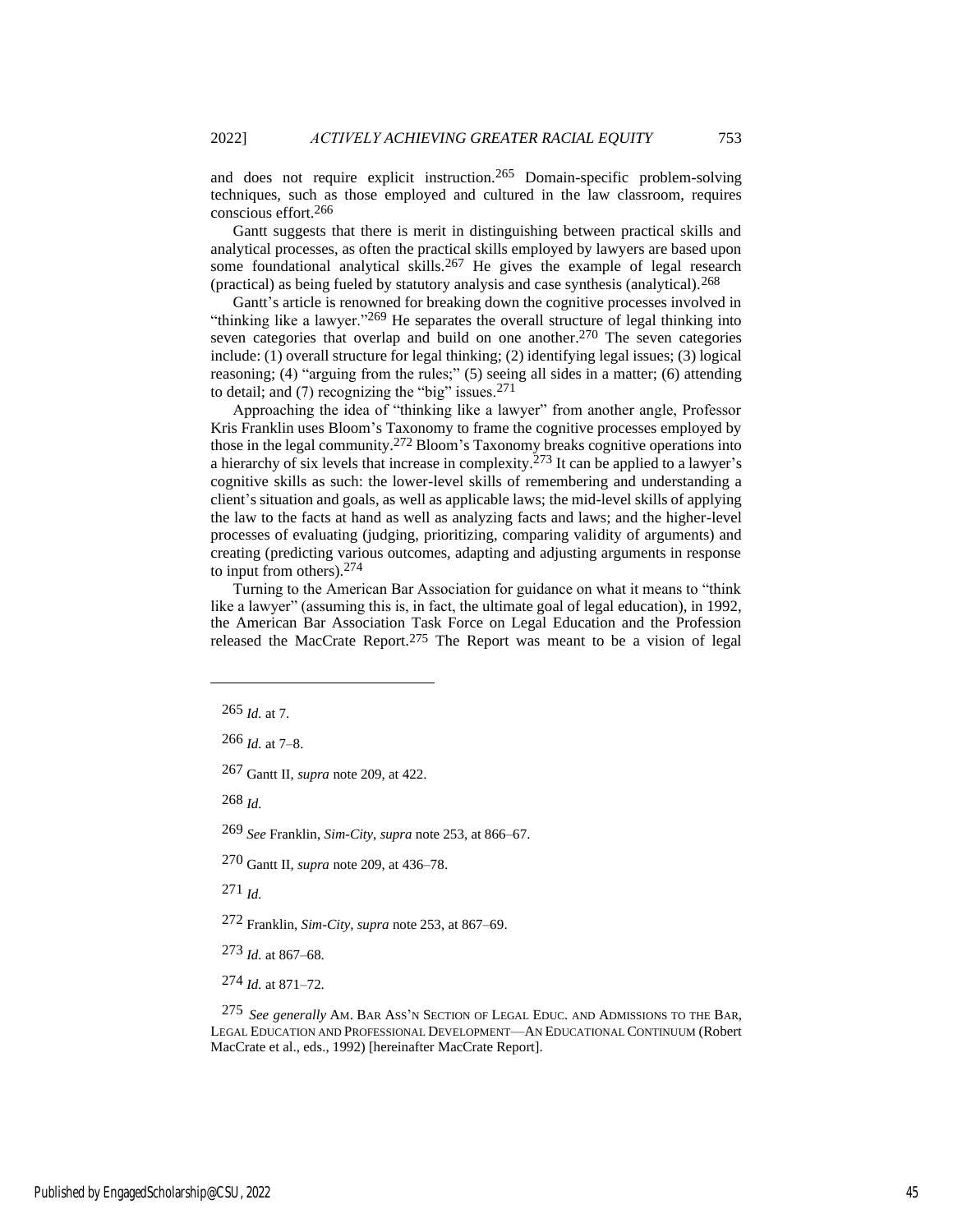education as an institution.276 Specifically, the ABA Task Force explained that the purposes of enumerating specific goals included:

(1) aiding students and practitioners in their self-assessment and selfdevelopment decisions; (2) creating discussion and debate among the members of the legal profession concerning the SSV's contents, thereby leading to a refined knowledge and understanding of shared fundamental skills and professional values; and (3) assisting law schools and other educational providers in the continuum in the design and delivery of improved programs for educating students and practitioners in fundamental skills and values.277

The MacCrate Report enumerates the following skills that it claims law school graduates should have: "(1) problem solving; (2) legal analysis and reasoning; (3) legal research; (4) factual investigation; (5) communication; (6) counseling; (7) negotiation; (8) litigation and alternative dispute resolution procedures; (9) organization of legal work; and (10) recognizing and resolving ethical dilemmas."<sup>278</sup>

Turning to the attorney-licensure process, the Uniform Bar Exam should presumably be an exam focused on the ability to "think like a lawyer" given the claim that this is the most critical skill taught in law school to prepare students to be future lawyers and given that the Bar Exam acts as the final gatekeeper for entry into the legal profession. According to the National Conference of Bar Examiners, the UBE "tests knowledge of general principles of law, legal analysis and reasoning, factual analysis, and communication skills to determine readiness to enter legal practice in any jurisdiction."279

Finally, on October 28, 2020, the Institute for the Advancement of the American Legal System (IAALS) published one of the largest empirical studies ever done to develop "an evidence-based definition of minimum competence" that involved over 50 focus groups including junior lawyers and supervising lawyers.280 Though the study did not purport to investigate the definition of what it means to "think like a lawyer," if the study sought to identify the most critical skills attorneys need to be

278 Gantt II, *supra* note 209, at 421; *see* MacCrate Report, *supra* note 275, at 138–40. These skills are further elaborated on in Chapter Five of the MacCrate Report, entitled "The Statement of Fundamental Lawyering Skills and Professional Values" (SSV). *Id.* at 135–41.

279 *Understanding the Uniform Bar Exam*, NAT'L CONF. OF BAR EXAM'RS (July 2017), https://www.americanbar.org/content/dam/aba/administrative/legal\_education\_and\_admission s\_to\_the\_bar/council\_reports\_and\_resolutions/August2017OpenSessionMaterials/17\_august\_ ncbe\_ube\_overview.pdf.

<sup>276</sup> J. Michael Norwood, *Scenes from the Continuum: Sustaining the MacCrate Report's Vision of Legal Education into the Twenty-First Century*, 30 WAKE FOREST L. REV. 293, 293 (1995).

<sup>277</sup> *Id.* at 295–96; *see* MacCrate Report, *supra* note 275, at 123–34.

<sup>280</sup> DEBORAH JONES MERRITT & LOGAN CORNETT, BUILDING A BETTER BAR: THE TWELVE BUILDING BLOCKS OF MINIMUM COMPETENCE 3 (Inst. for the Advancement of the Am. Legal  $\text{Sys.},$  2020),

https://iaals.du.edu/sites/default/files/documents/publications/building\_a\_better\_bar\_pre\_print .pdf.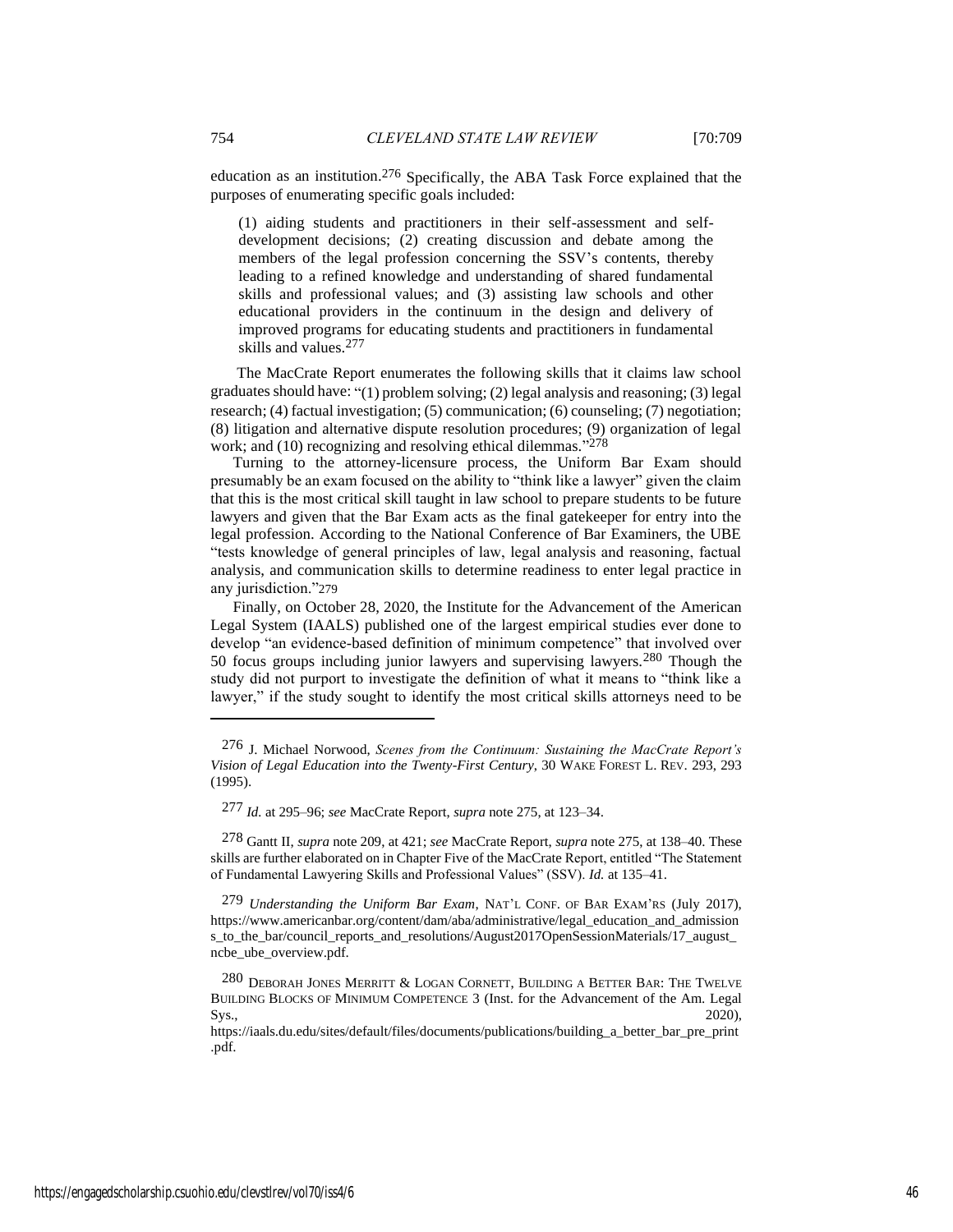minimally competent in practice and if law schools are the program of study that claims to prepare students for the practice of law, it would seem reasonable that these skills of minimum competence should be included in the ultimate goal of a legal education in order to actually teach students to "think like a lawyer."281

The IAALS study found that minimum competence to practice law requires that the practitioner possess twelve different skills or interlocking components in their skillset referred to as "building blocks," which are as follows:

- The ability to act professionally and in accordance with the rules of professional conduct
- An understanding of legal processes and sources of law
- An understanding of threshold concepts in many subjects
- The ability to interpret legal materials
- The ability to interact effectively with clients
- The ability to identify legal issues
- The ability to conduct research
- The ability to communicate as a lawyer
- The ability to see the "big picture" of client matters
- The ability to manage a law-related workload responsibly
- The ability to cope with the stresses of legal practice
- The ability to pursue self-directed learning.<sup>282</sup>

Considering all of these different definitions and interpretations, categories and lists, overlaps and non-overlaps, only one thing is clear: What it means to "think like a lawyer" is anything *but* clear. As with the Socratic method, the phrase is 150 years outdated, and it is outdated at a time when learning outcomes should be clearly stated, clearly defined, and clearly achievable.283

Before faculty can assess how well their students are learning, they must identify and clarify what they are trying to teach. If the objective for each class session is unarticulated, or is only loosely formulated in broad strokes like "understand this case" or "learn how to think like a lawyer," pretesting and assessment are almost impossible to implement. Some studies suggest that "the most serious impediment to improving education was not the quality of either instruction or assessment, but rather the failure of instructors to identify clearly what were the most important objectives for learning," so finding ways to influence the setting of concrete and achievable learning goals can only improve legal education.

*Id.* at 29 (internal citations omitted).

<sup>281</sup> *Id.*

<sup>282</sup> *Id.*

<sup>283</sup> *See, e.g.*, Kris Franklin & Rory D. Bahadur, *Directed Questions a Non-Socratic Dialogue about Non-Socratic Teaching*, 99 U. DET. MERCY L. REV. 1, 50 (2021).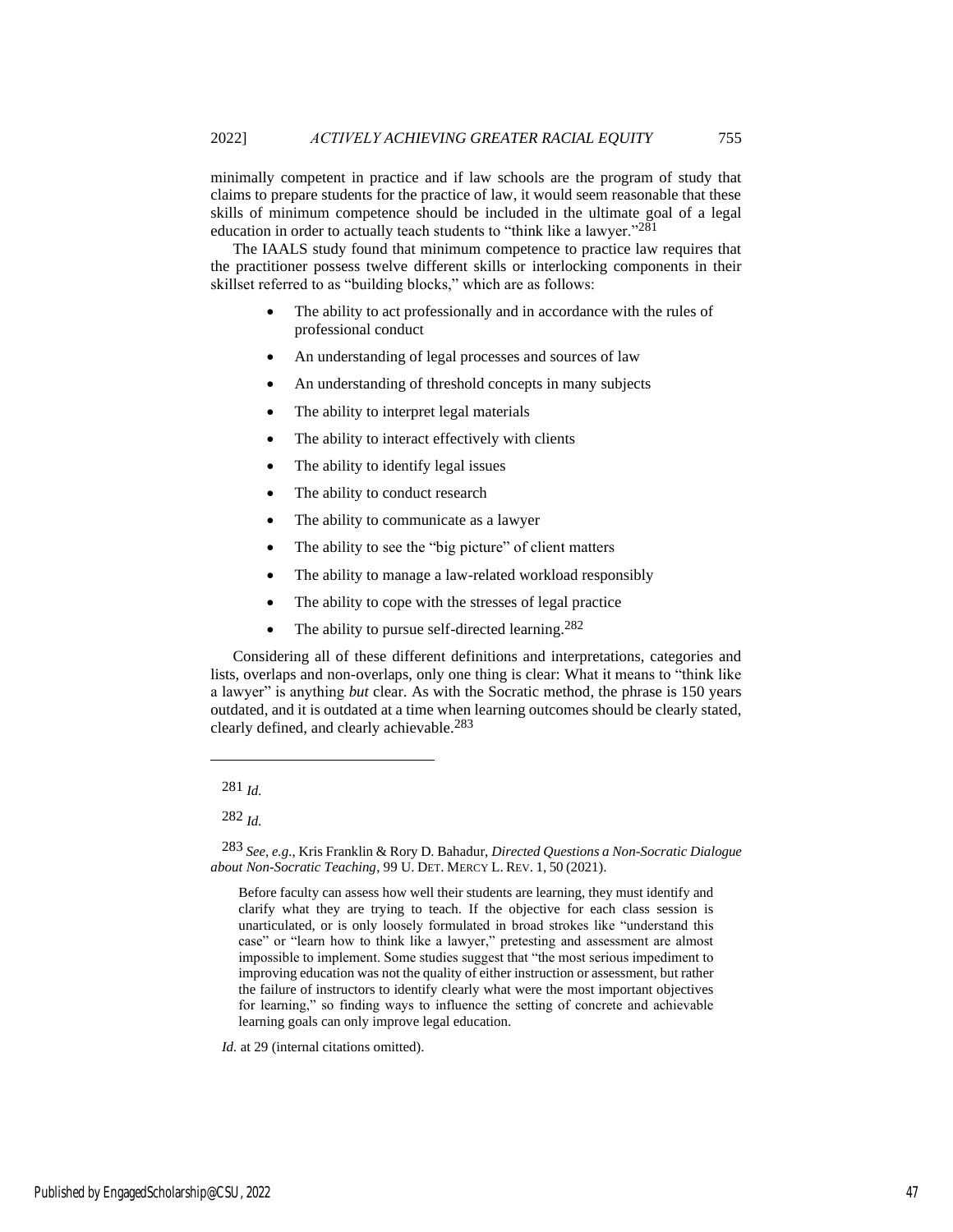After those outcomes have been clearly expressed, we can then turn to the question of whether active learning can effectively teach higher-level skills such as those found at the top of Bloom's Taxonomy—analysis, evaluation, and creation. Can active learning teach these kinds of skills or is it only effective for the lower levels of learning such as memorization and basic understanding? Is active learning limited to certain spheres of the learning experience or could it be applied to teach even the most complex and sophisticated types of cognitive learning?

The short answer? Absolutely, yes. In fact, *active learning is at its best when applied to the highest levels of learning* because these levels of learning require that the learner, not the professor, be the individual engaging with the thing to be learned.284 Conversely, passive learning is wholly ineffectual in teaching students the highest levels of learning.<sup>285</sup> Passive learning cannot teach a student to analyze through passively observing the analysis of a professor.286 Passive learning cannot teach a student to evaluate through passively observing evaluation done by a professor.287 And passive learning certainly cannot teach a student how to create through passively observing a professor in the act of creation.288 In more eloquent terms, Rosseau explains:

[W]hat he needs is not an exact knowledge of local topography, but how to find out for himself. No matter whether he carries maps in his head provided he understands what they mean, and has a clear idea of the art of making them. See what a difference there is already between the knowledge of your scholars and the ignorance of mine. *They learn maps, he makes them*.<sup>289</sup>

The longer answer is to direct the reader back to the massive amounts of research done on the superiority of active learning over passive learning, in which no study limited professors to focusing their teaching on the bottom levels of Bloom's Taxonomy. On the contrary, researchers repeatedly discovered that the increase in learning that happened in active learning classrooms allowed the students to experience higher levels of mastery.290 Returning to Bonwell and Eison's explanations of what active learning is, they claim that in order for students to engage in active learning, "students must do more than just listen: They must read, write, discuss, or be engaged in solving problems. *Most important, to be actively involved,* 

289 ROSSEAU, *supra* note 30, at 199. (emphasis added).

<sup>284</sup> Kate E. Bloch, *Cognition and Star Trek(R): Learning and Legal Education*, 42 J. MARSHALL L. REV. 959, 968–69 (2009).

<sup>285</sup> *Id.* at 980.

<sup>286</sup> Michael L. Richmond, *Teaching Law to Passive Learners: The Contemporary Dilemma of Legal Education*, 26 CUMB. L. REV. 943, 953 (1996).

<sup>287</sup> Bloch, *supra* note 284, at 992–93.

<sup>288</sup> Franklin & Bahadur, *supra* note 283, at 8–9.

<sup>290</sup> *See* Freeman et al., *supra* note 69, at 8411.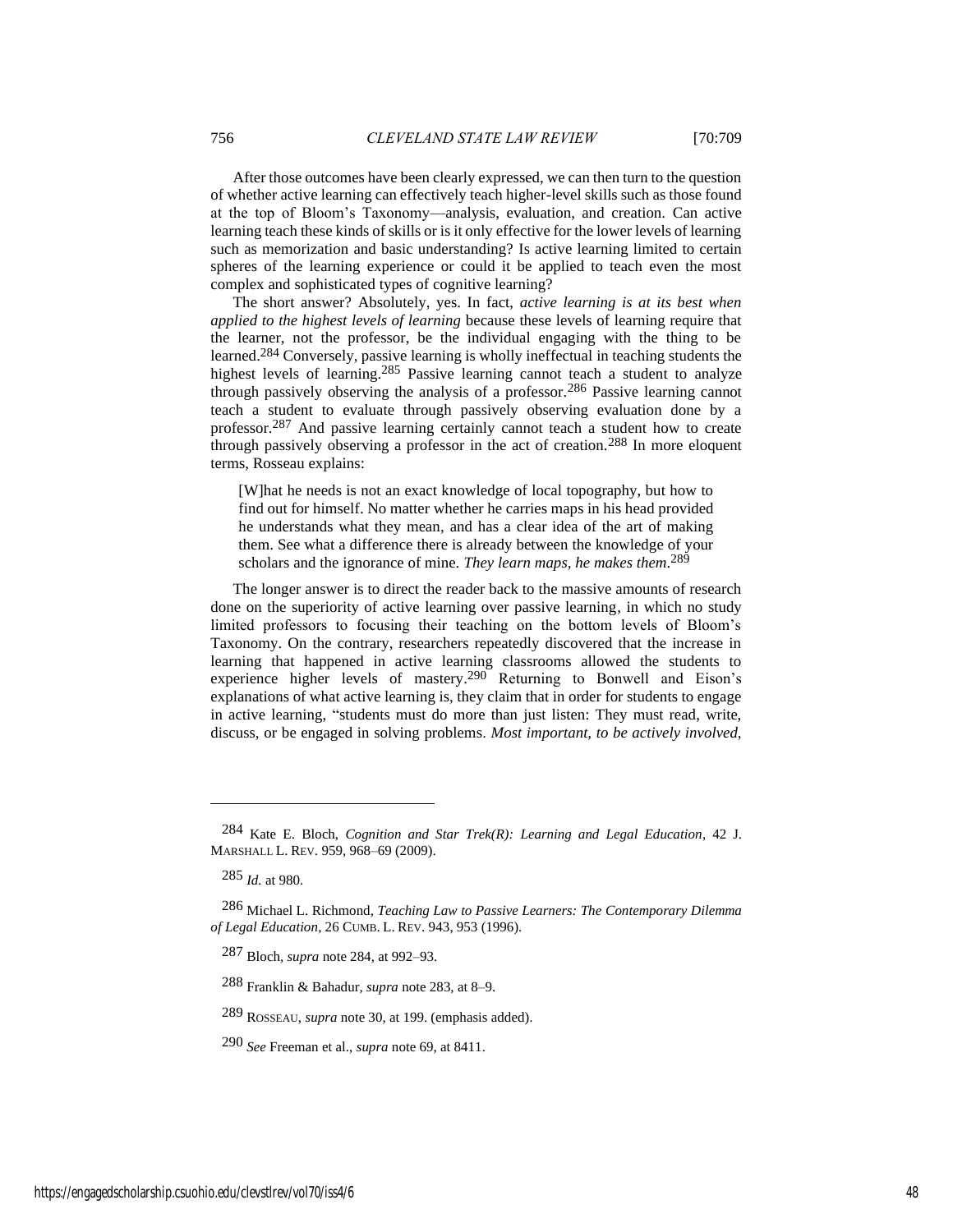*students must engage in such higher-order thinking tasks as analysis, synthesis, and evaluation*." 291

Bonwell and Eison further explain, "research studies evaluating students' achievement have demonstrated that many strategies promoting active learning are comparable to lectures in promoting the mastery of content but superior to lectures in promoting the development of students' skills in thinking and writing."292 *Indeed, active learning is not only effective for teaching the highest levels of learning; it is actually the far superior method for doing so*. 293

In conclusion, this second misunderstanding results from two inaccurate beliefs: first, that the vague term "thinking like a lawyer" should be the ultimate goal of a legal education; and second, that higher-level learning cannot be taught through active learning methods. Neither belief should continue to persist given their falsity and the negative ramifications they have in law school classrooms. Instead, law professors should embrace the opportunity to think critically about specific, well-defined objectives for their courses and use their well-developed analytical and writing skills to clearly define and express those desired outcomes and the assessments that will be used to measure those outcomes. Furthermore, law professors should commit to using the most superior teaching methods for guiding students as they work to acquire the high-level skills required in today's legal market—skills of analysis, evaluation, and creation.

#### VII. A CALL TO ACTION

In 2020, the ABA's Commission on the Future of Legal Education published a report on legal education stating:

Our established system of legal education and licensure is preparing the next generation of legal professionals for yesterday rather than tomorrow. It is preparing them for a world that will not exist sooner than we might like to imagine. There are important and meaningful exceptions to this assessment. Those exceptions typically come from the hard work of institutional and individual innovators. They are not a result of systemic change or of how our system of education and licensure is designed.<sup>294</sup>

The report then issues a call for reform in accreditation standards, arguing that the standards should "encourage pedagogical initiative and discourage entrenchment . . . and reward transparent innovation and experimentation."295 The report concludes, "[t]here is positive change already underway; passionate innovators in every sector of

292 *Id.*

Published by EngagedScholarship@CSU, 2022 49

<sup>291</sup> BONWELL & EISON, *supra* note 22, at 22 (emphasis added) (emphasizing the importance of active learning in the classroom).

<sup>293</sup> *Id.* at 5–6; *Understanding the Uniform Bar Exam*, *supra* note 279.

<sup>294</sup> AM. BAR. ASS'<sup>N</sup> COMM'N ON THE FUTURE OF LEGAL EDUC., *Principles for Legal Education & Licensure in the 21st Century* (2021), https://www.americanbar.org/content/dam/aba/administrative/future-of-legal-education/cflleprinciples-and-commentary-feb-2020-final.pdf.

<sup>295</sup> *Id.*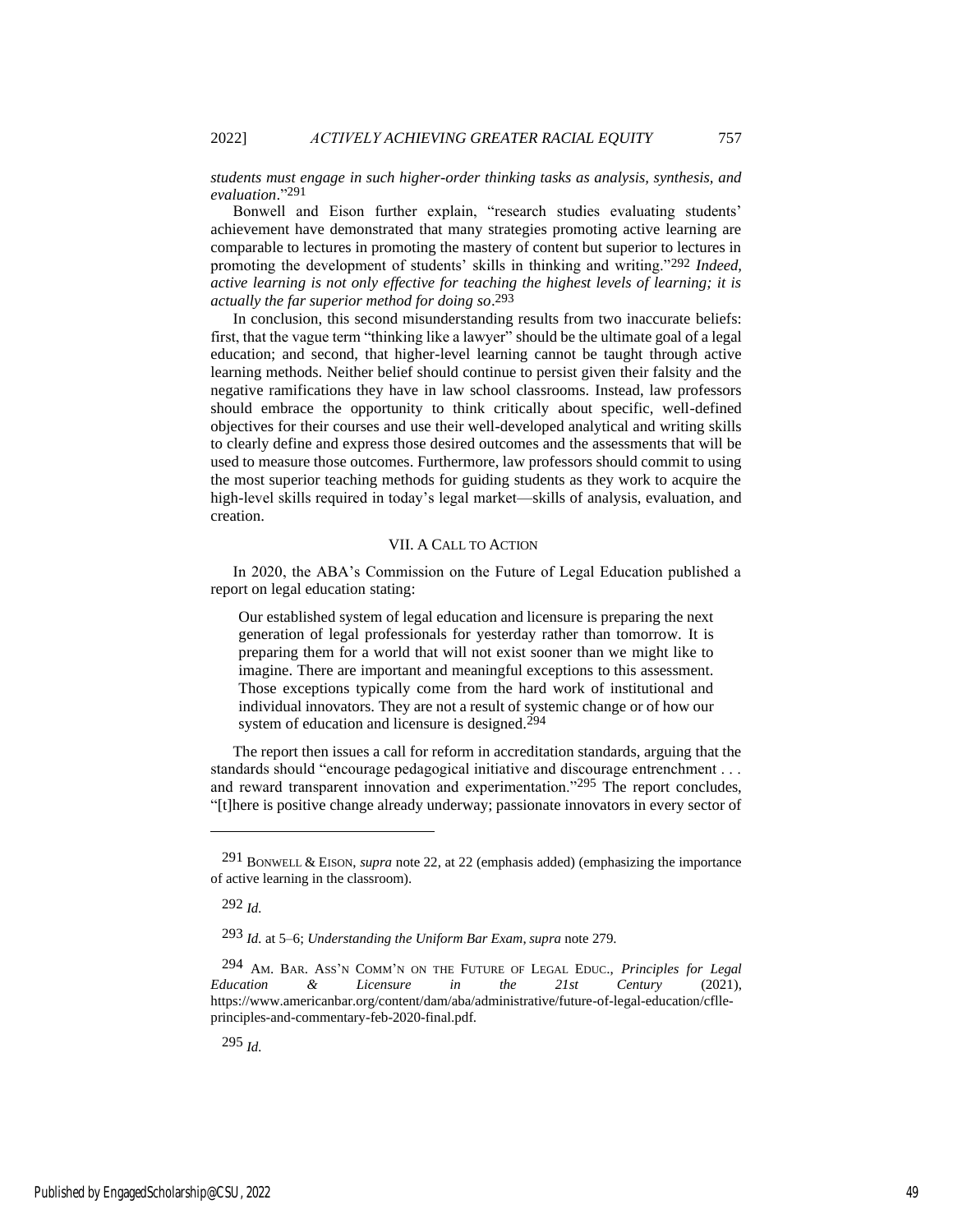legal education and licensure strive for progress every day. To build on that work, we need systemic change—and we need it now."296

The authors of this Article agree that systemic change is needed; however, we caution against drastic change overnight that may result in poor implementation or frustration for professors and students. Indeed, STEM professors seeking to use more active learning in their classrooms cautioned:

[F]aculty who are new to active learning may need to start their efforts to redesign courses with low-intensity interventions that are less likely to improve student outcomes. If so, the goal should be to persist, making incremental changes until all instructors are teaching in a high-intensity, evidence-based framework tailored to their courses and student populations.297

This advice echoes the advice given by Bonwell and Eison, who counseled those professors who are committed to creating an active learning environment to proceed as follows:

An excellent first step is to select strategies promoting active learning that one can feel comfortable with. Such low-risk strategies are typically of short duration, structured and planned, focused on subject matter that is neither too abstract nor too controversial, and familiar to both the faculty member and the students. Conversely, greater levels of risk occur when one or more of these dimensions is altered. Faculty can successfully overcome each of the major obstacles or barriers to the use of active learning by gradually incorporating teaching strategies requiring more activity from students and/or greater risk into their regular style of instruction.298

The authors of this Article concur with the counsel of Bonwell and Eison—begin today, but begin with manageable steps. Start by incorporating two or three active learning exercises into each class. Begin class with a brief active learning exercise (e.g., a short-answer question that requires written analysis by individuals or groups of a new fact pattern using a piece of law from the previous class), insert an active learning exercise mid-way through class (e.g., a 2–3 minute Pair and Share to respond to a question you have traditionally posed to only one student), and finish with an active learning exercise (e.g., a One-Minute Paper asking students to write one thing they learned and one thing they still have a question about). Then, as students become more engaged, learning gains increase, and the professor becomes more comfortable with shifting the focus of class from professor to student, more and more active learning elements can be introduced into each class period.

This Article includes several lists of active learning activities in Part II (any of which could be adapted to a law school setting) and ten specific active learning activities with explanations in Part IV.

The authors of this Article further recognize that it is difficult to make significant changes to pedagogical techniques in isolation without support and resources. Law

<sup>296</sup> *Id.*

<sup>297</sup> Theobald et al., *supra* note 18, at 6497.

<sup>298</sup> BONWELL & EISON, *supra* note 22, at 8.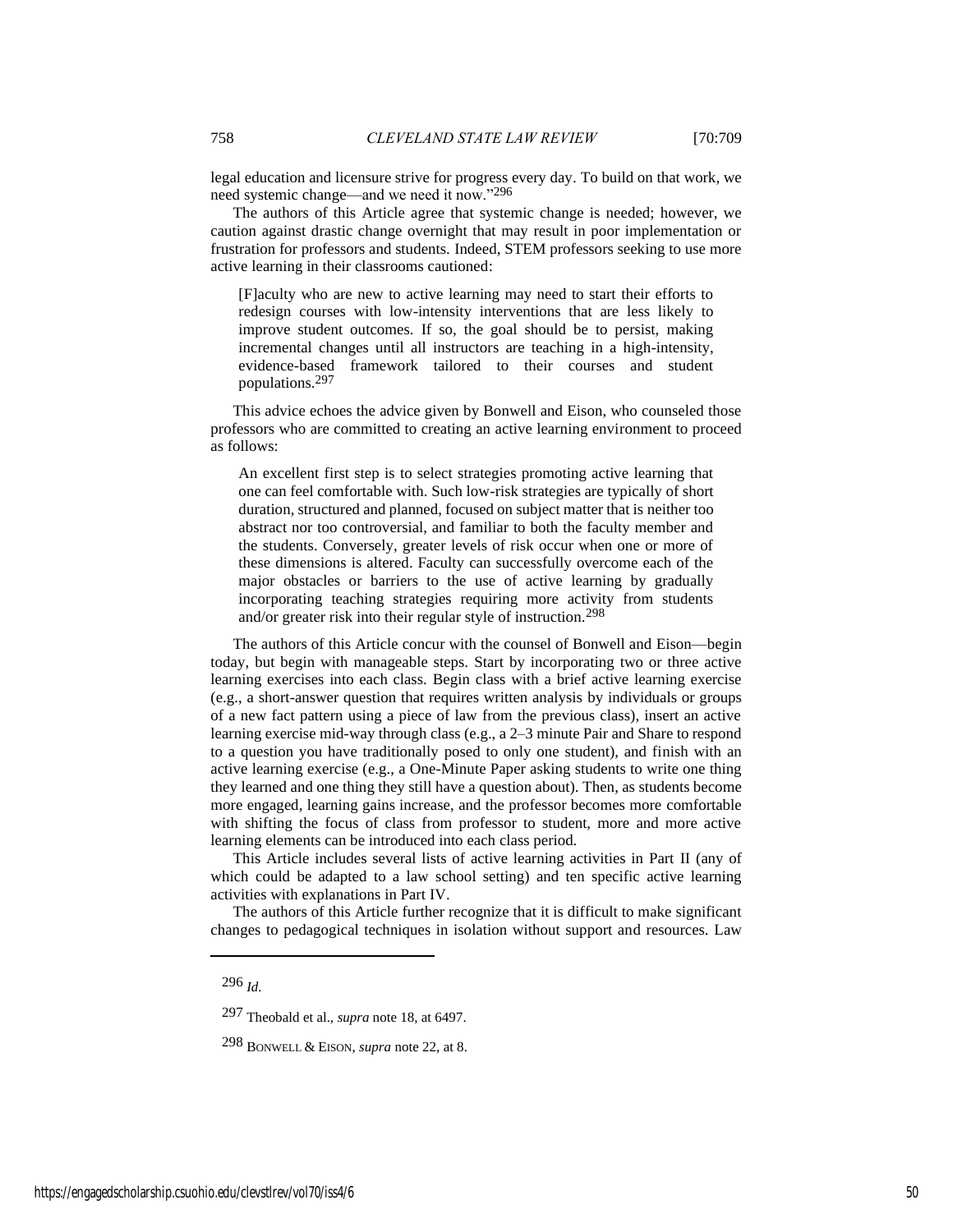school administrations need to become informed about the importance of creating an active learning environment, the additional workload it imposes on faculty, and the need for support for those faculty members willing to make such changes. Bonwell and Eison advise:

Faculty developers can help stimulate and support faculty members' efforts to change by highlighting the instructional importance of active learning in the newsletters and publications they distribute. Further, the use of active learning should become both the subject matter of faculty development workshops and the instructional method used to facilitate such programs. And it is important that faculty developers recognize the need to provide follow-up to, and support for, faculty members' efforts to change. Academic administrators can help these initiatives by recognizing and rewarding excellent teaching in general and the adoption of instructional innovations in particular.299

ABA standard 401, Qualifications of the Faculty, *requires* law school to have faculty who "possess a high degree of competence," which includes "teaching effectiveness."300 Section 403, Instructional Role of Faculty, includes the comment that efforts to ensure effectiveness in teaching include, among other things, "a faculty committee on effective teaching; . . . colloquia on effective teaching; and recognition and use of creative scholarship in law school teaching methodology."301 As effective teaching is a requirement for ABA Accreditation, law school administrators should take seriously the arguments of this Article that active learning is the far more effective teaching method and proceed accordingly in educating, supporting, and providing resources to its faculty to begin shifting towards research-based best practices to maximize student learning in the law school classroom.

To accelerate that process, share this Article with your administrators and share it with colleagues; schedule a teaching discussion with other faculty where you can discuss this Article and then schedule another such discussion next month or next semester to discuss other articles focused on best teaching practices, including any of the many papers cited herein. Begin what will hopefully become an ongoing discussion at your law school about what specific efforts you can make as a faculty to improve your own teaching, and ask your administration to support these efforts.

With the commitment of law professors and the support of law school administrators, we can work towards a far superior learning model than the one created 150 years ago, which persists due to a strangely deep-rooted need in legal education to cling to tradition, familiarity, and comfort while ignoring scientific advancements, research, and innovation.

<sup>299</sup> *Id.*

<sup>300</sup> *ABA Standards and Rules of Procedure for Approval of Law Schools*, AM. BAR ASS'<sup>N</sup> (2020),

https://www.americanbar.org/content/dam/aba/administrative/legal\_education\_and\_admission s\_to\_the\_bar/standards/2020-2021/2020-21-aba-standards-and-rules-for-approval-of-lawschools.pdf.